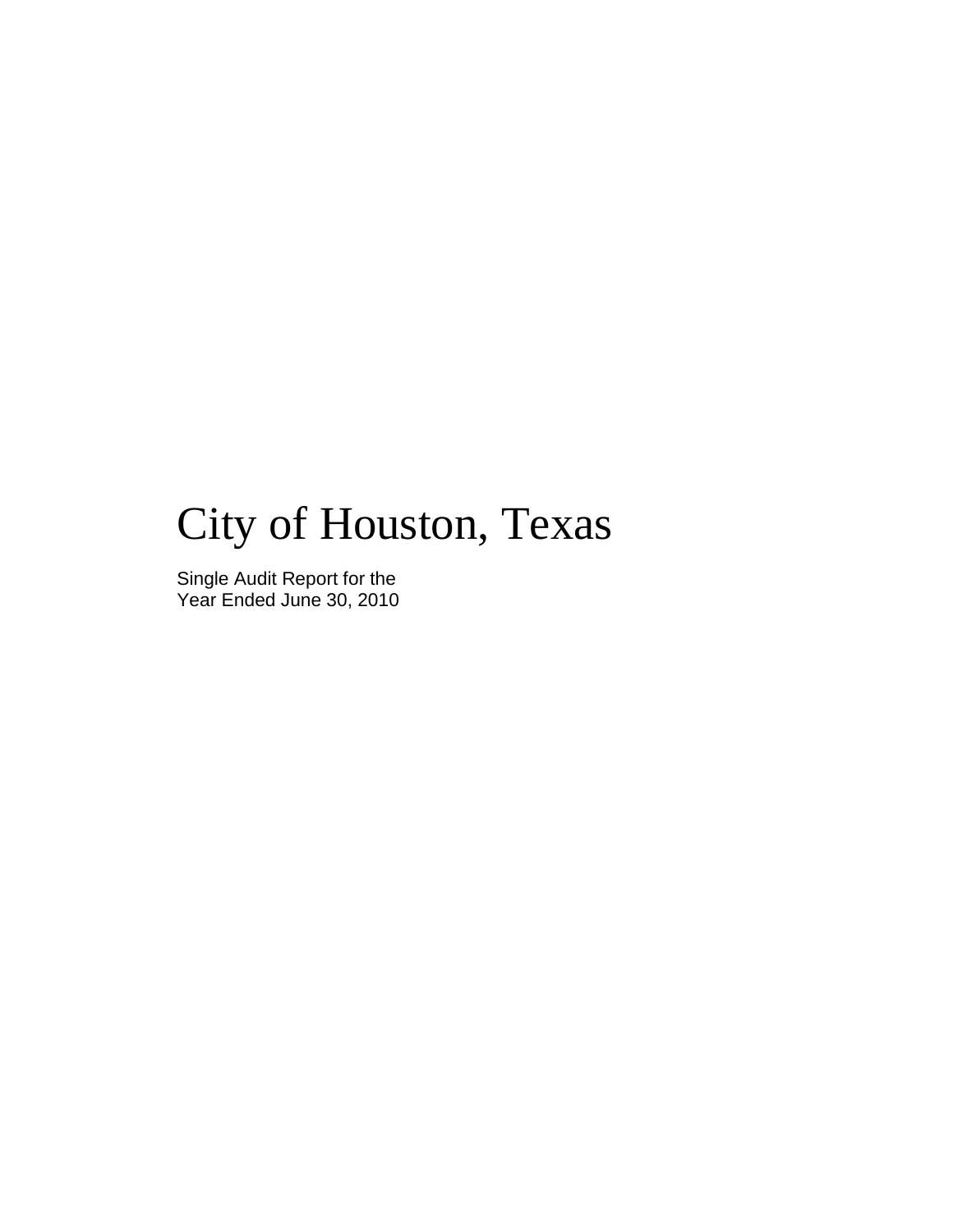# **TABLE OF CONTENTS**

|                                                                                                                                                                                                                                                                                        | Page      |
|----------------------------------------------------------------------------------------------------------------------------------------------------------------------------------------------------------------------------------------------------------------------------------------|-----------|
| INDEPENDENT AUDITORS' REPORT ON INTERNAL CONTROL OVER FINANCIAL<br>REPORTING AND ON COMPLIANCE AND OTHER MATTERS BASED ON AN AUDIT<br>OF FINANCIAL STATEMENTS PERFORMED IN ACCORDANCE WITH GOVERNMENT<br>AUDITING STANDARDS                                                            | $1 - 2$   |
| INDEPENDENT AUDITORS' REPORT ON COMPLIANCE WITH REQUIREMENTS<br>APPLICABLE TO EACH MAJOR FEDERAL AND STATE AWARD PROGRAM AND<br>ON INTERNAL CONTROL OVER COMPLIANCE IN ACCORDANCE WITH OMB<br>CIRCULAR A-133 AND ON THE SCHEDULE OF EXPENDITURES OF FEDERAL<br><b>AND STATE AWARDS</b> | $3 - 5$   |
| SCHEDULE OF EXPENDITURES OF FEDERAL AND STATE AWARDS FOR THE<br>YEAR ENDED JUNE 30, 2010                                                                                                                                                                                               | $6 - 29$  |
| NOTES TO THE SCHEDULE OF EXPENDITURES OF FEDERAL AND STATE AWARDS<br>AS OF AND FOR THE YEAR ENDED JUNE 30, 2010                                                                                                                                                                        | $30 - 32$ |
| SCHEDULE OF FINDINGS AND QUESTIONED COSTS AS OF AND FOR THE YEAR<br><b>ENDED JUNE 30, 2010</b>                                                                                                                                                                                         | 33–46     |
|                                                                                                                                                                                                                                                                                        |           |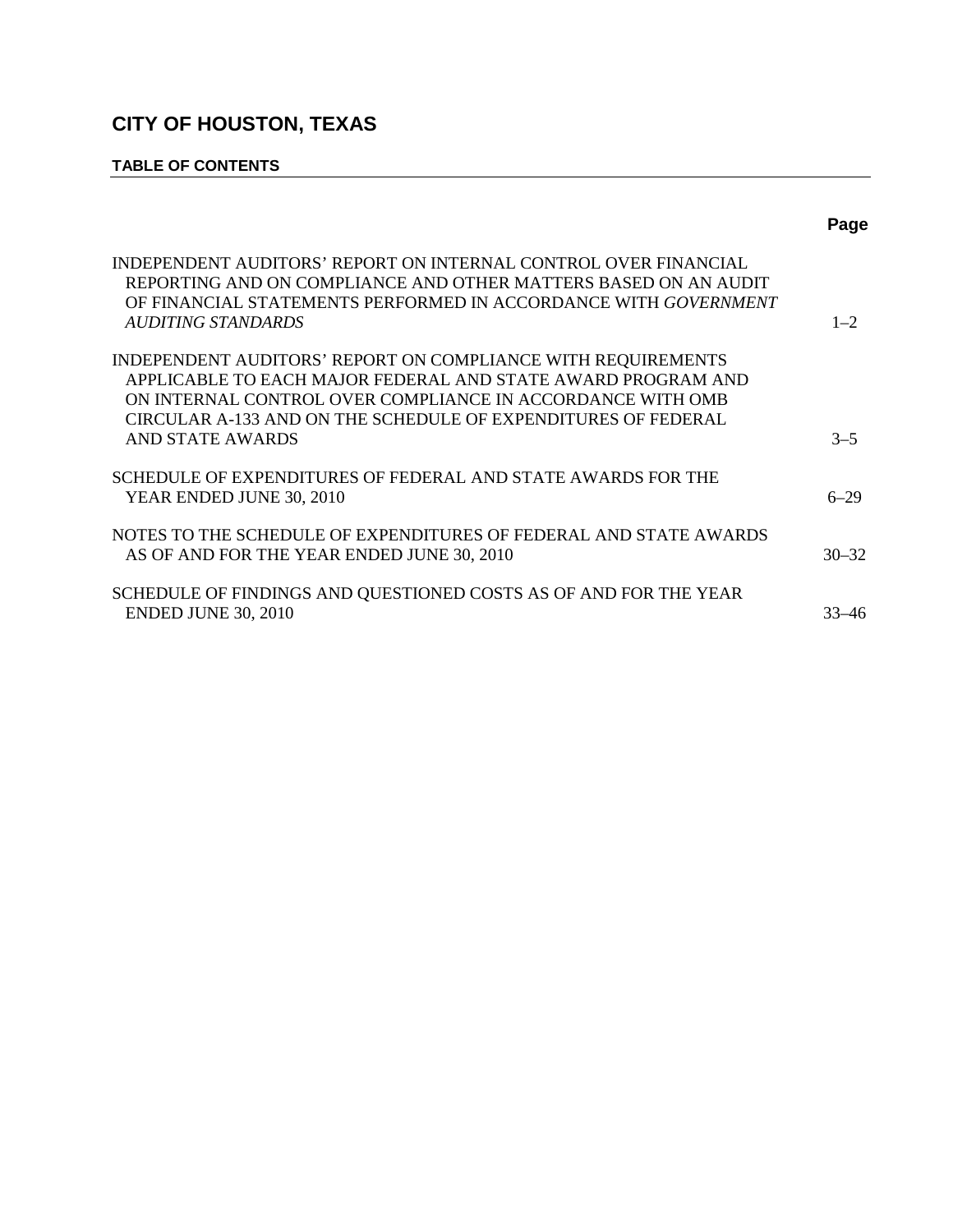# **Deloitte.**

**Deloitte & Touche LLP** Suite 4500 1111 Bagby Street Houston, TX 77002-4196 **USA** Tel: +1 713 982 2000 Fax: +1 713 982 2001 www.deloitte.com

# **INDEPENDENT AUDITORS' REPORT ON INTERNAL CONTROL OVER FINANCIAL REPORTING AND ON COMPLIANCE AND OTHER MATTERS BASED ON AN AUDIT OF FINANCIAL STATEMENTS PERFORMED IN ACCORDANCE WITH** *GOVERNMENT AUDITING STANDARDS*

To the Honorable Mayor, Members of City Council and City Controller of the City of Houston, Texas

We have audited the financial statements of the governmental activities, the business-type activities, the aggregate discretely presented component units, each major fund, and the aggregate remaining fund information of the City of Houston, Texas (the "City"), as of and for the year ended June 30, 2010, which collectively comprise the City's basic financial statements and have issued our report thereon dated November 30, 2010. We did not audit the financial statements of the Firefighter's Relief and Retirement Pension Trust Fund, the Municipal Employees' Pension Trust Fund, and the Police Officers' Pension Trust Fund, blended component units of the City, which, in aggregate, represent 100% of the assets of the pension trust funds, within the fiduciary funds. In addition, we did not audit the financial statements of the Houston Area Water Corporation, a nonmajor business-type enterprise fund, which represents 0% and 0% of the assets and revenues of business-type activities of the City. We also did not audit the financial statements of any governmental discretely presented component units (except for the Houston Area Library Automated Network and Lamar Terrace Public Improvement District), which represent .1% and 1%, respectively, of the assets and revenues of the governmental discretely presented component units or any business-type (except Houston Zoo Inc.), which represent 20% and 29%, respectively, of the assets and revenues of the business-type discretely presented component units. Those financial statements were audited by other auditors whose reports thereon have been furnished to us, and our opinion, insofar as it relates to the amounts included for such business-type activities, pension trust funds, and governmental and business — type discretely presented component units, is based solely on the reports of the other auditors. The City adopted the provisions of Governmental Accounting Standards Board ("GASB") Statement No. 51, *Accounting and Financial Reporting for Intangible Assets*, which requires the measurement, recognition, and display of intangible assets for the year ended June 30, 2010. The City also adopted the provisions of GASB Statement No. 53, *Accounting and Financial Reporting for Derivative Instruments*, which requires the measurement, recognition, and display of derivative instruments for the year ended June 30, 2010. In addition, the City restated beginning net assets related to a change in the composition of discretely presented governmental component units. We conducted our audit in accordance with auditing standards generally accepted in the United States of America and the standards applicable to financial audits contained in *Government Auditing Standards*, issued by the Comptroller General of the United States, and the State of Texas *Uniform Grant Management Standards* ("UGMS"). This report does not include the results of the other auditors' testing of internal control over financial reporting or compliance and other matters that are reported on separately by those auditors. None of the financial statements audited by other auditors (except for the Houston Business Development Inc. and the Midtown Redevelopment Authority, governmental discretely presented component units) were audited in accordance with *Government Auditing Standards*.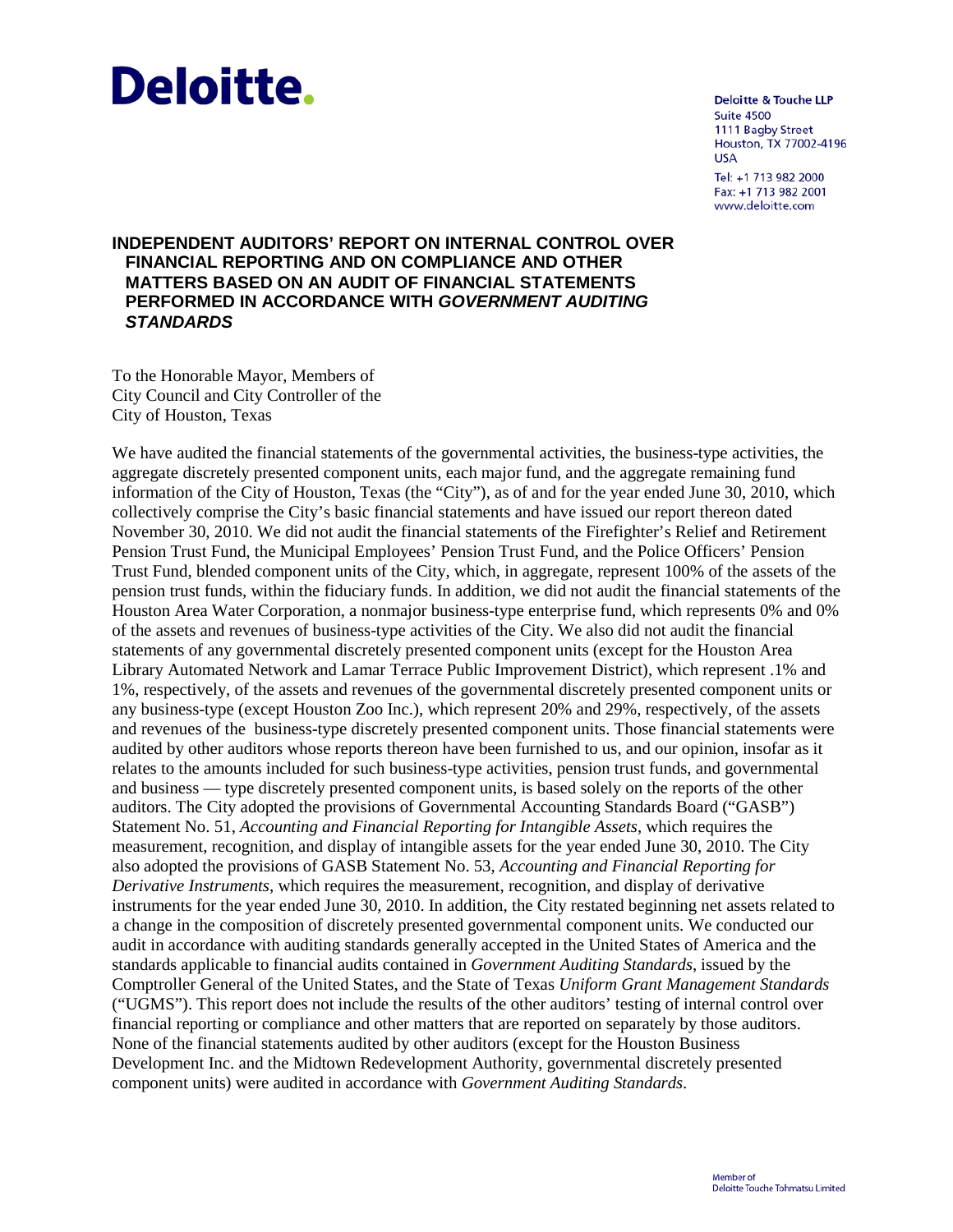# **Internal Control Over Financial Reporting**

In planning and performing our audit, we considered the City's internal control over financial reporting as a basis for designing our auditing procedures for the purpose of expressing our opinion on the financial statements, but not for the purpose of expressing an opinion on the effectiveness of the City's internal control over financial reporting. Accordingly, we do not express an opinion on the effectiveness of the City's internal control over financial reporting.

Our consideration of the internal control over financial reporting was for the limited purpose described in the preceding paragraph and was not designed to identify all deficiencies in internal control over financial reporting that might be significant deficiencies or material weaknesses and, therefore, there can be no assurance that all deficiencies, significant deficiencies, or material weaknesses have been identified. However, as described in the accompanying schedule of findings and questioned costs, we identified a certain deficiency in internal control over financial reporting that we consider to be a material weakness.

A *deficiency in internal control* exists when the design or operation of a control does not allow management or employees, in the normal course of performing their assigned functions, to prevent or detect and correct misstatements on a timely basis. A *material weakness* is a deficiency, or combination of deficiencies, in internal control such that there is a reasonable possibility that a material misstatement of the entity's financial statements will not be prevented or detected and corrected on a timely basis. We consider the deficiency described in the accompanying schedule of findings and questioned costs identified as 2010-1 to be a material weakness.

# **Compliance and Other Matters**

As part of obtaining reasonable assurance about whether the City's financial statements are free of material misstatement, we performed tests of its compliance with certain provisions of laws, regulations, contracts, and grant agreements, noncompliance with which could have a direct and material effect on the determination of financial statement amounts. However, providing an opinion on compliance with those provisions was not an objective of our audit, and accordingly, we do not express such an opinion. The results of our tests disclosed no instances of noncompliance or other matters that are required to be reported under *Government Auditing Standards*.

We noted certain matters that we reported to management of the City in a separate letter dated November 30, 2010.

The City's response to the finding identified in our audit is described in the accompanying schedule of findings and questioned costs. We did not audit the City's response, and we express no opinion on it.

This report is intended solely for the information and use of management, the Mayor, Members of City Council, the City Controller, others within the City, federal and state awarding agencies, and pass-through entities and is not intended to be, and should not be, used by anyone other than these specified parties.

doutes Touch LLP

November 30, 2010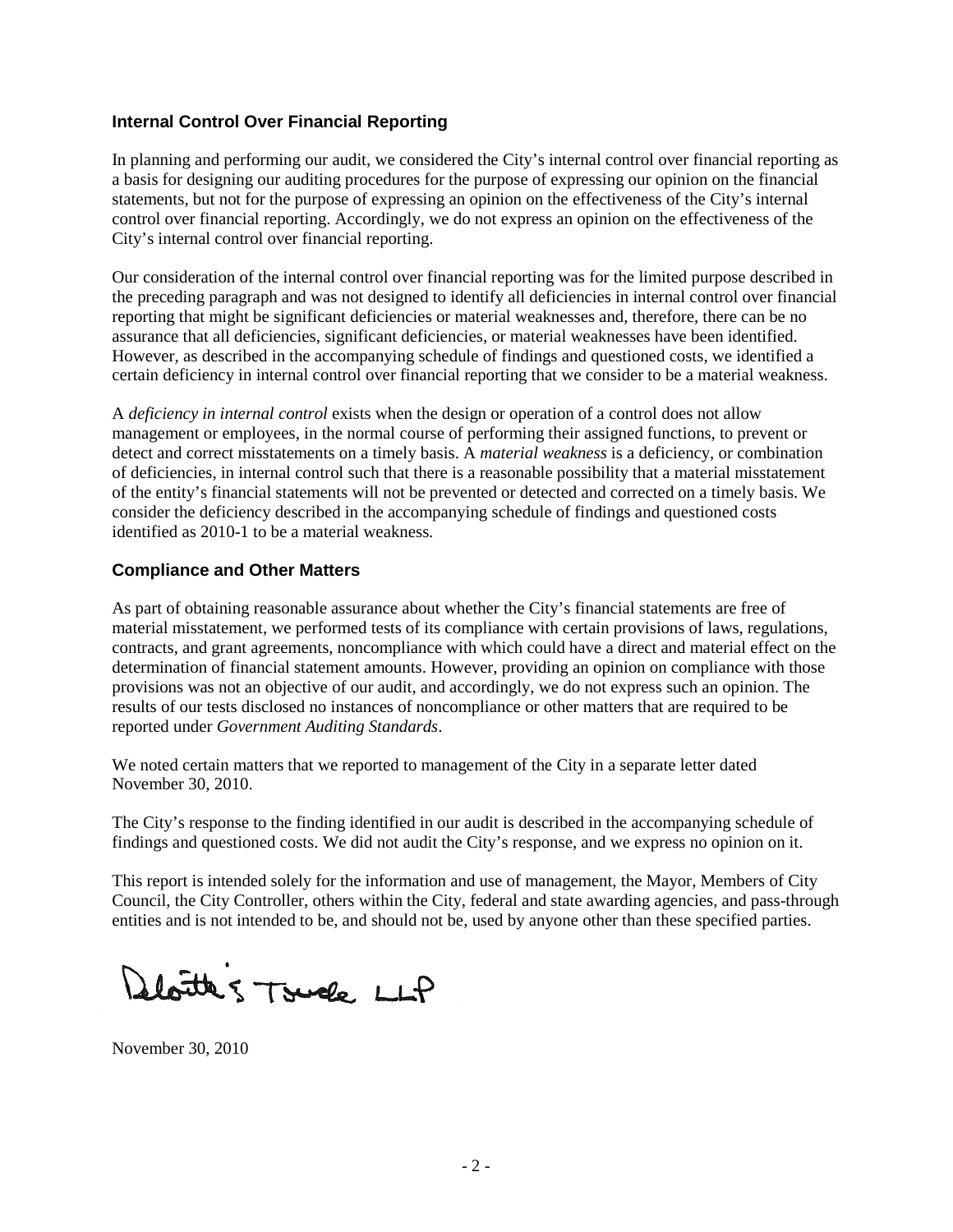

**Deloitte & Touche LLP Suite 4500** 1111 Bagby Street Houston, TX 77002-4196 **USA** 

Tel: +1 713 982 2000 Fax: +1 713 982 2001 www.deloitte.com

# **INDEPENDENT AUDITORS' REPORT ON COMPLIANCE WITH REQUIREMENTS APPLICABLE TO EACH MAJOR FEDERAL AND STATE AWARD PROGRAM AND ON INTERNAL CONTROL OVER COMPLIANCE IN ACCORDANCE WITH OMB CIRCULAR A-133 AND ON THE SCHEDULE OF EXPENDITURES OF FEDERAL AND STATE AWARDS**

To the Honorable Mayor, Members of City Council and City Controller of the City of Houston, Texas

# **Compliance**

We have audited the City of Houston, Texas (the "City") compliance with the types of compliance requirements described in the OMB Circular A-133, *Compliance Supplement,* and the State of Texas *Uniform Grant Management* Standards ("UGMS") that could have a direct and material effect on each of the City's major federal and state programs for the year ended June 30, 2010. The City's major federal and state programs are identified in the summary of auditors' results section of the accompanying schedule of findings and questioned costs. Compliance with the requirements of laws, regulations, contracts, and grants applicable to each of its major federal and state programs is the responsibility of the City's management. Our responsibility is to express an opinion on the City's compliance based on our audit. The City's basic financial statements include the operations of Houston Business Development Inc., a governmental discretely presented component unit, which received \$2,528,739 in federal awards which is not included in the schedule during the year ended June 30, 2010. Our audit, described below, did not include the operations of Houston Business Development Inc. because such component unit engaged other auditors to perform an audit in accordance with Circular A-133.

We conducted our audit of compliance in accordance with auditing standards generally accepted in the United States of America; the standards applicable to financial audits contained in *Government Auditing Standards*, issued by the Comptroller General of the United States; and OMB Circular A-133, *Audits of States, Local Governments, and Non-Profit Organizations,* and UGMS. Those standards, OMB Circular A-133, and UGMS require that we plan and perform the audit to obtain reasonable assurance about whether noncompliance with the types of compliance requirements referred to above that could have a direct and material effect on a major federal or state program occurred. An audit includes examining, on a test basis, evidence about the City's compliance with those requirements and performing such other procedures as we considered necessary in the circumstances. We believe that our audit provides a reasonable basis for our opinion. Our audit does not provide a legal determination on the City's compliance with those requirements.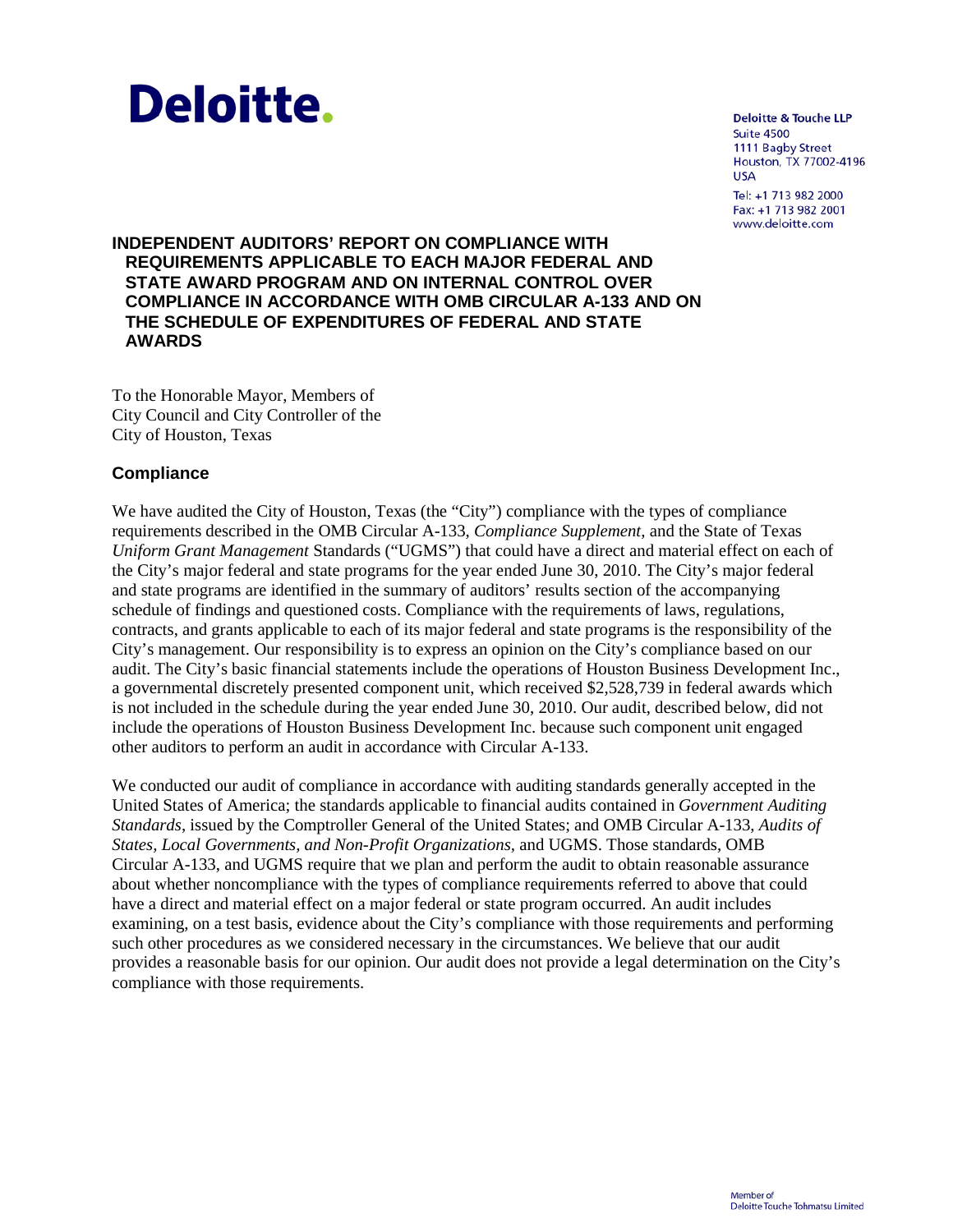As described in items 2010-2, 2010-3 and 2010-5, in the accompanying schedule of findings and questioned costs, the City did not comply with the requirements regarding allowable costs related to the Public Safety Interoperable Communications Grant Program; Davis-Bacon Act related to the West Park Recycling Program; and reporting related to the Community Development Block Grant. Compliance with such requirements is necessary, in our opinion, for the City to comply with the requirements for those programs.

In our opinion, except for the noncompliance described in the preceding paragraph, the City complied, in all material respects, with the compliance requirements referred to above that could have a direct and material effect on each of its major federal and state programs for the year ended June 30, 2010. The results of our auditing procedures also disclosed instances of noncompliance with those requirements which are required to be reported in accordance with OMB Circular  $A-133$  and UGMS and which are described in the accompanying schedule of findings and questioned costs as items 2010-4 and 2010-6.

# **Internal Control Over Compliance**

Management of the City is responsible for establishing and maintaining effective internal control over compliance with the requirements of laws, regulations, contracts, and grants applicable to federal and state programs. In planning and performing our audit, we considered the City's internal control over compliance with the requirements that could have a direct and material effect on a major federal and state program to determine our auditing procedures for the purpose of expressing our opinion on compliance and to test and report on internal control over compliance in accordance with OMB Circular A-133 and UGMS, but not for the purpose of expressing an opinion of the effectiveness of internal control over compliance. Accordingly, we do not express an opinion on the effectiveness of the City's internal control over compliance.

Our consideration of internal control over compliance was for the limited purpose described in the preceding paragraph and was not designed to identify all deficiencies in internal control over compliance that might be significant deficiencies or material weaknesses, and therefore, there can be no assurance that all deficiencies, significant deficiencies, or material weaknesses have been identified. However, as discussed below, we identified certain deficiencies in internal control over compliance that we consider to be material weaknesses and other deficiencies that we consider to be significant deficiencies.

A *deficiency in internal control over compliance* exists when the design or operation of a control over compliance does not allow management or employees, in the normal course of performing their assigned functions, to prevent, or detect and correct, noncompliance with a type of compliance requirement of a federal or state program on a timely basis. A *material weakness in internal control over compliance* is a deficiency, or combination of deficiencies, in internal control over compliance, such that there is a reasonable possibility that material noncompliance with a type of compliance requirement of a federal or state program will not be prevented, or detected and corrected, on a timely basis. We consider the deficiencies in internal control over compliance described in the accompanying schedule of findings and questioned costs as items 2010-2, 2010-3 and 2010-5 to be material weaknesses.

A significant deficiency in internal control over compliance is as deficiency, or a combination of deficiencies, in internal control over compliance with a type of compliance requirement of a federal or state program that is less severe than a material weakness in internal control over compliance, yet important enough to merit attention by those charged with governance. We consider the deficiencies in internal control over compliance described in the accompany schedule of findings and questioned costs as items 2010-4 and 2010-6 to be significant deficiencies.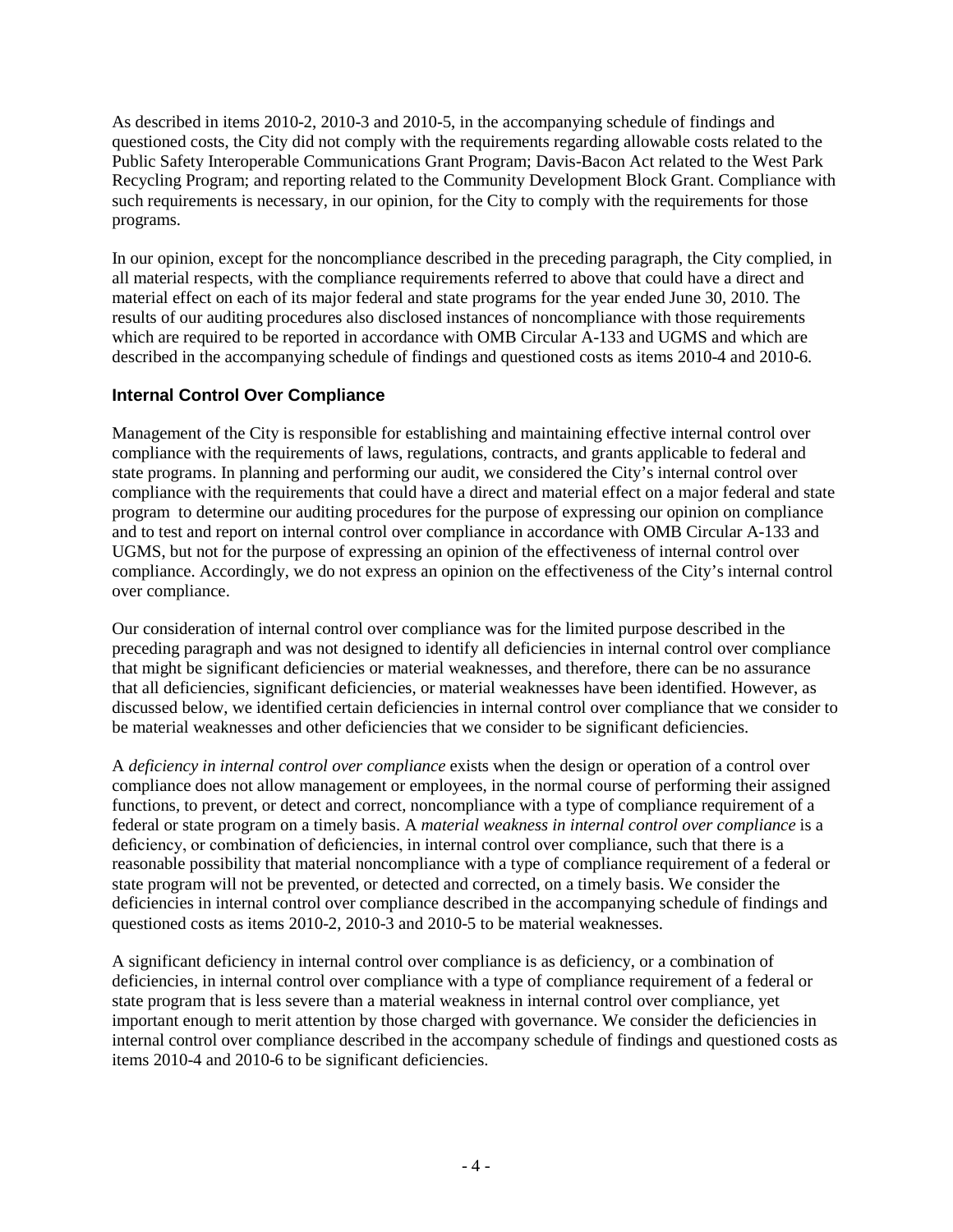The City's responses to the findings identified in our audit are described in the accompanying schedule of findings and questioned costs. We did not audit the City's response and, accordingly, we express no opinion on the responses.

# **Schedule of Expenditures of Federal and State Awards**

We have audited the financial statements the governmental activities, the business-type activities, the aggregate discretely presented component units, each major fund, and the aggregate remaining fund information of the City as of and for the year ended June 30, 2010, and have issued our report thereon dated November 30, 2010. We did not audit the financial statements of the Firefighter's Relief and Retirement Pension Trust Fund, the Municipal Employees' Pension Trust Fund, and the Police Officers' Pension Trust Fund, blended component units of the City, which, in aggregate, represent 100% of the assets of the pension trust funds, within the fiduciary funds. In addition, we did not audit the financial statements of the Houston Area Water Corporation, a nonmajor business-type enterprise fund, which represents 0% and 0% of the assets and revenues of business-type activities of the City. We also did not audit the financial statements of any governmental discretely presented component units (except for the Houston Area Library Automated Network and Lamar Terrace Public Improvement District), which represent .1% and 1%, respectively, of the assets and revenues of the governmental discretely presented component units or any business-type discretely presented component units (except Houston Zoo Inc.), which represent 20% and 29%, respectively, of the assets and revenues of the business-type discretely presented component units. Those financial statements were audited by other auditors whose reports thereon have been furnished to us, and our opinion, insofar as it relates to the amounts included for such business-type activities, pension trust funds, and governmental and business — type discretely presented component units, is based solely on the reports of the other auditors. Our audit was performed for the purpose of forming our opinions on the financial statements that collectively comprise the City's basic financial statements. The accompanying schedule of expenditures of federal and state awards is presented for purposes of additional analysis as required by OMB Circular A-133 and UGMS and is not a required part of the basic financial statements. Such information has been subjected to the auditing procedures applied in our audit of the basic financial statements and, in our opinion, is fairly stated, in all material respects, when considered in relation to the basic financial statements taken as a whole.

This report is intended solely for the information and use of management, the Mayor, Members of City Council, the City Controller, others within the entity, federal and state awarding agencies, and pass-through entities and is not intended to be, and should not be, used by anyone other than these specified parties.

Deloitte 5 Touche LLP

November 30, 2010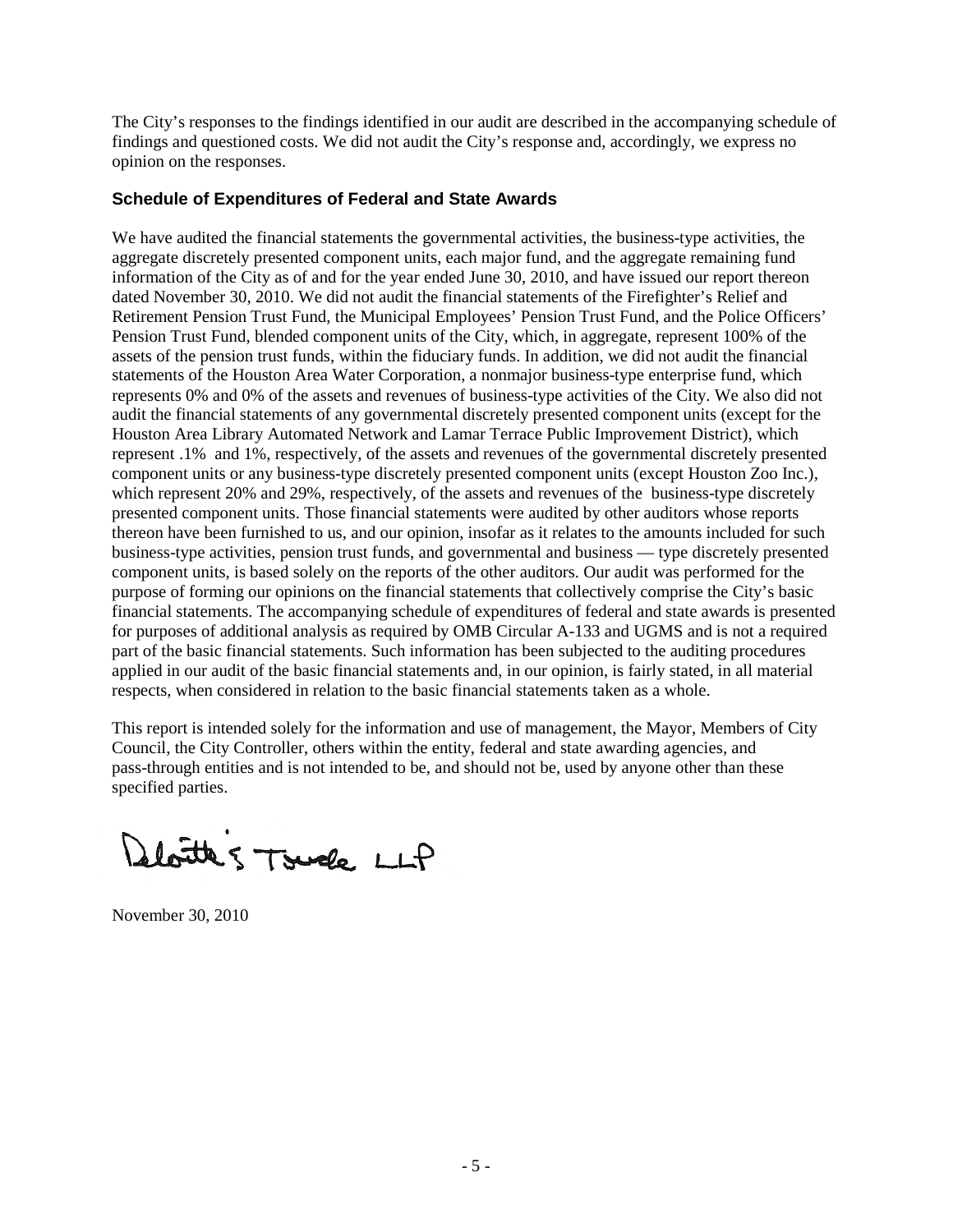| <b>Expenditures</b><br>Office of National Drug Control Policy<br>Houston High Intensity Drug Trafficking<br>Area (HIDTA)<br><b>HIDTA 2005</b><br>07.I5PHNP500Z<br>I5PHNP500Z<br>719<br>3,932<br>Meth Initiative Group<br>I8PHNP500Z<br>07.I8PHNP500Z<br>Meth Initiative Group<br>14,885<br>07.I8PHNP500Z<br>I8PHNP500Z<br>104,088<br>Major Drug Squad / 10<br>07.I7PHNP500A<br>I7PHNP500A<br>Major Drug Squads<br>133,264<br>07.I8PHNP500Z<br>I8PHNP500Z<br>Major Drug Squads<br>(95, 765)<br>07.I8PHNP500Z<br>I8PHNP500Z<br>Houston Intl Support CNT / 4<br>07.I7PHNP501<br><b>I7PHNP501</b><br>(2,047)<br>Houston Intl Support<br>156,385<br>07.I8PHNP500Z<br>I8PHNP500Z<br>Houston Intl Support<br>07.I8PHNP500Z<br>(2,988)<br>I8PHNP500Z<br>Truck, Air, Rail, Port / 2<br><b>I4PHNP502</b><br>20<br>07.I4PHNP502<br>Truck, Air, Rail, Port / 5<br>07.I7PHNP502<br><b>I7PHNP502</b><br>(18)<br>Truck, Air, Rail, Port<br>07.I8PHNP500Z<br>I8PHNP500Z<br>826,528<br>Truck, Air, Rail, Port<br>(56,372)<br>07.I8PHNP500Z<br>I8PHNP500Z<br>Narcotics Oper Ctrl Int / 11<br>07.I7PHNP503<br><b>I7PHNP503</b><br>(638)<br>Narcotics Operations<br>45,453<br>07.I8PHNP500Z<br>I8PHNP500Z<br>Narcotics Operations<br>277,669<br>07.I8PHNP500Z<br>I8PHNP500Z<br>Houston Money Launder / 11<br>(5,571)<br>07.I7PHNP520<br><b>I7PHNP520</b><br>Houston Money Launder<br>26,617<br>07.I8PHNP500Z<br>I8PHNP500Z<br>Houston Money Launder<br>07.I8PHNP500Z<br>I8PHNP500Z<br>160,510<br>Gang & Nontrad Squad / 6<br>07.17PHNP525<br>56,004<br>17PHNP525<br>Gang & Nontrad Squad<br>455,977<br>07.I8PHNP500Z<br>I8PHNP500Z<br>Gang & Nontrad Squad<br>07.I8PHNP500Z<br>I8PHNP500Z<br>(7,312)<br>Target NARC Enforce / 6<br>322,591<br>07.I7PHNP533<br>I7PHNP533<br><b>Target NARC Enforce</b><br>07.I8PHNP500Z<br>I8PHNP500Z<br>815,570<br>Target NARC Enforce<br>07.I8PHNP500Z<br>I8PHNP500Z<br>(264, 422)<br><b>HIDTA 2006</b><br>71,977<br>07.I6PHNP500Z<br>I6PHNP500Z<br>Drug Traffic Org<br>223<br>07.IP6PHNP534<br>IP6PHNP534<br><b>Total Office of National Drug Control Policy</b><br>3,037,282<br>S<br><b>Department of Agriculture</b><br>National Institute of Food and Agriculture<br>Department of Agriculture Passed Through ---<br>TX Dept. of AG<br>Grants for Agricultural Research_Competitive<br><b>Research Grants</b><br>10.206<br>45,644<br>2008-55215-18875<br>Grants for Agricultural Research Competitive<br><b>Research Grants</b><br>10.206<br>2008-55215-18875<br>98,602<br>Special Supplemental Nutrition Program for | <b>FEDERAL AWARDS</b><br><b>Program Title</b> | Federal<br><b>CFDA</b><br><b>Number</b> | Grant<br>Award<br><b>Number</b> |       |
|----------------------------------------------------------------------------------------------------------------------------------------------------------------------------------------------------------------------------------------------------------------------------------------------------------------------------------------------------------------------------------------------------------------------------------------------------------------------------------------------------------------------------------------------------------------------------------------------------------------------------------------------------------------------------------------------------------------------------------------------------------------------------------------------------------------------------------------------------------------------------------------------------------------------------------------------------------------------------------------------------------------------------------------------------------------------------------------------------------------------------------------------------------------------------------------------------------------------------------------------------------------------------------------------------------------------------------------------------------------------------------------------------------------------------------------------------------------------------------------------------------------------------------------------------------------------------------------------------------------------------------------------------------------------------------------------------------------------------------------------------------------------------------------------------------------------------------------------------------------------------------------------------------------------------------------------------------------------------------------------------------------------------------------------------------------------------------------------------------------------------------------------------------------------------------------------------------------------------------------------------------------------------------------------------------------------------------------------------------------------------------------------------------------------------------------------------------------------------------------------------------------------------------------|-----------------------------------------------|-----------------------------------------|---------------------------------|-------|
|                                                                                                                                                                                                                                                                                                                                                                                                                                                                                                                                                                                                                                                                                                                                                                                                                                                                                                                                                                                                                                                                                                                                                                                                                                                                                                                                                                                                                                                                                                                                                                                                                                                                                                                                                                                                                                                                                                                                                                                                                                                                                                                                                                                                                                                                                                                                                                                                                                                                                                                                        |                                               |                                         |                                 |       |
|                                                                                                                                                                                                                                                                                                                                                                                                                                                                                                                                                                                                                                                                                                                                                                                                                                                                                                                                                                                                                                                                                                                                                                                                                                                                                                                                                                                                                                                                                                                                                                                                                                                                                                                                                                                                                                                                                                                                                                                                                                                                                                                                                                                                                                                                                                                                                                                                                                                                                                                                        | <b>Executive Office of the President</b>      |                                         |                                 |       |
|                                                                                                                                                                                                                                                                                                                                                                                                                                                                                                                                                                                                                                                                                                                                                                                                                                                                                                                                                                                                                                                                                                                                                                                                                                                                                                                                                                                                                                                                                                                                                                                                                                                                                                                                                                                                                                                                                                                                                                                                                                                                                                                                                                                                                                                                                                                                                                                                                                                                                                                                        |                                               |                                         |                                 |       |
|                                                                                                                                                                                                                                                                                                                                                                                                                                                                                                                                                                                                                                                                                                                                                                                                                                                                                                                                                                                                                                                                                                                                                                                                                                                                                                                                                                                                                                                                                                                                                                                                                                                                                                                                                                                                                                                                                                                                                                                                                                                                                                                                                                                                                                                                                                                                                                                                                                                                                                                                        |                                               |                                         |                                 |       |
|                                                                                                                                                                                                                                                                                                                                                                                                                                                                                                                                                                                                                                                                                                                                                                                                                                                                                                                                                                                                                                                                                                                                                                                                                                                                                                                                                                                                                                                                                                                                                                                                                                                                                                                                                                                                                                                                                                                                                                                                                                                                                                                                                                                                                                                                                                                                                                                                                                                                                                                                        |                                               |                                         |                                 |       |
|                                                                                                                                                                                                                                                                                                                                                                                                                                                                                                                                                                                                                                                                                                                                                                                                                                                                                                                                                                                                                                                                                                                                                                                                                                                                                                                                                                                                                                                                                                                                                                                                                                                                                                                                                                                                                                                                                                                                                                                                                                                                                                                                                                                                                                                                                                                                                                                                                                                                                                                                        |                                               |                                         |                                 |       |
|                                                                                                                                                                                                                                                                                                                                                                                                                                                                                                                                                                                                                                                                                                                                                                                                                                                                                                                                                                                                                                                                                                                                                                                                                                                                                                                                                                                                                                                                                                                                                                                                                                                                                                                                                                                                                                                                                                                                                                                                                                                                                                                                                                                                                                                                                                                                                                                                                                                                                                                                        |                                               |                                         |                                 |       |
|                                                                                                                                                                                                                                                                                                                                                                                                                                                                                                                                                                                                                                                                                                                                                                                                                                                                                                                                                                                                                                                                                                                                                                                                                                                                                                                                                                                                                                                                                                                                                                                                                                                                                                                                                                                                                                                                                                                                                                                                                                                                                                                                                                                                                                                                                                                                                                                                                                                                                                                                        |                                               |                                         |                                 |       |
|                                                                                                                                                                                                                                                                                                                                                                                                                                                                                                                                                                                                                                                                                                                                                                                                                                                                                                                                                                                                                                                                                                                                                                                                                                                                                                                                                                                                                                                                                                                                                                                                                                                                                                                                                                                                                                                                                                                                                                                                                                                                                                                                                                                                                                                                                                                                                                                                                                                                                                                                        |                                               |                                         |                                 |       |
|                                                                                                                                                                                                                                                                                                                                                                                                                                                                                                                                                                                                                                                                                                                                                                                                                                                                                                                                                                                                                                                                                                                                                                                                                                                                                                                                                                                                                                                                                                                                                                                                                                                                                                                                                                                                                                                                                                                                                                                                                                                                                                                                                                                                                                                                                                                                                                                                                                                                                                                                        |                                               |                                         |                                 |       |
|                                                                                                                                                                                                                                                                                                                                                                                                                                                                                                                                                                                                                                                                                                                                                                                                                                                                                                                                                                                                                                                                                                                                                                                                                                                                                                                                                                                                                                                                                                                                                                                                                                                                                                                                                                                                                                                                                                                                                                                                                                                                                                                                                                                                                                                                                                                                                                                                                                                                                                                                        |                                               |                                         |                                 |       |
|                                                                                                                                                                                                                                                                                                                                                                                                                                                                                                                                                                                                                                                                                                                                                                                                                                                                                                                                                                                                                                                                                                                                                                                                                                                                                                                                                                                                                                                                                                                                                                                                                                                                                                                                                                                                                                                                                                                                                                                                                                                                                                                                                                                                                                                                                                                                                                                                                                                                                                                                        |                                               |                                         |                                 |       |
|                                                                                                                                                                                                                                                                                                                                                                                                                                                                                                                                                                                                                                                                                                                                                                                                                                                                                                                                                                                                                                                                                                                                                                                                                                                                                                                                                                                                                                                                                                                                                                                                                                                                                                                                                                                                                                                                                                                                                                                                                                                                                                                                                                                                                                                                                                                                                                                                                                                                                                                                        |                                               |                                         |                                 |       |
|                                                                                                                                                                                                                                                                                                                                                                                                                                                                                                                                                                                                                                                                                                                                                                                                                                                                                                                                                                                                                                                                                                                                                                                                                                                                                                                                                                                                                                                                                                                                                                                                                                                                                                                                                                                                                                                                                                                                                                                                                                                                                                                                                                                                                                                                                                                                                                                                                                                                                                                                        |                                               |                                         |                                 |       |
|                                                                                                                                                                                                                                                                                                                                                                                                                                                                                                                                                                                                                                                                                                                                                                                                                                                                                                                                                                                                                                                                                                                                                                                                                                                                                                                                                                                                                                                                                                                                                                                                                                                                                                                                                                                                                                                                                                                                                                                                                                                                                                                                                                                                                                                                                                                                                                                                                                                                                                                                        |                                               |                                         |                                 |       |
|                                                                                                                                                                                                                                                                                                                                                                                                                                                                                                                                                                                                                                                                                                                                                                                                                                                                                                                                                                                                                                                                                                                                                                                                                                                                                                                                                                                                                                                                                                                                                                                                                                                                                                                                                                                                                                                                                                                                                                                                                                                                                                                                                                                                                                                                                                                                                                                                                                                                                                                                        |                                               |                                         |                                 |       |
|                                                                                                                                                                                                                                                                                                                                                                                                                                                                                                                                                                                                                                                                                                                                                                                                                                                                                                                                                                                                                                                                                                                                                                                                                                                                                                                                                                                                                                                                                                                                                                                                                                                                                                                                                                                                                                                                                                                                                                                                                                                                                                                                                                                                                                                                                                                                                                                                                                                                                                                                        |                                               |                                         |                                 |       |
|                                                                                                                                                                                                                                                                                                                                                                                                                                                                                                                                                                                                                                                                                                                                                                                                                                                                                                                                                                                                                                                                                                                                                                                                                                                                                                                                                                                                                                                                                                                                                                                                                                                                                                                                                                                                                                                                                                                                                                                                                                                                                                                                                                                                                                                                                                                                                                                                                                                                                                                                        |                                               |                                         |                                 |       |
|                                                                                                                                                                                                                                                                                                                                                                                                                                                                                                                                                                                                                                                                                                                                                                                                                                                                                                                                                                                                                                                                                                                                                                                                                                                                                                                                                                                                                                                                                                                                                                                                                                                                                                                                                                                                                                                                                                                                                                                                                                                                                                                                                                                                                                                                                                                                                                                                                                                                                                                                        |                                               |                                         |                                 |       |
|                                                                                                                                                                                                                                                                                                                                                                                                                                                                                                                                                                                                                                                                                                                                                                                                                                                                                                                                                                                                                                                                                                                                                                                                                                                                                                                                                                                                                                                                                                                                                                                                                                                                                                                                                                                                                                                                                                                                                                                                                                                                                                                                                                                                                                                                                                                                                                                                                                                                                                                                        |                                               |                                         |                                 |       |
|                                                                                                                                                                                                                                                                                                                                                                                                                                                                                                                                                                                                                                                                                                                                                                                                                                                                                                                                                                                                                                                                                                                                                                                                                                                                                                                                                                                                                                                                                                                                                                                                                                                                                                                                                                                                                                                                                                                                                                                                                                                                                                                                                                                                                                                                                                                                                                                                                                                                                                                                        |                                               |                                         |                                 |       |
|                                                                                                                                                                                                                                                                                                                                                                                                                                                                                                                                                                                                                                                                                                                                                                                                                                                                                                                                                                                                                                                                                                                                                                                                                                                                                                                                                                                                                                                                                                                                                                                                                                                                                                                                                                                                                                                                                                                                                                                                                                                                                                                                                                                                                                                                                                                                                                                                                                                                                                                                        |                                               |                                         |                                 |       |
|                                                                                                                                                                                                                                                                                                                                                                                                                                                                                                                                                                                                                                                                                                                                                                                                                                                                                                                                                                                                                                                                                                                                                                                                                                                                                                                                                                                                                                                                                                                                                                                                                                                                                                                                                                                                                                                                                                                                                                                                                                                                                                                                                                                                                                                                                                                                                                                                                                                                                                                                        |                                               |                                         |                                 |       |
|                                                                                                                                                                                                                                                                                                                                                                                                                                                                                                                                                                                                                                                                                                                                                                                                                                                                                                                                                                                                                                                                                                                                                                                                                                                                                                                                                                                                                                                                                                                                                                                                                                                                                                                                                                                                                                                                                                                                                                                                                                                                                                                                                                                                                                                                                                                                                                                                                                                                                                                                        |                                               |                                         |                                 |       |
|                                                                                                                                                                                                                                                                                                                                                                                                                                                                                                                                                                                                                                                                                                                                                                                                                                                                                                                                                                                                                                                                                                                                                                                                                                                                                                                                                                                                                                                                                                                                                                                                                                                                                                                                                                                                                                                                                                                                                                                                                                                                                                                                                                                                                                                                                                                                                                                                                                                                                                                                        |                                               |                                         |                                 |       |
|                                                                                                                                                                                                                                                                                                                                                                                                                                                                                                                                                                                                                                                                                                                                                                                                                                                                                                                                                                                                                                                                                                                                                                                                                                                                                                                                                                                                                                                                                                                                                                                                                                                                                                                                                                                                                                                                                                                                                                                                                                                                                                                                                                                                                                                                                                                                                                                                                                                                                                                                        |                                               |                                         |                                 |       |
|                                                                                                                                                                                                                                                                                                                                                                                                                                                                                                                                                                                                                                                                                                                                                                                                                                                                                                                                                                                                                                                                                                                                                                                                                                                                                                                                                                                                                                                                                                                                                                                                                                                                                                                                                                                                                                                                                                                                                                                                                                                                                                                                                                                                                                                                                                                                                                                                                                                                                                                                        |                                               |                                         |                                 |       |
|                                                                                                                                                                                                                                                                                                                                                                                                                                                                                                                                                                                                                                                                                                                                                                                                                                                                                                                                                                                                                                                                                                                                                                                                                                                                                                                                                                                                                                                                                                                                                                                                                                                                                                                                                                                                                                                                                                                                                                                                                                                                                                                                                                                                                                                                                                                                                                                                                                                                                                                                        |                                               |                                         |                                 |       |
|                                                                                                                                                                                                                                                                                                                                                                                                                                                                                                                                                                                                                                                                                                                                                                                                                                                                                                                                                                                                                                                                                                                                                                                                                                                                                                                                                                                                                                                                                                                                                                                                                                                                                                                                                                                                                                                                                                                                                                                                                                                                                                                                                                                                                                                                                                                                                                                                                                                                                                                                        |                                               |                                         |                                 |       |
|                                                                                                                                                                                                                                                                                                                                                                                                                                                                                                                                                                                                                                                                                                                                                                                                                                                                                                                                                                                                                                                                                                                                                                                                                                                                                                                                                                                                                                                                                                                                                                                                                                                                                                                                                                                                                                                                                                                                                                                                                                                                                                                                                                                                                                                                                                                                                                                                                                                                                                                                        |                                               |                                         |                                 |       |
|                                                                                                                                                                                                                                                                                                                                                                                                                                                                                                                                                                                                                                                                                                                                                                                                                                                                                                                                                                                                                                                                                                                                                                                                                                                                                                                                                                                                                                                                                                                                                                                                                                                                                                                                                                                                                                                                                                                                                                                                                                                                                                                                                                                                                                                                                                                                                                                                                                                                                                                                        |                                               |                                         |                                 |       |
|                                                                                                                                                                                                                                                                                                                                                                                                                                                                                                                                                                                                                                                                                                                                                                                                                                                                                                                                                                                                                                                                                                                                                                                                                                                                                                                                                                                                                                                                                                                                                                                                                                                                                                                                                                                                                                                                                                                                                                                                                                                                                                                                                                                                                                                                                                                                                                                                                                                                                                                                        |                                               |                                         |                                 |       |
|                                                                                                                                                                                                                                                                                                                                                                                                                                                                                                                                                                                                                                                                                                                                                                                                                                                                                                                                                                                                                                                                                                                                                                                                                                                                                                                                                                                                                                                                                                                                                                                                                                                                                                                                                                                                                                                                                                                                                                                                                                                                                                                                                                                                                                                                                                                                                                                                                                                                                                                                        |                                               |                                         |                                 |       |
|                                                                                                                                                                                                                                                                                                                                                                                                                                                                                                                                                                                                                                                                                                                                                                                                                                                                                                                                                                                                                                                                                                                                                                                                                                                                                                                                                                                                                                                                                                                                                                                                                                                                                                                                                                                                                                                                                                                                                                                                                                                                                                                                                                                                                                                                                                                                                                                                                                                                                                                                        |                                               |                                         |                                 |       |
|                                                                                                                                                                                                                                                                                                                                                                                                                                                                                                                                                                                                                                                                                                                                                                                                                                                                                                                                                                                                                                                                                                                                                                                                                                                                                                                                                                                                                                                                                                                                                                                                                                                                                                                                                                                                                                                                                                                                                                                                                                                                                                                                                                                                                                                                                                                                                                                                                                                                                                                                        |                                               |                                         |                                 |       |
|                                                                                                                                                                                                                                                                                                                                                                                                                                                                                                                                                                                                                                                                                                                                                                                                                                                                                                                                                                                                                                                                                                                                                                                                                                                                                                                                                                                                                                                                                                                                                                                                                                                                                                                                                                                                                                                                                                                                                                                                                                                                                                                                                                                                                                                                                                                                                                                                                                                                                                                                        |                                               |                                         |                                 |       |
|                                                                                                                                                                                                                                                                                                                                                                                                                                                                                                                                                                                                                                                                                                                                                                                                                                                                                                                                                                                                                                                                                                                                                                                                                                                                                                                                                                                                                                                                                                                                                                                                                                                                                                                                                                                                                                                                                                                                                                                                                                                                                                                                                                                                                                                                                                                                                                                                                                                                                                                                        |                                               |                                         |                                 |       |
|                                                                                                                                                                                                                                                                                                                                                                                                                                                                                                                                                                                                                                                                                                                                                                                                                                                                                                                                                                                                                                                                                                                                                                                                                                                                                                                                                                                                                                                                                                                                                                                                                                                                                                                                                                                                                                                                                                                                                                                                                                                                                                                                                                                                                                                                                                                                                                                                                                                                                                                                        |                                               |                                         |                                 |       |
|                                                                                                                                                                                                                                                                                                                                                                                                                                                                                                                                                                                                                                                                                                                                                                                                                                                                                                                                                                                                                                                                                                                                                                                                                                                                                                                                                                                                                                                                                                                                                                                                                                                                                                                                                                                                                                                                                                                                                                                                                                                                                                                                                                                                                                                                                                                                                                                                                                                                                                                                        |                                               |                                         |                                 |       |
|                                                                                                                                                                                                                                                                                                                                                                                                                                                                                                                                                                                                                                                                                                                                                                                                                                                                                                                                                                                                                                                                                                                                                                                                                                                                                                                                                                                                                                                                                                                                                                                                                                                                                                                                                                                                                                                                                                                                                                                                                                                                                                                                                                                                                                                                                                                                                                                                                                                                                                                                        |                                               |                                         |                                 |       |
|                                                                                                                                                                                                                                                                                                                                                                                                                                                                                                                                                                                                                                                                                                                                                                                                                                                                                                                                                                                                                                                                                                                                                                                                                                                                                                                                                                                                                                                                                                                                                                                                                                                                                                                                                                                                                                                                                                                                                                                                                                                                                                                                                                                                                                                                                                                                                                                                                                                                                                                                        |                                               |                                         |                                 |       |
|                                                                                                                                                                                                                                                                                                                                                                                                                                                                                                                                                                                                                                                                                                                                                                                                                                                                                                                                                                                                                                                                                                                                                                                                                                                                                                                                                                                                                                                                                                                                                                                                                                                                                                                                                                                                                                                                                                                                                                                                                                                                                                                                                                                                                                                                                                                                                                                                                                                                                                                                        |                                               |                                         |                                 |       |
|                                                                                                                                                                                                                                                                                                                                                                                                                                                                                                                                                                                                                                                                                                                                                                                                                                                                                                                                                                                                                                                                                                                                                                                                                                                                                                                                                                                                                                                                                                                                                                                                                                                                                                                                                                                                                                                                                                                                                                                                                                                                                                                                                                                                                                                                                                                                                                                                                                                                                                                                        | Women, Infants, and Children                  | 10.557                                  | 2007-020879-001                 | 2,042 |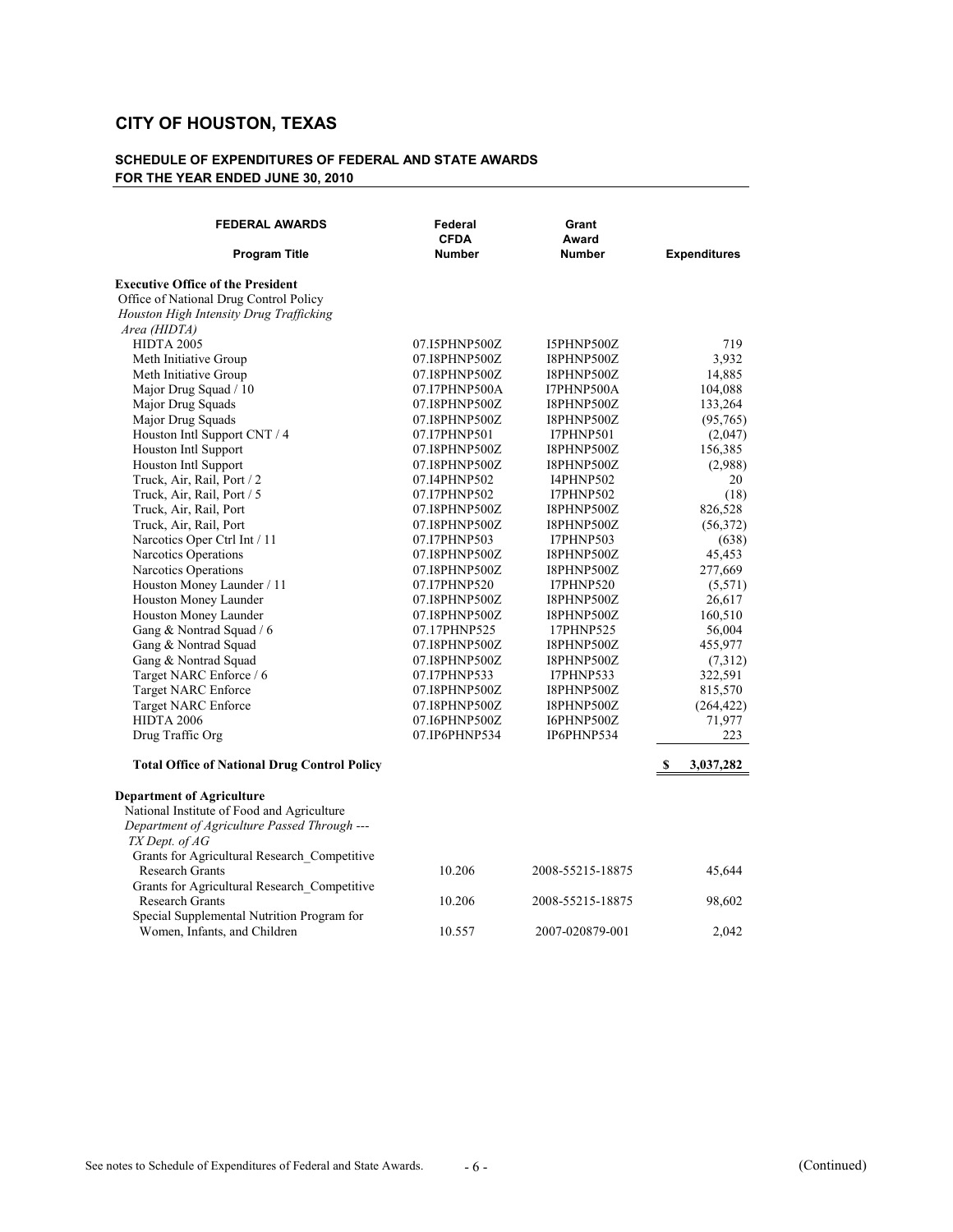| <b>FEDERAL AWARDS</b>                                                                                                                         | Federal<br><b>CFDA</b> | Grant<br>Award             |                        |
|-----------------------------------------------------------------------------------------------------------------------------------------------|------------------------|----------------------------|------------------------|
| <b>Program Title</b>                                                                                                                          | <b>Number</b>          | <b>Number</b>              | <b>Expenditures</b>    |
| Special Supplemental Nutrition Program for<br>Women, Infants, and Children                                                                    | 10.557                 | 2008-024649                | (2,178)                |
| Special Supplemental Nutrition Program for<br>Women, Infants, and Children<br>Special Supplemental Nutrition Program for                      | 10.557                 | 2010-033575-001            | 9,274,606              |
| Women, Infants, and Children                                                                                                                  | 10.557                 | 2009-030104-001            | 3,124,835              |
| Total Texas Department of Agriculture                                                                                                         |                        |                            | 12,543,550             |
| Department of Agriculture Passed Through ---<br>TX Dept. of AG                                                                                |                        |                            |                        |
| Summer Food Service Program for Children<br>Summer Food Service Program for Children                                                          | 10.559<br>10.559       | 10TX1011007<br>09TX1011007 | 1,149,240<br>1,403,383 |
| Total Department of Agriculture Passed<br>Through --- TX Dept. of Agriculture:                                                                |                        |                            | 2,552,623              |
| <b>Total Department of Agriculture</b>                                                                                                        |                        |                            | 15,096,173<br>S        |
| <b>Department of Commerce</b><br>Economic Development Administration<br>Economic Development_Support for Planning<br>Organizations            | 11.302                 | 08-01-03113.01             | 147,000                |
| National Telecommunications And Information<br>Administration Passed Through Public Safety<br>Interoperable Communication Grant Program       | 11.555                 | 2007-GS-H7-0044            | 7,020,384              |
| <b>Total Department of Commerce</b>                                                                                                           |                        |                            | S<br>7,167,384         |
| U.S. Department of Housing & Urban Development:<br><b>Community Development Block Grant</b><br>Community Development Block Grants/Entitlement |                        |                            |                        |
| Grants                                                                                                                                        | 14.218                 | B05MC480018                | 14,558                 |
| Community Development Block Grants/Entitlement<br>Grants                                                                                      | 14.218                 | B06MC480018                | 803,036                |
| Community Development Block Grants/Entitlement<br>Grants                                                                                      | 14.218                 | B07MC480018                | 1,586,909              |
| Community Development Block Grants/Entitlement<br>Grants                                                                                      | 14.218                 | B08MC480018                | 5,292,023              |
| Community Development Block Grants/Entitlement<br>Grants                                                                                      | 14.218                 | B09MC480018                | 20,496,853             |
| Community Development Block Grants/Entitlement<br>Grants                                                                                      | 14.218                 | B04MC480018                | 264,105                |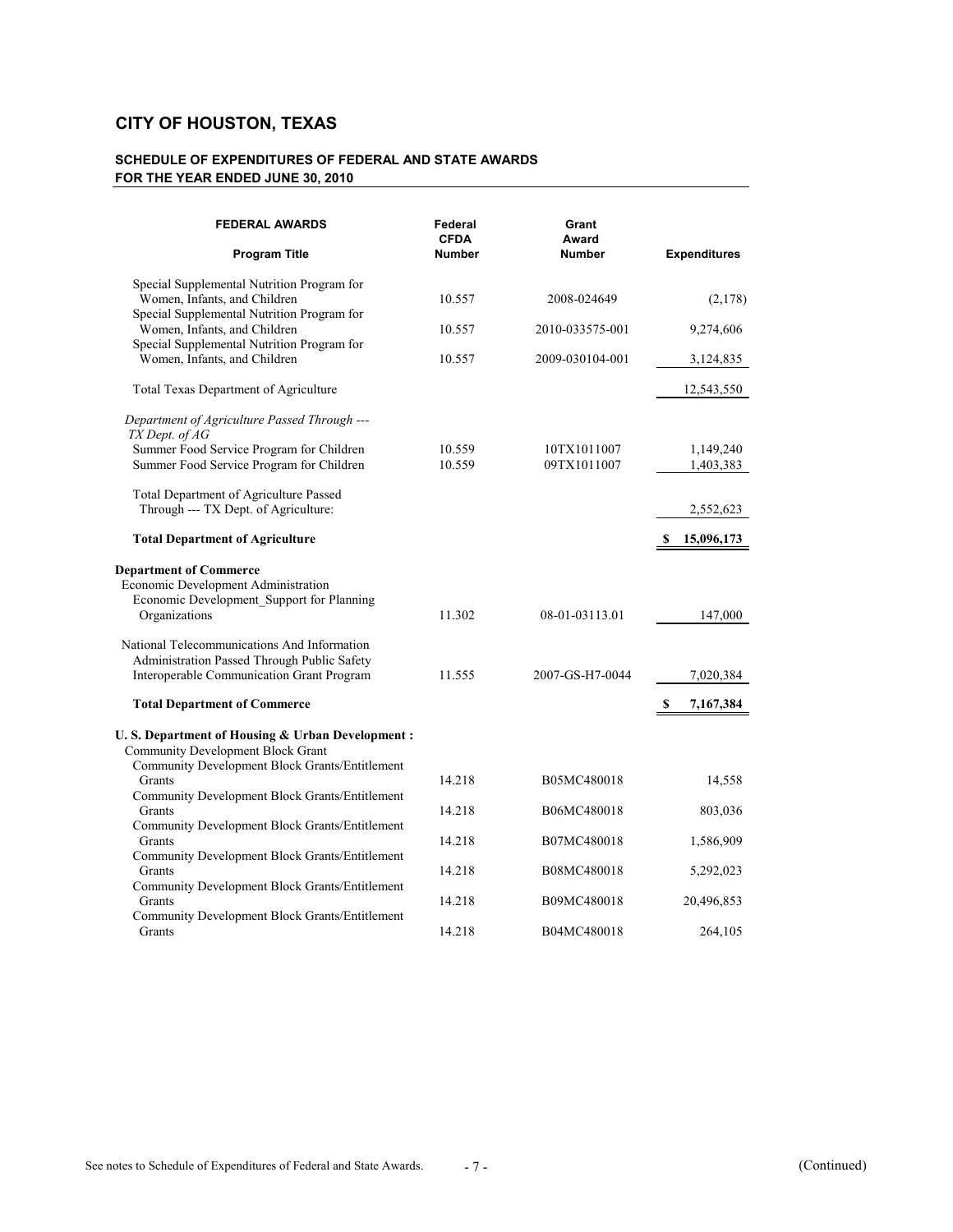| <b>FEDERAL AWARDS</b>                                                                                      | Federal<br><b>CFDA</b> | Grant<br>Award             |                     |
|------------------------------------------------------------------------------------------------------------|------------------------|----------------------------|---------------------|
| <b>Program Title</b>                                                                                       | <b>Number</b>          | <b>Number</b>              | <b>Expenditures</b> |
| Community Development Block Grants/Entitlement<br>Grants                                                   | 14.218                 | B03MC480018                | 118,429             |
| Community Development Block Grants/Entitlement<br>Grants                                                   | 14.218                 | B02MC480018                | 6,215               |
| Community Development Block Grants/Entitlement<br>Grants                                                   | 14.218                 | B01MC480018                | (11,908)            |
| Community Development Block Grants/Entitlement<br>Grants<br>Community Development Block Grants/Entitlement | 14.218                 | B99MC480018                | 23,104              |
| Grants<br>Community Development Block Grants/Entitlement                                                   | 14.218                 | B98MC480018                | (312)               |
| Grants<br>Community Development Block Grants/Entitlement                                                   | 14.218                 | B97MC480018                | 65                  |
| Grants<br>Community Development Block Grants/Entitlement                                                   | 14.218                 | B96MC480018                | 8,455               |
| Grants<br>Community Development Block Grants/Entitlement                                                   | 14.218                 | B95MC480018                | 13,528              |
| Grants<br>Community Development Block Grants/Entitlement                                                   | 14.218                 | B93MC480018                | 6,831               |
| Grants<br>Community Development Block Grants/Entitlement                                                   | 14.218                 | B92MC480018                | 53,750              |
| Grants<br>Community Development Block Grants/Entitlement<br>Grants                                         | 14.218<br>14.218       | B89MC480018<br>B88MC480018 | 441<br>3,824        |
| Community Development Block Grants/Entitlement<br>Grants                                                   | 14.218                 | B84MC480018                | 1                   |
| Community Development Block Grants/Entitlement<br>Grants                                                   | 14.218                 | B94MC480018                | 2,209               |
| <b>Total Community Development Block Grant</b>                                                             |                        |                            | 28,682,116          |
| Texas Dept. Of Housing & Community Affair<br>Community Development Block Grants/State                      |                        |                            |                     |
| Programs and Non-Entitlement Grants in Hawaii<br>Community Development Block Grants/State                  | 14.218                 | B-09-MN-48-0400            | 421,590             |
| Programs and Non-Entitlement Grants in Hawaii<br>Community Development Block Grants/State                  | 14.228                 | 70090001                   | 15,017,469          |
| Programs and Non-Entitlement Grants in Hawaii<br>Community Development Block Grants/State                  | 14.218                 | 77090000117                | 3,078,286           |
| Programs and Non-Entitlement Grants in Hawaii                                                              | 14.228                 | B-06-DG-48-0002            | 5, 123, 725         |
| Total Texas Dept. Of Housing & Community Affair                                                            |                        |                            | 23,641,071          |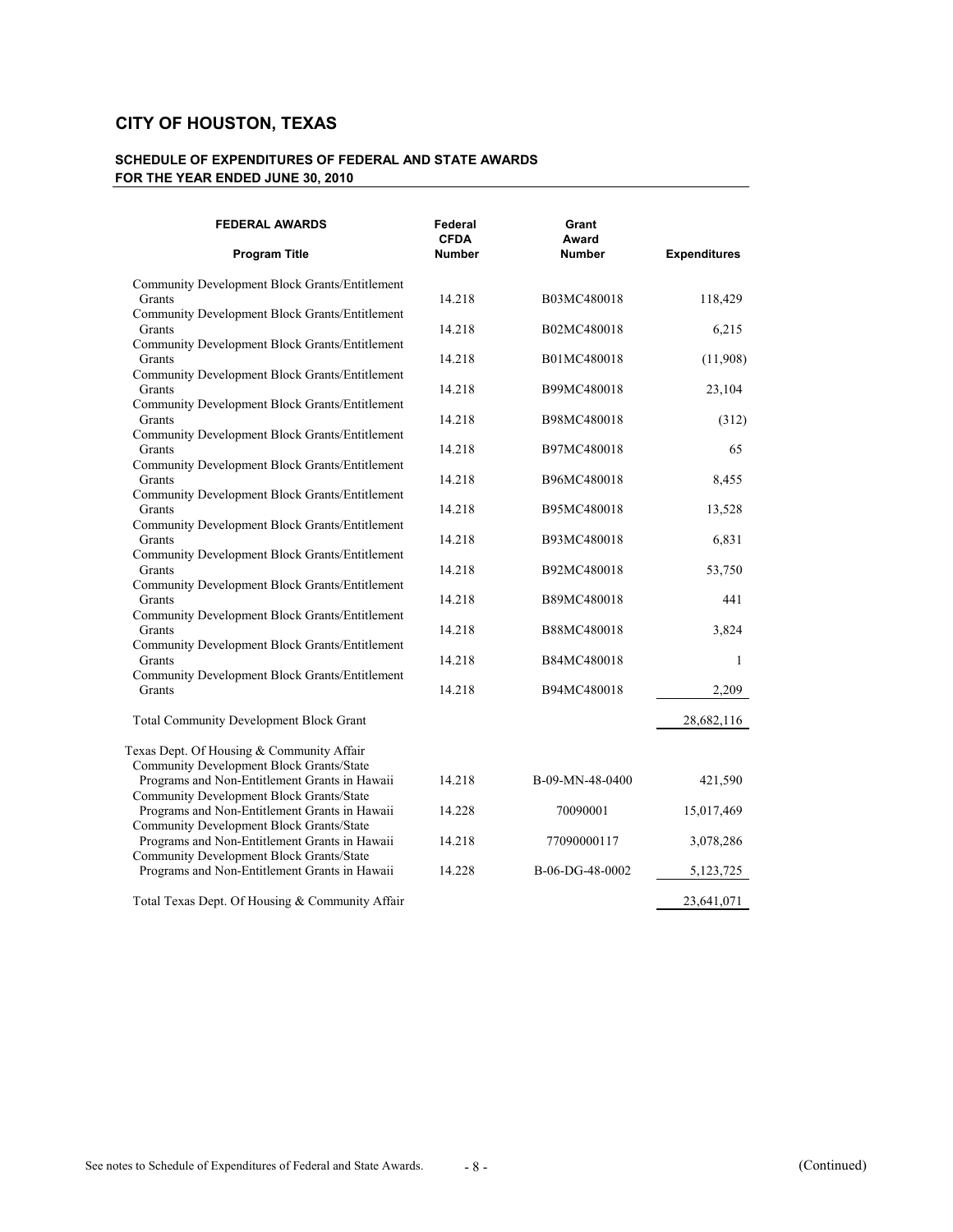| <b>Program Title</b><br><b>Number</b><br><b>Number</b><br><b>Expenditures</b><br><b>Emergency Shelter Grants Program</b><br><b>Emergency Shelter Grants Program</b><br>14.231<br>58,337<br>S05MC480002<br><b>Emergency Shelter Grants Program</b><br>14.231<br>1,153<br>S06MC480002<br>93,370<br><b>Emergency Shelter Grants Program</b><br>14.231<br>S08MC480002<br><b>Emergency Shelter Grants Program</b><br>14.231<br>1,102,537<br>S09MC480002<br>14.231<br>9,189<br><b>Emergency Shelter Grants Program</b><br>S04MC480002<br><b>Total Emergency Shelter Grants Program</b><br>1,264,585<br>Home Investment Partnerships Program<br>Home Investment Partnerships Program<br>14.239<br>M00MC480206<br>581,061<br>Home Investment Partnerships Program<br>877,276<br>14.239<br>M98MC480206<br>Home Investment Partnerships Program<br>740,821<br>14.239<br>M97MC480206<br>Home Investment Partnerships Program<br>9,885,231<br>14.239<br>M09MC480206<br>Home Investment Partnerships Program<br>155,000<br>14.239<br>M94MC480206<br>546,065<br>Home Investment Partnerships Program<br>14.239<br>M95MC480206<br>Home Investment Partnerships Program<br>14.239<br>305,541<br>M02MC480206<br>Home Investment Partnerships Program<br>14.239<br>2,314,641<br>M01MC480206<br>Home Investment Partnerships Program<br>14.239<br>98,386<br>M93MC480206<br>14.239<br>234,909<br>Home Investment Partnerships Program<br>M03MC480206<br>14.239<br>4,633,235<br>Home Investment Partnerships Program<br>M06MC480206<br>Home Investment Partnerships Program<br>4,419,911<br>14.239<br>M07MC480206<br>Home Investment Partnerships Program<br>8,104,585<br>14.239<br>M08MC480206<br>Home Investment Partnerships Program<br>14.239<br>2,347,448<br>M04MC480206<br>Home Investment Partnerships Program<br>14.239<br>3,532,190<br>M05MC480206<br>Total HOME Investment Partnerships Program<br>38,776,301<br>Housing Opportunities for Persons with AIDS<br>Housing Opportunities for Persons with AIDS<br>14.241<br>TX21H05-F003<br>483,289<br>Housing Opportunities for Persons with AIDS<br>14.241<br>291,290<br>TX21H04-F003<br>Housing Opportunities for Persons with AIDS<br>122,130<br>14.241<br>TX21H03-F003<br>Housing Opportunities for Persons with AIDS<br>14.241<br>29,191<br>TX21H02-F003<br>14.241<br>16,506<br>TX21H01-F003 | <b>FEDERAL AWARDS</b>                       | Federal<br><b>CFDA</b> | Grant<br>Award |  |
|--------------------------------------------------------------------------------------------------------------------------------------------------------------------------------------------------------------------------------------------------------------------------------------------------------------------------------------------------------------------------------------------------------------------------------------------------------------------------------------------------------------------------------------------------------------------------------------------------------------------------------------------------------------------------------------------------------------------------------------------------------------------------------------------------------------------------------------------------------------------------------------------------------------------------------------------------------------------------------------------------------------------------------------------------------------------------------------------------------------------------------------------------------------------------------------------------------------------------------------------------------------------------------------------------------------------------------------------------------------------------------------------------------------------------------------------------------------------------------------------------------------------------------------------------------------------------------------------------------------------------------------------------------------------------------------------------------------------------------------------------------------------------------------------------------------------------------------------------------------------------------------------------------------------------------------------------------------------------------------------------------------------------------------------------------------------------------------------------------------------------------------------------------------------------------------------------------------------------------------------------------------------------------------------------------------------------------------|---------------------------------------------|------------------------|----------------|--|
|                                                                                                                                                                                                                                                                                                                                                                                                                                                                                                                                                                                                                                                                                                                                                                                                                                                                                                                                                                                                                                                                                                                                                                                                                                                                                                                                                                                                                                                                                                                                                                                                                                                                                                                                                                                                                                                                                                                                                                                                                                                                                                                                                                                                                                                                                                                                      |                                             |                        |                |  |
|                                                                                                                                                                                                                                                                                                                                                                                                                                                                                                                                                                                                                                                                                                                                                                                                                                                                                                                                                                                                                                                                                                                                                                                                                                                                                                                                                                                                                                                                                                                                                                                                                                                                                                                                                                                                                                                                                                                                                                                                                                                                                                                                                                                                                                                                                                                                      |                                             |                        |                |  |
|                                                                                                                                                                                                                                                                                                                                                                                                                                                                                                                                                                                                                                                                                                                                                                                                                                                                                                                                                                                                                                                                                                                                                                                                                                                                                                                                                                                                                                                                                                                                                                                                                                                                                                                                                                                                                                                                                                                                                                                                                                                                                                                                                                                                                                                                                                                                      |                                             |                        |                |  |
|                                                                                                                                                                                                                                                                                                                                                                                                                                                                                                                                                                                                                                                                                                                                                                                                                                                                                                                                                                                                                                                                                                                                                                                                                                                                                                                                                                                                                                                                                                                                                                                                                                                                                                                                                                                                                                                                                                                                                                                                                                                                                                                                                                                                                                                                                                                                      |                                             |                        |                |  |
|                                                                                                                                                                                                                                                                                                                                                                                                                                                                                                                                                                                                                                                                                                                                                                                                                                                                                                                                                                                                                                                                                                                                                                                                                                                                                                                                                                                                                                                                                                                                                                                                                                                                                                                                                                                                                                                                                                                                                                                                                                                                                                                                                                                                                                                                                                                                      |                                             |                        |                |  |
|                                                                                                                                                                                                                                                                                                                                                                                                                                                                                                                                                                                                                                                                                                                                                                                                                                                                                                                                                                                                                                                                                                                                                                                                                                                                                                                                                                                                                                                                                                                                                                                                                                                                                                                                                                                                                                                                                                                                                                                                                                                                                                                                                                                                                                                                                                                                      |                                             |                        |                |  |
|                                                                                                                                                                                                                                                                                                                                                                                                                                                                                                                                                                                                                                                                                                                                                                                                                                                                                                                                                                                                                                                                                                                                                                                                                                                                                                                                                                                                                                                                                                                                                                                                                                                                                                                                                                                                                                                                                                                                                                                                                                                                                                                                                                                                                                                                                                                                      |                                             |                        |                |  |
|                                                                                                                                                                                                                                                                                                                                                                                                                                                                                                                                                                                                                                                                                                                                                                                                                                                                                                                                                                                                                                                                                                                                                                                                                                                                                                                                                                                                                                                                                                                                                                                                                                                                                                                                                                                                                                                                                                                                                                                                                                                                                                                                                                                                                                                                                                                                      |                                             |                        |                |  |
|                                                                                                                                                                                                                                                                                                                                                                                                                                                                                                                                                                                                                                                                                                                                                                                                                                                                                                                                                                                                                                                                                                                                                                                                                                                                                                                                                                                                                                                                                                                                                                                                                                                                                                                                                                                                                                                                                                                                                                                                                                                                                                                                                                                                                                                                                                                                      |                                             |                        |                |  |
|                                                                                                                                                                                                                                                                                                                                                                                                                                                                                                                                                                                                                                                                                                                                                                                                                                                                                                                                                                                                                                                                                                                                                                                                                                                                                                                                                                                                                                                                                                                                                                                                                                                                                                                                                                                                                                                                                                                                                                                                                                                                                                                                                                                                                                                                                                                                      |                                             |                        |                |  |
|                                                                                                                                                                                                                                                                                                                                                                                                                                                                                                                                                                                                                                                                                                                                                                                                                                                                                                                                                                                                                                                                                                                                                                                                                                                                                                                                                                                                                                                                                                                                                                                                                                                                                                                                                                                                                                                                                                                                                                                                                                                                                                                                                                                                                                                                                                                                      |                                             |                        |                |  |
|                                                                                                                                                                                                                                                                                                                                                                                                                                                                                                                                                                                                                                                                                                                                                                                                                                                                                                                                                                                                                                                                                                                                                                                                                                                                                                                                                                                                                                                                                                                                                                                                                                                                                                                                                                                                                                                                                                                                                                                                                                                                                                                                                                                                                                                                                                                                      |                                             |                        |                |  |
|                                                                                                                                                                                                                                                                                                                                                                                                                                                                                                                                                                                                                                                                                                                                                                                                                                                                                                                                                                                                                                                                                                                                                                                                                                                                                                                                                                                                                                                                                                                                                                                                                                                                                                                                                                                                                                                                                                                                                                                                                                                                                                                                                                                                                                                                                                                                      |                                             |                        |                |  |
|                                                                                                                                                                                                                                                                                                                                                                                                                                                                                                                                                                                                                                                                                                                                                                                                                                                                                                                                                                                                                                                                                                                                                                                                                                                                                                                                                                                                                                                                                                                                                                                                                                                                                                                                                                                                                                                                                                                                                                                                                                                                                                                                                                                                                                                                                                                                      |                                             |                        |                |  |
|                                                                                                                                                                                                                                                                                                                                                                                                                                                                                                                                                                                                                                                                                                                                                                                                                                                                                                                                                                                                                                                                                                                                                                                                                                                                                                                                                                                                                                                                                                                                                                                                                                                                                                                                                                                                                                                                                                                                                                                                                                                                                                                                                                                                                                                                                                                                      |                                             |                        |                |  |
|                                                                                                                                                                                                                                                                                                                                                                                                                                                                                                                                                                                                                                                                                                                                                                                                                                                                                                                                                                                                                                                                                                                                                                                                                                                                                                                                                                                                                                                                                                                                                                                                                                                                                                                                                                                                                                                                                                                                                                                                                                                                                                                                                                                                                                                                                                                                      |                                             |                        |                |  |
|                                                                                                                                                                                                                                                                                                                                                                                                                                                                                                                                                                                                                                                                                                                                                                                                                                                                                                                                                                                                                                                                                                                                                                                                                                                                                                                                                                                                                                                                                                                                                                                                                                                                                                                                                                                                                                                                                                                                                                                                                                                                                                                                                                                                                                                                                                                                      |                                             |                        |                |  |
|                                                                                                                                                                                                                                                                                                                                                                                                                                                                                                                                                                                                                                                                                                                                                                                                                                                                                                                                                                                                                                                                                                                                                                                                                                                                                                                                                                                                                                                                                                                                                                                                                                                                                                                                                                                                                                                                                                                                                                                                                                                                                                                                                                                                                                                                                                                                      |                                             |                        |                |  |
|                                                                                                                                                                                                                                                                                                                                                                                                                                                                                                                                                                                                                                                                                                                                                                                                                                                                                                                                                                                                                                                                                                                                                                                                                                                                                                                                                                                                                                                                                                                                                                                                                                                                                                                                                                                                                                                                                                                                                                                                                                                                                                                                                                                                                                                                                                                                      |                                             |                        |                |  |
|                                                                                                                                                                                                                                                                                                                                                                                                                                                                                                                                                                                                                                                                                                                                                                                                                                                                                                                                                                                                                                                                                                                                                                                                                                                                                                                                                                                                                                                                                                                                                                                                                                                                                                                                                                                                                                                                                                                                                                                                                                                                                                                                                                                                                                                                                                                                      |                                             |                        |                |  |
|                                                                                                                                                                                                                                                                                                                                                                                                                                                                                                                                                                                                                                                                                                                                                                                                                                                                                                                                                                                                                                                                                                                                                                                                                                                                                                                                                                                                                                                                                                                                                                                                                                                                                                                                                                                                                                                                                                                                                                                                                                                                                                                                                                                                                                                                                                                                      |                                             |                        |                |  |
|                                                                                                                                                                                                                                                                                                                                                                                                                                                                                                                                                                                                                                                                                                                                                                                                                                                                                                                                                                                                                                                                                                                                                                                                                                                                                                                                                                                                                                                                                                                                                                                                                                                                                                                                                                                                                                                                                                                                                                                                                                                                                                                                                                                                                                                                                                                                      |                                             |                        |                |  |
|                                                                                                                                                                                                                                                                                                                                                                                                                                                                                                                                                                                                                                                                                                                                                                                                                                                                                                                                                                                                                                                                                                                                                                                                                                                                                                                                                                                                                                                                                                                                                                                                                                                                                                                                                                                                                                                                                                                                                                                                                                                                                                                                                                                                                                                                                                                                      |                                             |                        |                |  |
|                                                                                                                                                                                                                                                                                                                                                                                                                                                                                                                                                                                                                                                                                                                                                                                                                                                                                                                                                                                                                                                                                                                                                                                                                                                                                                                                                                                                                                                                                                                                                                                                                                                                                                                                                                                                                                                                                                                                                                                                                                                                                                                                                                                                                                                                                                                                      |                                             |                        |                |  |
|                                                                                                                                                                                                                                                                                                                                                                                                                                                                                                                                                                                                                                                                                                                                                                                                                                                                                                                                                                                                                                                                                                                                                                                                                                                                                                                                                                                                                                                                                                                                                                                                                                                                                                                                                                                                                                                                                                                                                                                                                                                                                                                                                                                                                                                                                                                                      |                                             |                        |                |  |
|                                                                                                                                                                                                                                                                                                                                                                                                                                                                                                                                                                                                                                                                                                                                                                                                                                                                                                                                                                                                                                                                                                                                                                                                                                                                                                                                                                                                                                                                                                                                                                                                                                                                                                                                                                                                                                                                                                                                                                                                                                                                                                                                                                                                                                                                                                                                      |                                             |                        |                |  |
|                                                                                                                                                                                                                                                                                                                                                                                                                                                                                                                                                                                                                                                                                                                                                                                                                                                                                                                                                                                                                                                                                                                                                                                                                                                                                                                                                                                                                                                                                                                                                                                                                                                                                                                                                                                                                                                                                                                                                                                                                                                                                                                                                                                                                                                                                                                                      |                                             |                        |                |  |
|                                                                                                                                                                                                                                                                                                                                                                                                                                                                                                                                                                                                                                                                                                                                                                                                                                                                                                                                                                                                                                                                                                                                                                                                                                                                                                                                                                                                                                                                                                                                                                                                                                                                                                                                                                                                                                                                                                                                                                                                                                                                                                                                                                                                                                                                                                                                      |                                             |                        |                |  |
|                                                                                                                                                                                                                                                                                                                                                                                                                                                                                                                                                                                                                                                                                                                                                                                                                                                                                                                                                                                                                                                                                                                                                                                                                                                                                                                                                                                                                                                                                                                                                                                                                                                                                                                                                                                                                                                                                                                                                                                                                                                                                                                                                                                                                                                                                                                                      |                                             |                        |                |  |
|                                                                                                                                                                                                                                                                                                                                                                                                                                                                                                                                                                                                                                                                                                                                                                                                                                                                                                                                                                                                                                                                                                                                                                                                                                                                                                                                                                                                                                                                                                                                                                                                                                                                                                                                                                                                                                                                                                                                                                                                                                                                                                                                                                                                                                                                                                                                      |                                             |                        |                |  |
|                                                                                                                                                                                                                                                                                                                                                                                                                                                                                                                                                                                                                                                                                                                                                                                                                                                                                                                                                                                                                                                                                                                                                                                                                                                                                                                                                                                                                                                                                                                                                                                                                                                                                                                                                                                                                                                                                                                                                                                                                                                                                                                                                                                                                                                                                                                                      | Housing Opportunities for Persons with AIDS |                        |                |  |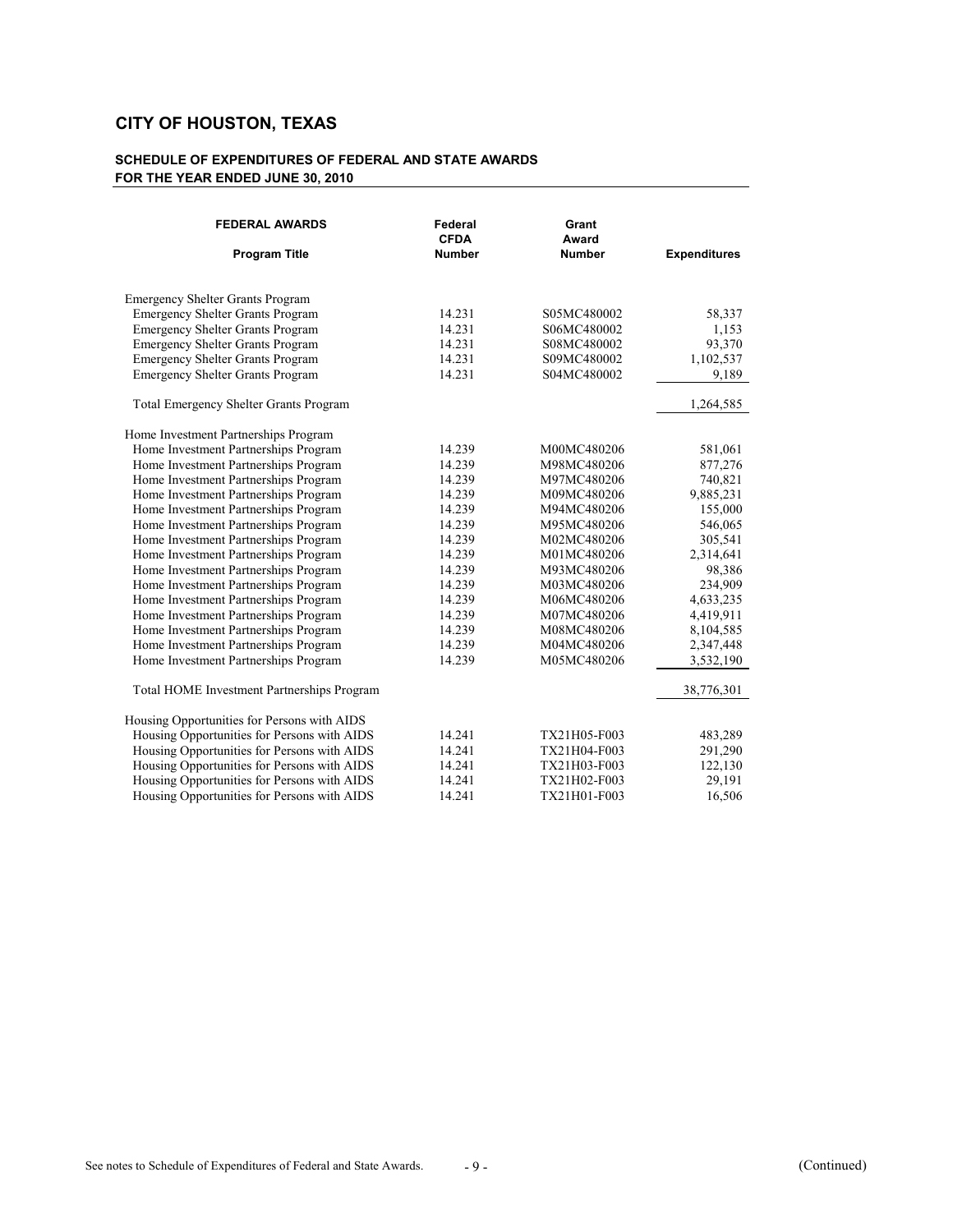| <b>FEDERAL AWARDS</b>                                                                                                                                                                                                                                               | Federal<br><b>CFDA</b>               | Grant<br>Award                                                    |                                                |
|---------------------------------------------------------------------------------------------------------------------------------------------------------------------------------------------------------------------------------------------------------------------|--------------------------------------|-------------------------------------------------------------------|------------------------------------------------|
| <b>Program Title</b>                                                                                                                                                                                                                                                | <b>Number</b>                        | <b>Number</b>                                                     | <b>Expenditures</b>                            |
| Housing Opportunities for Persons with AIDS<br>Housing Opportunities for Persons with AIDS<br>Housing Opportunities for Persons with AIDS<br>Housing Opportunities for Persons with AIDS                                                                            | 14.241<br>14.241<br>14.241<br>14.241 | TX21H06-F003<br>TX21H07-F003<br>TX-H09-F003<br><b>TX-H08-F004</b> | 274,624<br>1,429,037<br>1,629,689<br>3,948,628 |
| Total Housing Opportunities for Persons with AIDS                                                                                                                                                                                                                   |                                      |                                                                   | 8,224,384                                      |
| CDBG/Brownfield Economic Development Initiative<br>Community Development Block Grants/Brownfields<br>Economic Development Initiative<br>Community Development Block Grants/Brownfields<br>Economic Development Initiative                                           | 14.246<br>14.246                     | B05SPTX0985<br>E95EZ480006                                        | 120,280<br>32,160                              |
| Total CDBG/Brownfield Economic Development<br>Initiative                                                                                                                                                                                                            |                                      |                                                                   | 152,440                                        |
| Lead-Based Paint Hazard Control in Privately-Owned<br>Housing<br>Lead-Based Paint Hazard Control in Privately-<br>Owned Housing<br>Lead-Based Paint Hazard Control in Privately-<br>Owned Housing<br>Lead-Based Paint Hazard Control in Privately-<br>Owned Housing | 14.900<br>14.900<br>14.900           | <b>TXLHB0310-05</b><br>TXLHB0459-09<br><b>TXLHB0378-07</b>        | 41<br>2,958<br>1,120,103                       |
| Total Lead-Based Paint Hazard Control in<br>Privately Owned Housing                                                                                                                                                                                                 |                                      |                                                                   | 1,123,103                                      |
| Lead Hazard Reduction Demonstration Grant Program<br>Lead Hazard Reduction Demonstration Grant<br>Program<br>Lead Hazard Reduction Demonstration Grant<br>Program<br>Lead Hazard Reduction Demonstration Grant<br>Program                                           | 14.905<br>14.905<br>14.905           | <b>TXLHD0031-04</b><br><b>TXLHD0202-09</b><br><b>TXLHDO175-07</b> | 891<br>2,624<br>1,161,696                      |
| <b>Total Lead Hazard Reduction Demonstration</b><br><b>Grant Program</b>                                                                                                                                                                                            |                                      |                                                                   | 1,165,211                                      |
| Total U.S. Department of Housing &<br><b>Urban Development</b>                                                                                                                                                                                                      |                                      |                                                                   | \$103,029,213                                  |
| <b>Department of the Interior</b><br>Fish and Wildlife Service<br>Partners for Fish and Wildlife                                                                                                                                                                    | 15.631                               | 1448-20181-08-G580                                                | 10,000                                         |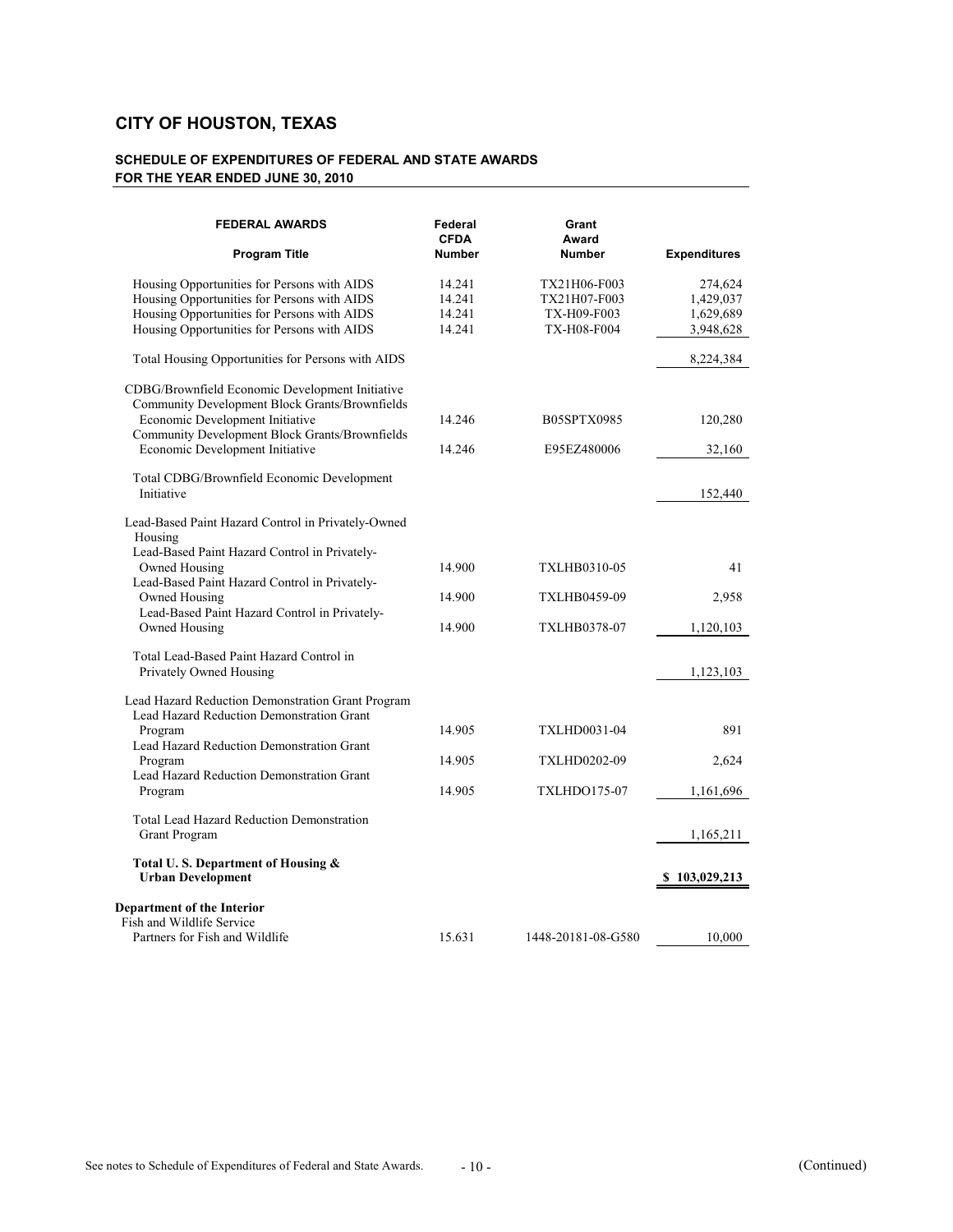| <b>FEDERAL AWARDS</b><br><b>Program Title</b>                                                                                                     | Federal<br><b>CFDA</b><br><b>Number</b> | Grant<br>Award<br><b>Number</b>          | <b>Expenditures</b> |
|---------------------------------------------------------------------------------------------------------------------------------------------------|-----------------------------------------|------------------------------------------|---------------------|
| National Park Service<br>Outdoor Recreation_Acquisition, Development<br>and Planning                                                              | 15.916                                  | 48-001075                                | 319,774             |
| <b>Total Department of the Interior</b>                                                                                                           |                                         |                                          | 329,774<br>S,       |
| <b>Department of Justice</b><br>Combined DNA Index System<br>Shared Forfeiture Property                                                           | 16.000                                  |                                          | 1,212,710           |
| Office of Juvenile Justice and Delinquency<br>Prevention National Institute of Justice Research,<br>Evaluation, and Development Project Grants    | 16.560                                  | 2008-DN-BX-K205                          | 119,418             |
| Governor's Office Criminal Justice Division<br>Juvenile Justice and Delinquency Prevention                                                        |                                         |                                          |                     |
| Allocation to States                                                                                                                              | 16.540                                  | JA-09-J21-21566-01                       | 55,101              |
| Juvenile Accountability Block Grants<br>Juvenile Accountability Block Grants                                                                      | 16.523<br>16.523                        | JB-06-J20-13322-09<br>JB-08-J20-13322-11 | 12<br>124,688       |
| Juvenile Accountability Block Grants                                                                                                              | 16.523                                  | JB-07-XXX-13322-10                       | 18,965              |
| Edward Byrne Memorial Justice Assistance<br><b>Grant Program</b>                                                                                  | 16.738                                  | 2090701                                  | 218,147             |
| Edward Byrne Memorial Justice Assistance<br>Grant Program                                                                                         | 16.738                                  | 2007-DJ-BX-1269                          | 1,293,413           |
| Edward Byrne Memorial Justice Assistance<br><b>Grant Program</b>                                                                                  | 16.738                                  | 2006DJ BX 0286                           | 457,567             |
| Edward Byrne Memorial Justice Assistance                                                                                                          | 16.738                                  | DH-06-A10-18445-01                       | (1,750)             |
| Crime Victim Assistance                                                                                                                           | 16.575                                  | VA-08-V30-13592-09                       | 929                 |
| Crime Victim Assistance                                                                                                                           | 16.575                                  | VA-08-V30-13592-10                       | 27,167              |
| Total Governor's Office Criminal Justice Division                                                                                                 |                                         |                                          | 2,194,239           |
| Crime Laboratory Improvement Combined Offender<br>Edward Byrne Memorial State and Local Law<br><b>Enforcement Assistance Discretionary Grants</b> |                                         |                                          |                     |
| Program<br>Edward Byrne Memorial State and Local Law<br><b>Enforcement Assistance Discretionary Grants</b>                                        | 16.580                                  | 2008-DD-BX-0332                          | 307,136             |
| Program                                                                                                                                           | 16.580                                  | 2008-DD-BX-0471                          | 277,100             |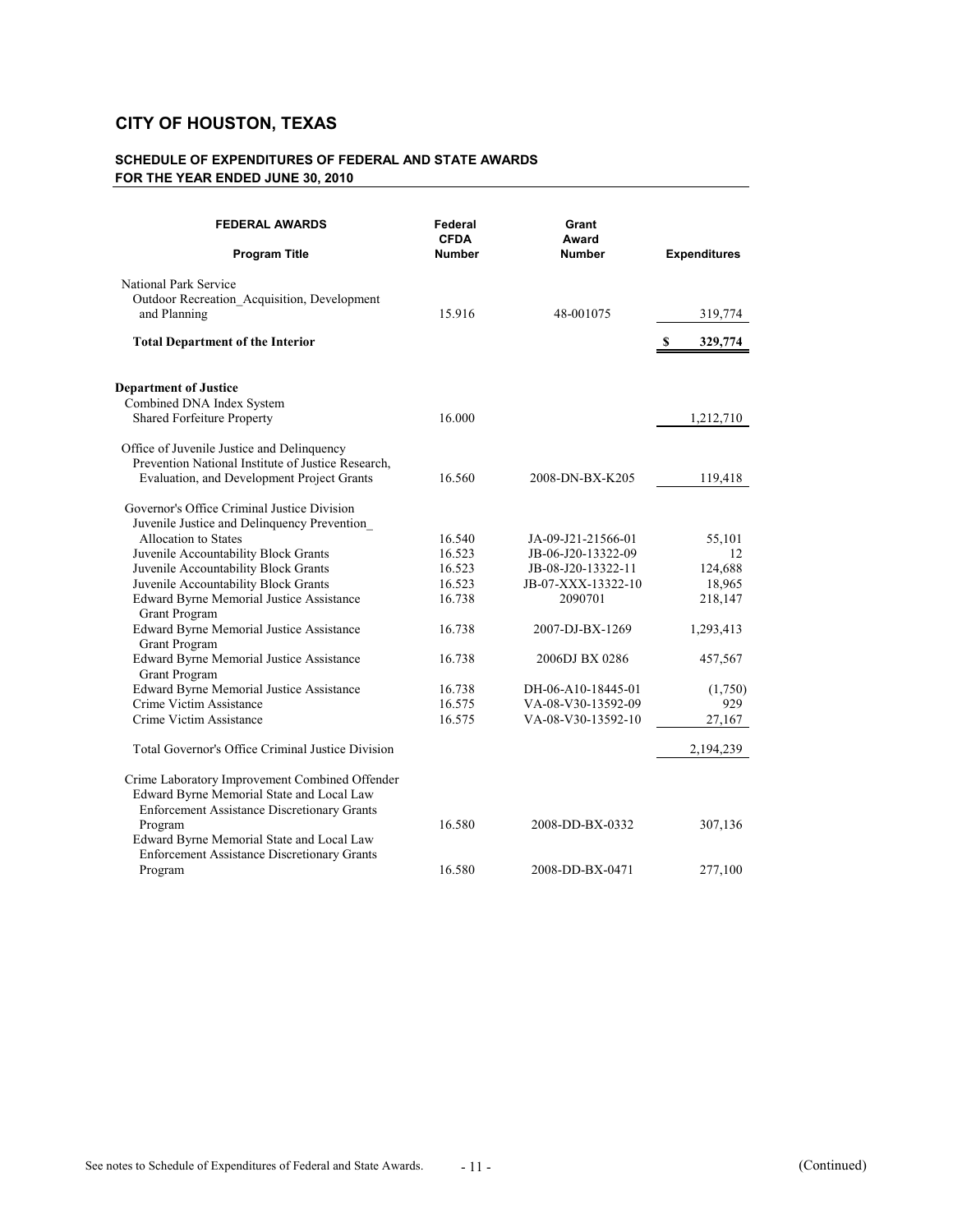| <b>FEDERAL AWARDS</b>                                                                                      | Federal<br><b>CFDA</b> | Grant<br>Award  |                     |
|------------------------------------------------------------------------------------------------------------|------------------------|-----------------|---------------------|
| <b>Program Title</b>                                                                                       | Number                 | <b>Number</b>   | <b>Expenditures</b> |
| Edward Byrne Memorial State and Local Law<br><b>Enforcement Assistance Discretionary Grants</b>            |                        |                 |                     |
| Program<br>Edward Byrne Memorial State and Local Law<br><b>Enforcement Assistance Discretionary Grants</b> | 16.580                 | 2007-DD-BX-0597 | 714,063             |
| Program                                                                                                    | 16.580                 | 2007-DD-BX-0593 | (1,979)             |
| Total Crime Laboratory Improvement Combined                                                                |                        |                 |                     |
| Offender                                                                                                   |                        |                 | 1,296,320           |
| Executive Office for Weed & Seed                                                                           |                        |                 |                     |
| Community Capacity Development Office                                                                      | 16.595                 | 2007-WS-Q7-0259 | 21,346              |
| Community Capacity Development Office                                                                      | 16.595                 | 2008-WS-QX-0089 | 103,222             |
| Community Capacity Development Office                                                                      | 16.595                 | 2008-WS-QX-0089 | 39,712              |
| Total Executive Office for Weed & Seed                                                                     |                        |                 | 164,280             |
| Bureau of Justice Assistance                                                                               |                        |                 |                     |
| <b>Bulletproof Vest Partnership Program</b>                                                                | 16.607                 |                 | 27,636              |
| Sam Houston State University                                                                               |                        |                 |                     |
| Project Safe Neighborhoods                                                                                 | 16.609                 | 32120SO27       | (538)               |
| Project Safe Neighborhoods                                                                                 | 16.609                 | 321-20-B128     | 2,121               |
| Project Safe Neighborhoods                                                                                 | 16.609                 | S04D77205       | (21)                |
| Project Safe Neighborhoods                                                                                 | 16.609                 | 321-20-S036     | (302)               |
| Project Safe Neighborhoods                                                                                 | 16.609                 | 321-20-S038     | (20)                |
| Project Safe Neighborhoods                                                                                 | 16.609                 | 321-20-B127     | 48,297              |
| Project Safe Neighborhoods                                                                                 | 16.609                 | 2008-GP-CX-0068 | 12,949              |
| Project Safe Neighborhoods                                                                                 | 16.609                 | 321-20-B125     | 27,880              |
| Project Safe Neighborhoods                                                                                 | 16.609                 | 321-20-B145     | 28,276              |
| Project Safe Neighborhoods                                                                                 | 16.609                 | 321-20-S054     | 5,838               |
| Project Safe Neighborhoods                                                                                 | 16.609                 | 321-20-S053     | 810                 |
| Project Safe Neighborhoods                                                                                 | 16.609                 | 321-20-B129     | 13,400              |
| Project Safe Neighborhoods                                                                                 | 16.609                 | 321-20-B147     | 13,571              |
| Project Safe Neighborhoods                                                                                 | 16.609                 | 321-20-B126     | 48,712              |
| Total Sam Houston State University                                                                         |                        |                 | 200,973             |
| Office Community Oriented Policing Services                                                                |                        |                 |                     |
| Public Safety Partnership and Community                                                                    |                        |                 |                     |
| <b>Policing Grants</b>                                                                                     | 16.710                 | 2005CKWX0224    | 365,417             |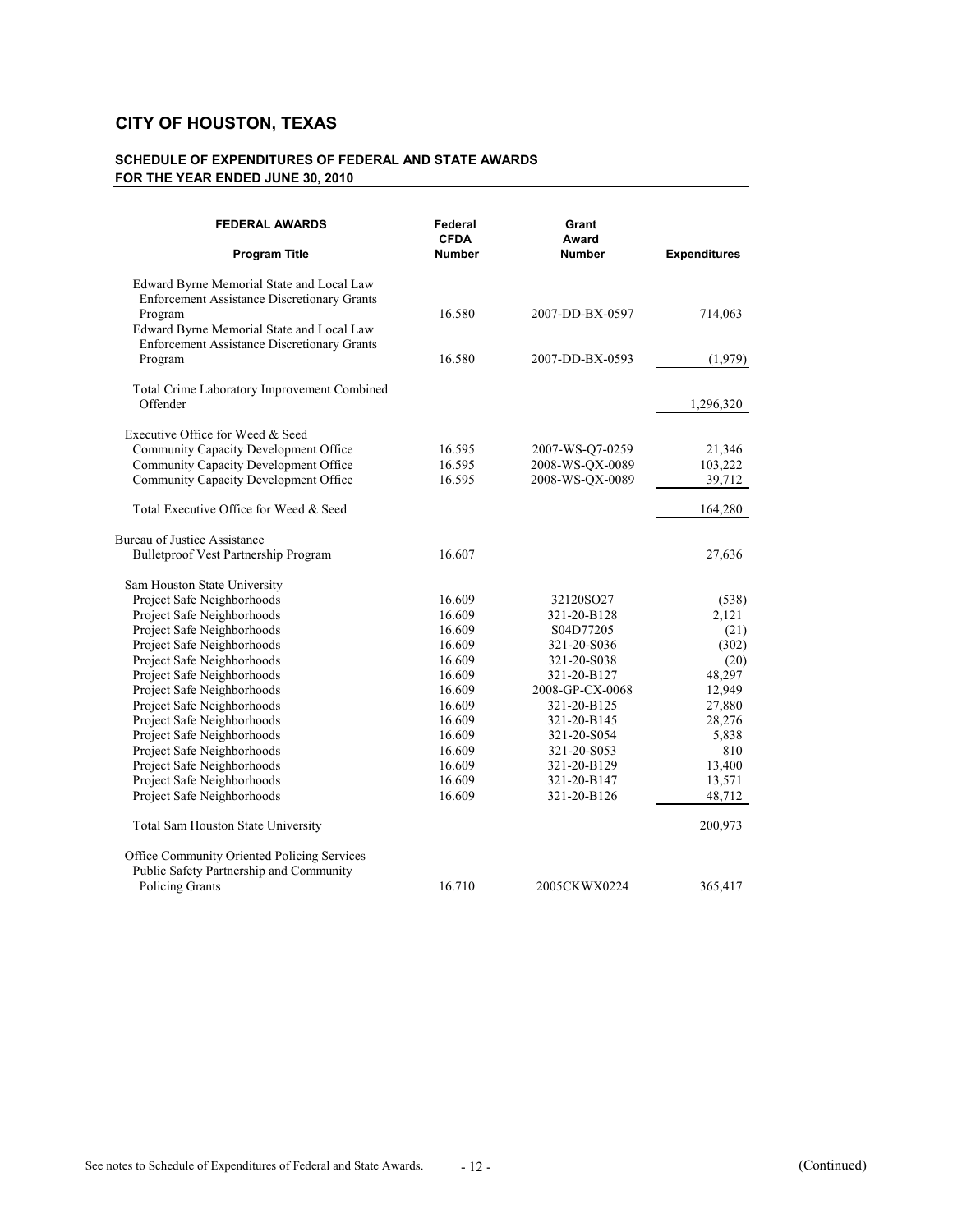| <b>FEDERAL AWARDS</b><br><b>Program Title</b>                           | Federal<br><b>CFDA</b><br><b>Number</b> | Grant<br>Award<br><b>Number</b> | <b>Expenditures</b> |
|-------------------------------------------------------------------------|-----------------------------------------|---------------------------------|---------------------|
| Public Safety Partnership and Community                                 |                                         |                                 |                     |
| <b>Policing Grants</b>                                                  | 16.710                                  | 2003INWX0003                    | 2,150,592           |
| Public Safety Partnership and Community<br>Policing Grants              | 16.710                                  | 2007CKWX0054                    | 3,410,396           |
| Total Office Community Oriented Policing Services                       |                                         |                                 | 5,926,405           |
| National Institute of Justice<br>Forensic DNA Backlog Reduction Program | 16.741                                  | 2009-DN-BX-K130                 |                     |
|                                                                         |                                         |                                 | 185,513             |
| Paul Coverdell Forensic Sciences Improvement Grant                      |                                         |                                 |                     |
| Paul Coverdell Forensic Sciences Improvement<br>Grant Program           | 16.742                                  | 321-20-B146                     | 31,462              |
| Paul Coverdell Forensic Sciences Improvement<br>Grant Program           | 16.742                                  | 17319-06                        | 239,660             |
| Paul Coverdell Forensic Sciences Improvement                            |                                         |                                 |                     |
| Grant Program                                                           | 16.742                                  | 17319-05                        | $\mathbf{1}$        |
| <b>Total Paul Coverdell Forensic Sciences</b>                           |                                         |                                 |                     |
| <b>Improvement Grant</b>                                                |                                         |                                 | 271,123             |
|                                                                         |                                         |                                 |                     |
| <b>Total Department of Justice</b>                                      |                                         |                                 | 11,598,616<br>S     |
| <b>Department of Labor</b>                                              |                                         |                                 |                     |
| Department of Labor Employment Training                                 |                                         |                                 |                     |
| Administration Passed Through WIA Dislocated                            |                                         |                                 |                     |
| Workers                                                                 | 17.260                                  | 73330                           | 62,892              |
| <b>Total Department of Labor</b>                                        |                                         |                                 | S<br>62,892         |
| <b>Department of Transportation</b>                                     |                                         |                                 |                     |
| Federal Aviation Administration                                         |                                         |                                 |                     |
| Airport Improvement Program                                             | 20.106                                  | 3-48-0110-33-2007               | 1,135,918           |
| Airport Improvement Program                                             | 20.106                                  | 3-48-0110-32-2007               | 242,925             |
| Airport Improvement Program                                             | 20.106                                  | 3-48-0110-035                   | 813,294             |
| Airport Improvement Program                                             | 20.106                                  | 3-48-0111-075                   | 1,625,982           |
| Airport Improvement Program                                             | 20.106                                  | 3-48-0290-021                   | 299,542             |
| Airport Improvement Program                                             | 20.106                                  | 3-48-0111-078                   | 957,473             |
| Airport Improvement Program                                             | 20.106                                  | 3-48-0111-079                   | 12,304,289          |
| Airport Improvement Program                                             | 20.106                                  | 3-48-0111-080                   | 10,000,000          |
| Airport Improvement Program                                             | 20.106                                  | 3-48-0110-037                   | 6,492,325           |
| Airport Improvement Program                                             | 20.106                                  | 3-48-0110-83                    | 3,878,982           |
| Airport Improvement Program                                             | 20.106                                  | 3-48-0111-084                   | 2,501,123           |
| Airport Improvement Program                                             | 20.106                                  | 3-48-0290-18                    | 1,081,231           |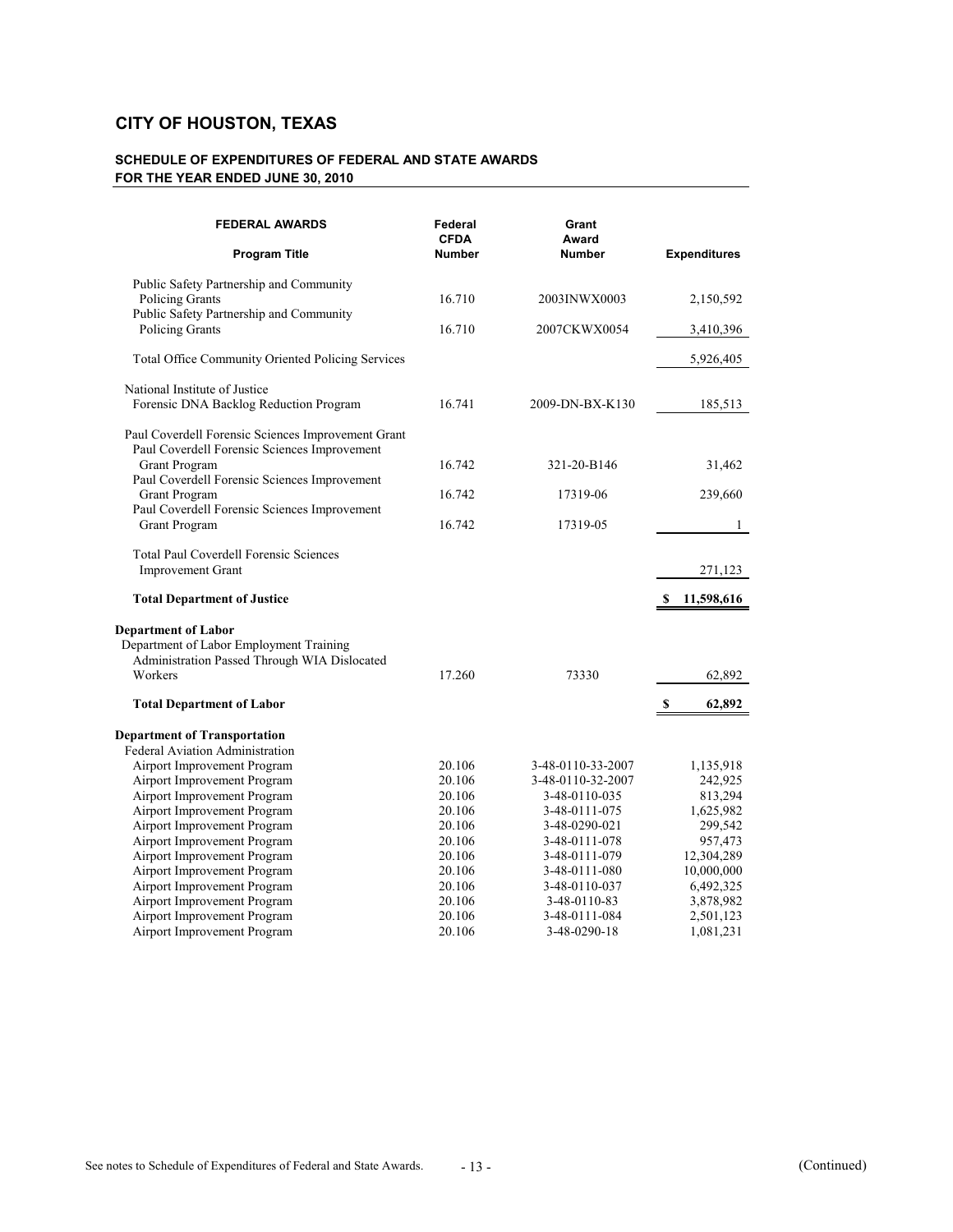| <b>FEDERAL AWARDS</b><br><b>Program Title</b> | Federal<br><b>CFDA</b><br><b>Number</b> | Grant<br>Award<br><b>Number</b> | <b>Expenditures</b> |
|-----------------------------------------------|-----------------------------------------|---------------------------------|---------------------|
| Airport Improvement Program                   | 20.106                                  | 3-48-0111-070-2008              | 234,412             |
| <b>Total Federal Aviation Administration</b>  |                                         |                                 | 41,567,496          |
| Federal Highway Administration                |                                         |                                 |                     |
| Highway Planning and Construction             | 20.205                                  | TCSP-TX096(001)-55BO            | 43,919              |
| Highway Planning and Construction             | 20.205                                  | TCSE004-O69                     | 52,020              |
| Highway Planning and Construction             | 20.205                                  | CSJ:#0912-72-171                | 45,611              |
| Highway Planning and Construction             | 20.205                                  | CSJ:0912-72-067                 | 61,449              |
| Highway Planning and Construction             | 20.205                                  | CSJ:0912-72-010                 | 40,000              |
| Highway Planning and Construction             | 20.205                                  | CSJ0912-71-634                  | 758,623             |
| Highway Planning and Construction             | 20.205                                  | CSJ0912-72-19/23/22/21          | 215,455             |
| Highway Planning and Construction             | 20.205                                  | CSJ0912-72-215                  | 1,177,386           |
| Highway Planning and Construction             | 20.205                                  | CSJ0912-71-739                  | 150,839             |
| Highway Planning and Construction             | 20.205                                  | CSJ0912-71-705                  | 24,997              |
| Highway Planning and Construction             | 20.205                                  | CSJ0912-72-070                  | 2,422,165           |
| Recreational Trails Program                   | 20.219                                  | RT0615                          | 99,889              |
| Total Federal Highway Administration          |                                         |                                 | 5,092,352           |
| State & Community Highway Safety              |                                         |                                 |                     |
| State and Community Highway Safety            | 20.600                                  | 060504A1BR                      | (207)               |
| State and Community Highway Safety            | 20.600                                  | 070701A1AM                      | (22)                |
| State and Community Highway Safety            | 20.600                                  | 070701A1AM                      | (89)                |
| State and Community Highway Safety            | 20.600                                  | 070701A1AM                      | (180)               |
| State and Community Highway Safety            | 20.600                                  | 070701A1AM                      | (90)                |
| State and Community Highway Safety            | 20.600                                  | 070701B1AA                      | (102)               |
| State and Community Highway Safety            | 20.600                                  | 588EGF6057                      | 22                  |
| State and Community Highway Safety            | 20.600                                  | ISC-6-1263                      | 1,455               |
| State and Community Highway Safety            | 20.600                                  | 2SC-6-1263                      | 202,551             |
| State and Community Highway Safety            | 20.600                                  | STEP 2009 CMV                   | 236,169             |
| State and Community Highway Safety            | 20.600                                  | STEP 2009 CMV                   | 356,515             |
| State and Community Highway Safety            | 20.600                                  | STEP 2009 CMV                   | 428,256             |
| State and Community Highway Safety            | 20.600                                  | <b>STEP 2009</b>                |                     |
|                                               |                                         | <b>COMPREHENSIVE</b>            | 348,512             |
| State and Community Highway Safety            | 20.600                                  | <b>STEP 2009</b>                |                     |
|                                               |                                         | <b>COMPREHENSIVE</b>            | 211,890             |
| State and Community Highway Safety            | 20.600                                  | <b>STEP IDM</b>                 | 119,689             |
| State and Community Highway Safety            | 20.600                                  | <b>STEP IDM</b>                 | 94,336              |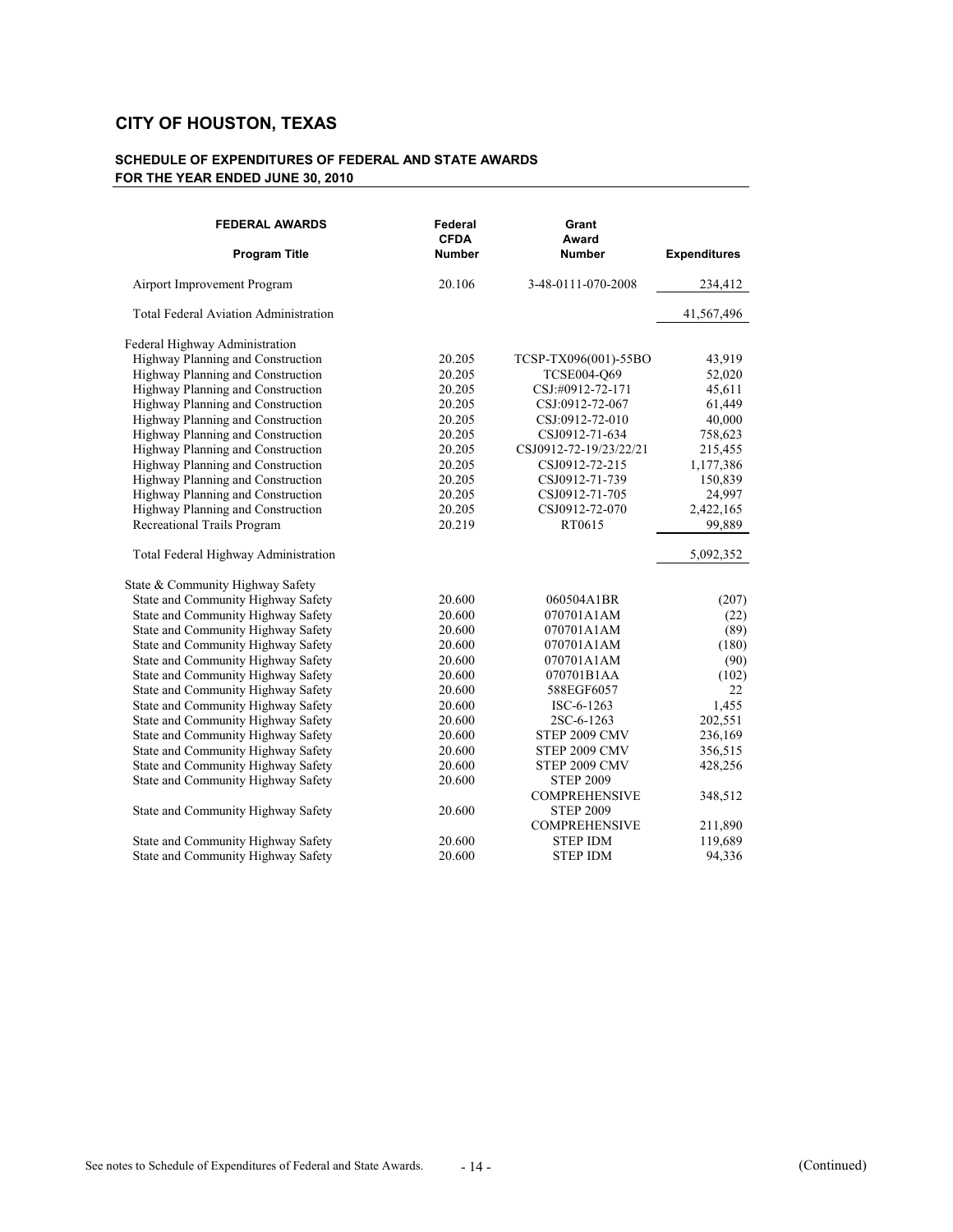| <b>FEDERAL AWARDS</b><br><b>Program Title</b>                                                | Federal<br><b>CFDA</b><br><b>Number</b> | Grant<br>Award<br><b>Number</b> | <b>Expenditures</b> |
|----------------------------------------------------------------------------------------------|-----------------------------------------|---------------------------------|---------------------|
| Alcohol Traffic Safety and Drunk Driving<br><b>Prevention Incentive Grants</b>               | 20.601                                  | 070202B1BE                      | (34)                |
| Total State & Community Highway Safety                                                       |                                         |                                 | 1,998,670           |
| Federal Motor Carrier Safety Administration<br>National Motor Carrier Safety                 | 20.218                                  | 27XX48MH08HOUS15780             | 266,654             |
| <b>Total Department of Transportation</b>                                                    |                                         |                                 | 48,925,172          |
| <b>Department of Treasury</b><br>Shared Forfeiture Property - Treasury                       | 21.000                                  |                                 | 510,088<br>S        |
| <b>U.S. General Services Administration</b><br>Donation of Federal Surplus Personal Property | 39.003                                  |                                 | 437,913<br>S        |
| <b>Institute of Museum and Library Services</b><br>Texas State Library and Archive Comm      |                                         |                                 |                     |
| Grants to States                                                                             | 45.310                                  | 476-09009                       | 7,274               |
| Grants to States                                                                             | 45.310                                  | 470-09010                       | 160,065             |
| Grants to States                                                                             | 45.310                                  | 476-10014                       | 38,303              |
| Grants to States                                                                             | 45.310                                  | 470-10014                       | 400,738             |
| Grants to States                                                                             | 45.310                                  | 771-10030                       | 245,479             |
| Grants to States                                                                             | 45.310                                  | 713-10008                       | 25,000              |
| Grants to States                                                                             | 45.310                                  | 771-08006                       | (54)                |
| Grants to States                                                                             | 45.310                                  | 771-09021                       | 70,284              |
| Total Texas State Library and Archive Comm                                                   |                                         |                                 | 947,089             |
| Laura Bush 21st Century Library Program                                                      |                                         |                                 |                     |
| Laura Bush 21st Century Librarian Program                                                    | 45.313                                  | RE-01-06-0088                   | 99,882              |
| <b>Total Institute of Museum and Library Services</b>                                        |                                         |                                 | 1,046,972<br>-S     |
| <b>U.S. Environmental Protection Agency</b>                                                  |                                         |                                 |                     |
| Air Pollution Control Program Support                                                        |                                         |                                 |                     |
| Air Pollution Control Program Support                                                        | 66.001                                  | 582-8-72687                     | 119,859             |
| Air Pollution Control Program Support                                                        | 66.001                                  | 582-8-72687                     | 303,500             |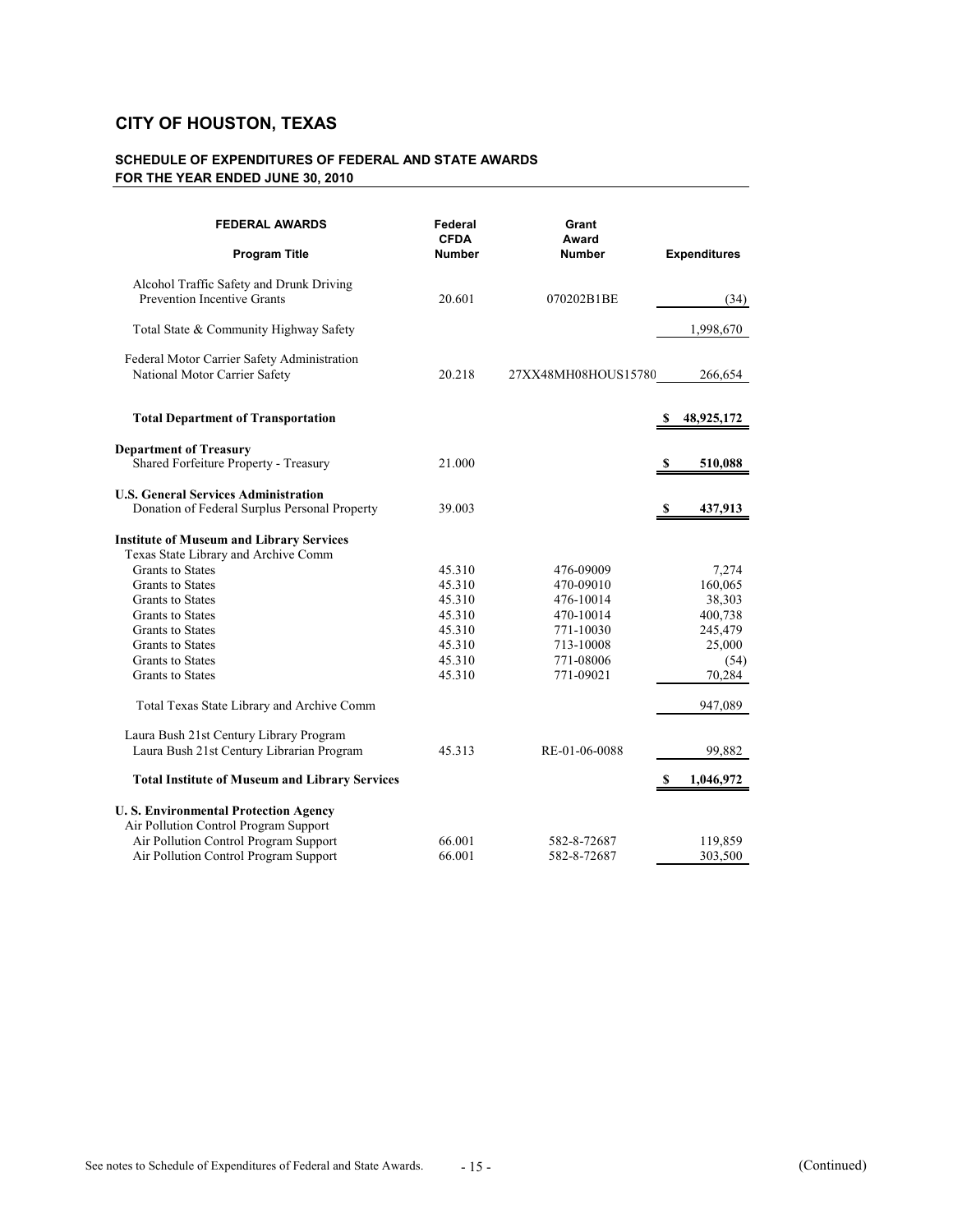| <b>FEDERAL AWARDS</b>                                                                                                                          | Federal<br><b>CFDA</b> | Grant<br>Award |                     |
|------------------------------------------------------------------------------------------------------------------------------------------------|------------------------|----------------|---------------------|
| <b>Program Title</b>                                                                                                                           | Number                 | <b>Number</b>  | <b>Expenditures</b> |
| <b>Total Air Pollution Control Program Support</b>                                                                                             |                        |                | 423,359             |
| Studies, Surveys Demonstrations Clean Air Act<br>Surveys, Studies, Research, Investigations,<br>Demonstrations, and Special Purpose Activities |                        |                |                     |
| Relating to the Clean Air Act<br>Surveys, Studies, Research, Investigations,<br>Demonstrations, and Special Purpose Activities                 | 66.034                 | XA-96620501-0  | 23,754              |
| Relating to the Clean Air Act<br>Surveys, Studies, Research, Investigations,                                                                   | 66.034                 | XA-96648301-0  | 27,729              |
| Demonstrations, and Special Purpose Activities<br>Relating to the Clean Air Act                                                                | 66.034                 | XA-96665901-0  | 475,632             |
| Total Studies, Surveys Demonstrations Clean Air Act                                                                                            |                        |                | 527,115             |
| Office of the Chief Financial Officer Passed Through<br>Congressionally Mandated Projects                                                      | 66.202                 | 582-7-72659    | 65,604              |
| Texas Water Development Board<br>Capitalization Grants for Clean Water State                                                                   |                        |                |                     |
| Revolving Funds                                                                                                                                | 66.458                 | 128200         | 923,377             |
| Capitalization Grants for Clean Water State<br>Revolving Funds                                                                                 | 66.458                 | 132500         | 4,274,890           |
| Capitalization Grants for Clean Water State<br>Revolving Funds                                                                                 | 66.458                 | L060016        | 2,737,307           |
| Capitalization Grants for Clean Water State<br>Revolving Funds                                                                                 | 66.458                 | L070016        | 10,690,273          |
| Total Texas Water Development Board                                                                                                            |                        |                | 18,625,847          |
| Office of Water                                                                                                                                |                        |                |                     |
| Water Pollution Control State, Interstate, and<br>Tribal Program Support.                                                                      | 66.419                 | 582-8-80189    | 144,191             |
| Texas Commission on Environmental Quality<br>Passed Through National Estuary Program                                                           | 66.456                 | 582-8-84969    | 3,289               |
| <b>Brownfields</b><br>Brownfields Assessment and Cleanup<br>Cooperative Agreements                                                             | 66.818                 | BF96682001-01  | 91,028              |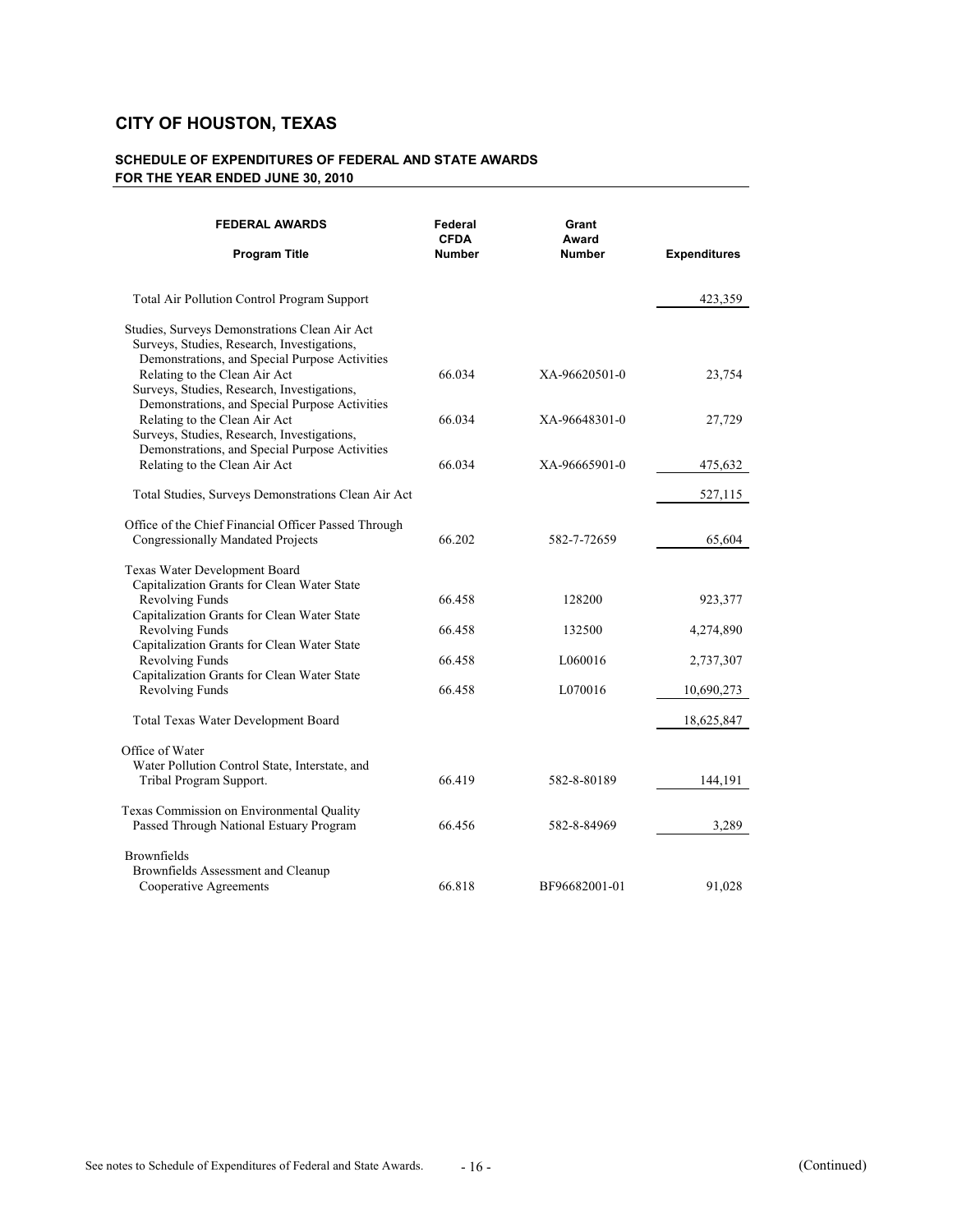| <b>FEDERAL AWARDS</b><br><b>Program Title</b>                                                                                                                                                                                                                                                                                                                                                             | Federal<br><b>CFDA</b><br><b>Number</b> | Grant<br>Award<br><b>Number</b> | <b>Expenditures</b>   |
|-----------------------------------------------------------------------------------------------------------------------------------------------------------------------------------------------------------------------------------------------------------------------------------------------------------------------------------------------------------------------------------------------------------|-----------------------------------------|---------------------------------|-----------------------|
| Brownfields Assessment and Cleanup<br>Cooperative Agreements                                                                                                                                                                                                                                                                                                                                              | 66.818                                  | BF-96681901-0                   | 25,728                |
| <b>Total Brownfields</b>                                                                                                                                                                                                                                                                                                                                                                                  |                                         |                                 | 116,756               |
| <b>Total U.S. Environmental Protection Agency</b>                                                                                                                                                                                                                                                                                                                                                         |                                         |                                 | 19,906,161            |
| <b>Department of Energy</b><br>Energy Efficiency and Renewable Energy<br>Information Dissemination, Outreach, Training<br>and Technical Analysis/Assistance.<br><b>Total Department of Energy</b>                                                                                                                                                                                                         | 81.117                                  | DE-FC36-08GO18100               | 69,389<br>69,389<br>S |
| <b>Department of Education</b>                                                                                                                                                                                                                                                                                                                                                                            |                                         |                                 |                       |
| Safe and Drug-Free Schools and Communities<br><b>State Grants</b><br>Safe and Drug-Free Schools and Communities                                                                                                                                                                                                                                                                                           | 84.186                                  | ED-09J2119220-03                | 52,581                |
| <b>State Grants</b>                                                                                                                                                                                                                                                                                                                                                                                       | 84.186                                  | ED-08-J20-19220-02              | 487                   |
| <b>Total Department of Education</b>                                                                                                                                                                                                                                                                                                                                                                      |                                         |                                 | 53,069<br>S           |
| <b>Health and Human Services/Texas Department</b><br>of Aging & Disability Services<br>Special Programs for the Aging Title VII - Chapter 3<br>Special Programs for the Aging Title VII,<br>Chapter 3_Programs for Prevention of Elder<br>Abuse, Neglect, and Exploitation<br>Special Programs for the Aging_Title VII,<br>Chapter 3_Programs for Prevention of Elder<br>Abuse, Neglect, and Exploitation | 93.041<br>93.041                        | 2010-EAP-13<br>2009-EAP-13      | 41,745<br>1,597       |
| Total Special Programs for the Aging<br>Title VII - Chapter 3                                                                                                                                                                                                                                                                                                                                             |                                         |                                 | 43,342                |
| Special Programs for the Aging Title VII - Chapter 2<br>Special Programs for the Aging Title VII,<br>Chapter 2_Long Term Care Ombudsman<br>Services for Older Individuals                                                                                                                                                                                                                                 | 93.042                                  | 2010-OAG-13                     | 100,019               |
| Special Programs for the Aging Title III - Part D<br>Special Programs for the Aging_Title III,<br>Part D Disease Prevention and Health<br><b>Promotion Services</b><br>Special Programs for the Aging_Title III,<br>Part D Disease Prevention and Health                                                                                                                                                  | 93.043                                  | 2010-EAP-13                     | 127,192               |
| <b>Promotion Services</b>                                                                                                                                                                                                                                                                                                                                                                                 | 93.043                                  | 2009-EAP-13                     | 79,375                |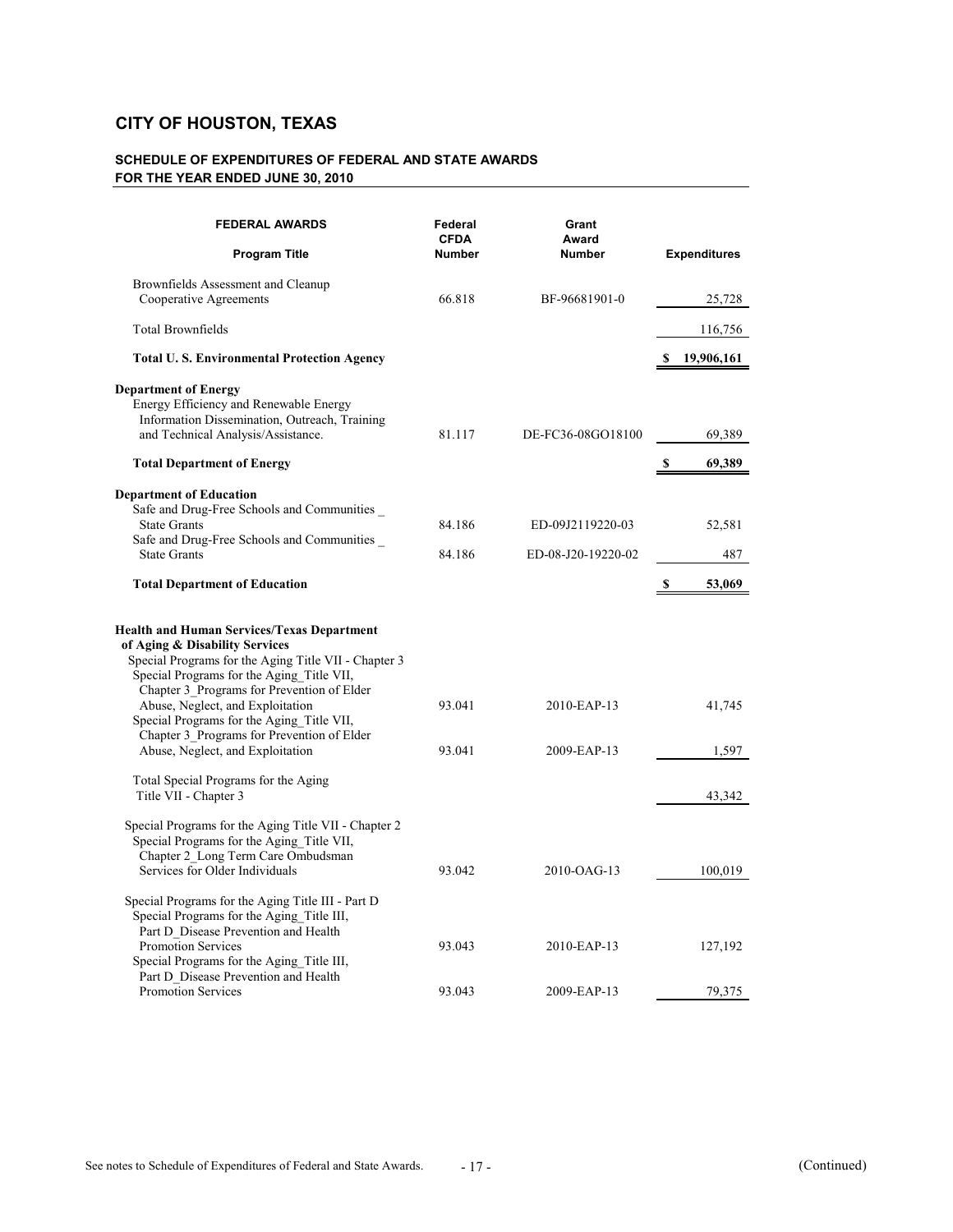| <b>FEDERAL AWARDS</b>                                                                                           | Federal<br><b>CFDA</b> | Grant<br>Award   |                     |
|-----------------------------------------------------------------------------------------------------------------|------------------------|------------------|---------------------|
| <b>Program Title</b>                                                                                            | <b>Number</b>          | <b>Number</b>    | <b>Expenditures</b> |
| Total Special Programs for the Aging Title III - Part D                                                         |                        |                  | 206,567             |
| Special Programs for the Aging Title III - Part B<br>Special Programs for the Aging Title III,                  |                        |                  |                     |
| Part B_Grants for Supportive Services and<br><b>Senior Centers</b><br>Special Programs for the Aging Title III, | 93.044                 | $2007 - 3B - 13$ | 121                 |
| Part B Grants for Supportive Services and<br>Senior Centers                                                     | 93.044                 | 2008-3B-13       | (280)               |
| Special Programs for the Aging_Title III,<br>Part B_Grants for Supportive Services and<br><b>Senior Centers</b> | 93.044                 | $2009 - 3B - 13$ | 907,779             |
| Special Programs for the Aging Title III,<br>Part B Grants for Supportive Services and<br>Senior Centers        | 93.044                 | 2010-3B-13       | 1,542,346           |
| Special Programs for the Aging_Title III,<br>Part B_Grants for Supportive Services and                          |                        |                  |                     |
| <b>Senior Centers</b><br>Special Programs for the Aging Title III,<br>Part B_Grants for Supportive Services and | 93.044                 | 2007-ADM-13      | 108                 |
| Senior Centers<br>Special Programs for the Aging_Title III,                                                     | 93.044                 | 2010-ADM-13      | 627,442             |
| Part B_Grants for Supportive Services and<br><b>Senior Centers</b><br>Special Programs for the Aging_Title III, | 93.044                 | 2009-ADRC-13     | 11,214              |
| Part B_Grants for Supportive Services and<br>Senior Centers                                                     | 93.044                 | 2010-ADRC-13     | 149,169             |
| Special Programs for the Aging_Title III,<br>Part B Grants for Supportive Services and<br>Senior Centers        | 93.044                 | 2008-ADM-13      | (222)               |
| Special Programs for the Aging Title III,<br>Part B_Grants for Supportive Services and<br>Senior Centers        | 93.044                 | 2009-ADM-13      | 211,664             |
| Total Special Programs for the Aging                                                                            |                        |                  |                     |
| Title III - Part B                                                                                              |                        |                  | 3,449,341           |
| Special Programs for the Aging Title III - Part C<br>Special Programs for the Aging_Title III,                  |                        |                  |                     |
| Part C_Nutrition Services                                                                                       | 93.045                 | 2009-3C1-13      | 499,114             |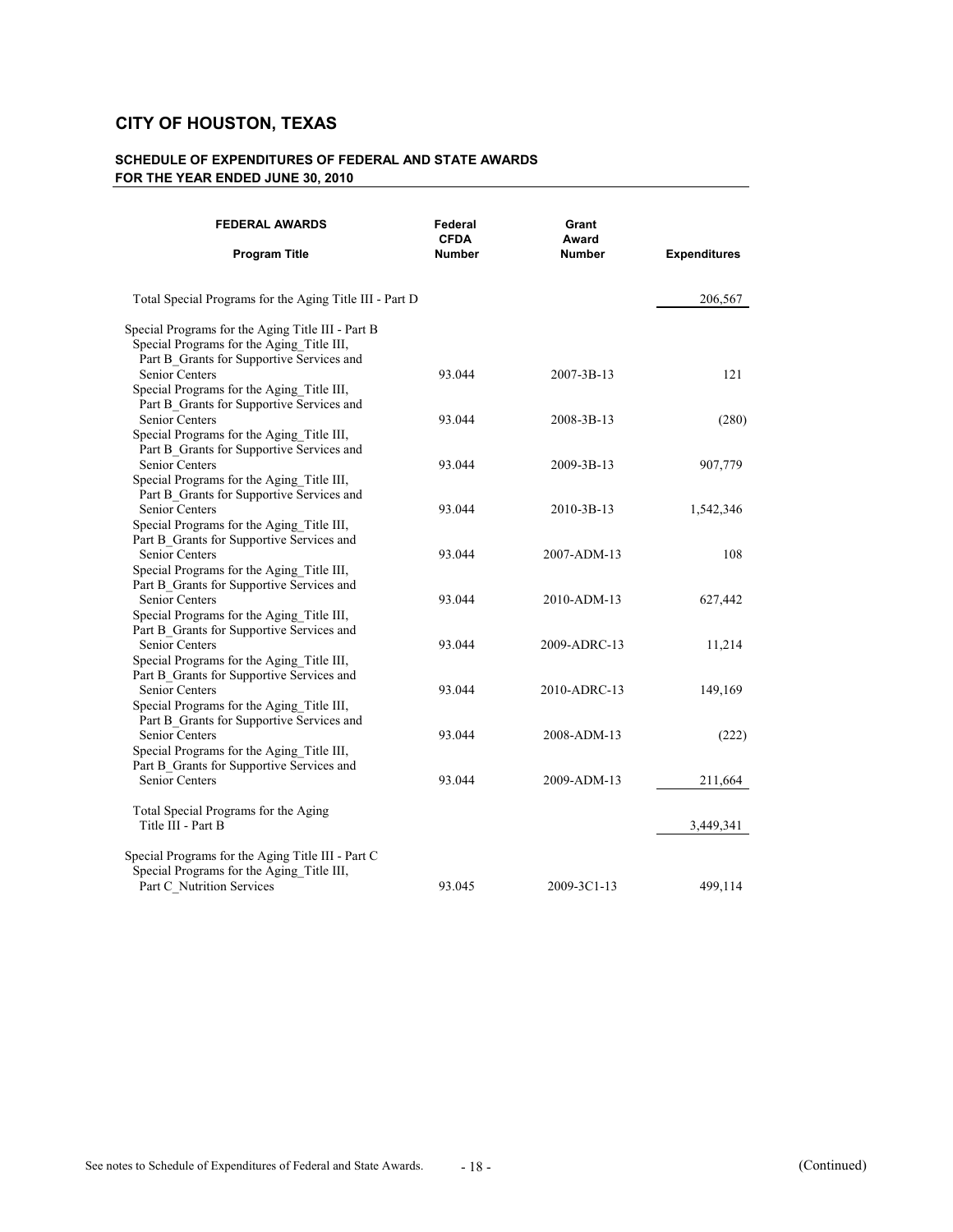| <b>FEDERAL AWARDS</b><br><b>Program Title</b>                                                                                 | Federal<br><b>CFDA</b><br><b>Number</b> | Grant<br>Award<br><b>Number</b> | <b>Expenditures</b> |
|-------------------------------------------------------------------------------------------------------------------------------|-----------------------------------------|---------------------------------|---------------------|
| Special Programs for the Aging Title III,                                                                                     |                                         |                                 |                     |
| Part C Nutrition Services                                                                                                     | 93.045                                  | 2010-3C1-13                     | 821,365             |
| Special Programs for the Aging Title III,                                                                                     |                                         |                                 |                     |
| Part C_Nutrition Services<br>Special Programs for the Aging Title III,                                                        | 93.045                                  | 2010-3C2-13                     | 1,572,580           |
| Part C_Nutrition Services                                                                                                     | 93.045                                  | 2009-3C2-13                     | 699,482             |
| Total Special Programs for the Aging<br>Title III - Part C                                                                    |                                         |                                 | 3,592,541           |
| Special Programs for the Aging Title IV and<br>Title II_Discretionary Projects<br>Special Programs for the Aging Title IV and |                                         |                                 |                     |
| Title II Discretionary Projects                                                                                               | 93.048                                  | 2009-IKE-13                     | 37,500              |
| Alzheimer's Disease Demonstration Grants                                                                                      |                                         |                                 |                     |
| Alzheimer's Disease Demonstration Grants<br>to States                                                                         | 93.051                                  | 2008-ALZ-13                     | 107                 |
| National Family Caregiver Support                                                                                             |                                         |                                 |                     |
| National Family Caregiver Support, Title III, Part E                                                                          | 93.052                                  | 2008-3E-13                      |                     |
| National Family Caregiver Support, Title III, Part E                                                                          | 93.052                                  | 2010-3E-13                      | 868,066             |
| National Family Caregiver Support, Title III, Part E                                                                          | 93.052                                  | 2009-3E-13                      | 342,646             |
| <b>Total National Family Caregiver Support</b>                                                                                |                                         |                                 | 1,210,711           |
| Nutrition Services Incentive Program                                                                                          |                                         |                                 |                     |
| Nutritional Services Incentive Program                                                                                        | 93.053                                  | 2010-NSIP-13                    | 1,143,306           |
| Nutritional Services Incentive Program                                                                                        | 93.053                                  | 2009-NSIP-13                    | 674,336             |
| <b>Total Nutrition Services Incentive Program</b>                                                                             |                                         |                                 | 1,817,643           |
| Centers for Medicare & Medicaid Services                                                                                      |                                         |                                 |                     |
| Centers for Medicare and Medicaid Services                                                                                    |                                         |                                 |                     |
| (CMS) Research, Demonstrations and Evaluations                                                                                | 93.779                                  | 2009-MIPPA-MIPPA                | 36,280              |
| Centers for Medicare and Medicaid Services<br>(CMS) Research, Demonstrations and Evaluations                                  | 93.779                                  | 2009-MIPPA-MSEA                 | 18,028              |
| Centers for Medicare and Medicaid Services<br>(CMS) Research, Demonstrations and Evaluations                                  | 93.779                                  | 2011-CMS-16                     | 13,095              |
| Centers for Medicare and Medicaid Services                                                                                    |                                         |                                 |                     |
| (CMS) Research, Demonstrations and Evaluations                                                                                | 93.779                                  | 2010-CMS-16                     | 62,985              |
| Total Centers for Medicare & Medicaid Services                                                                                |                                         |                                 | 130,388             |
| Medicare Enrollment Assistance Program                                                                                        |                                         |                                 |                     |
| Medicare Enrollment Assistance Program                                                                                        | 93.071                                  | 2009-MIPPA-ADRC                 | 40,550              |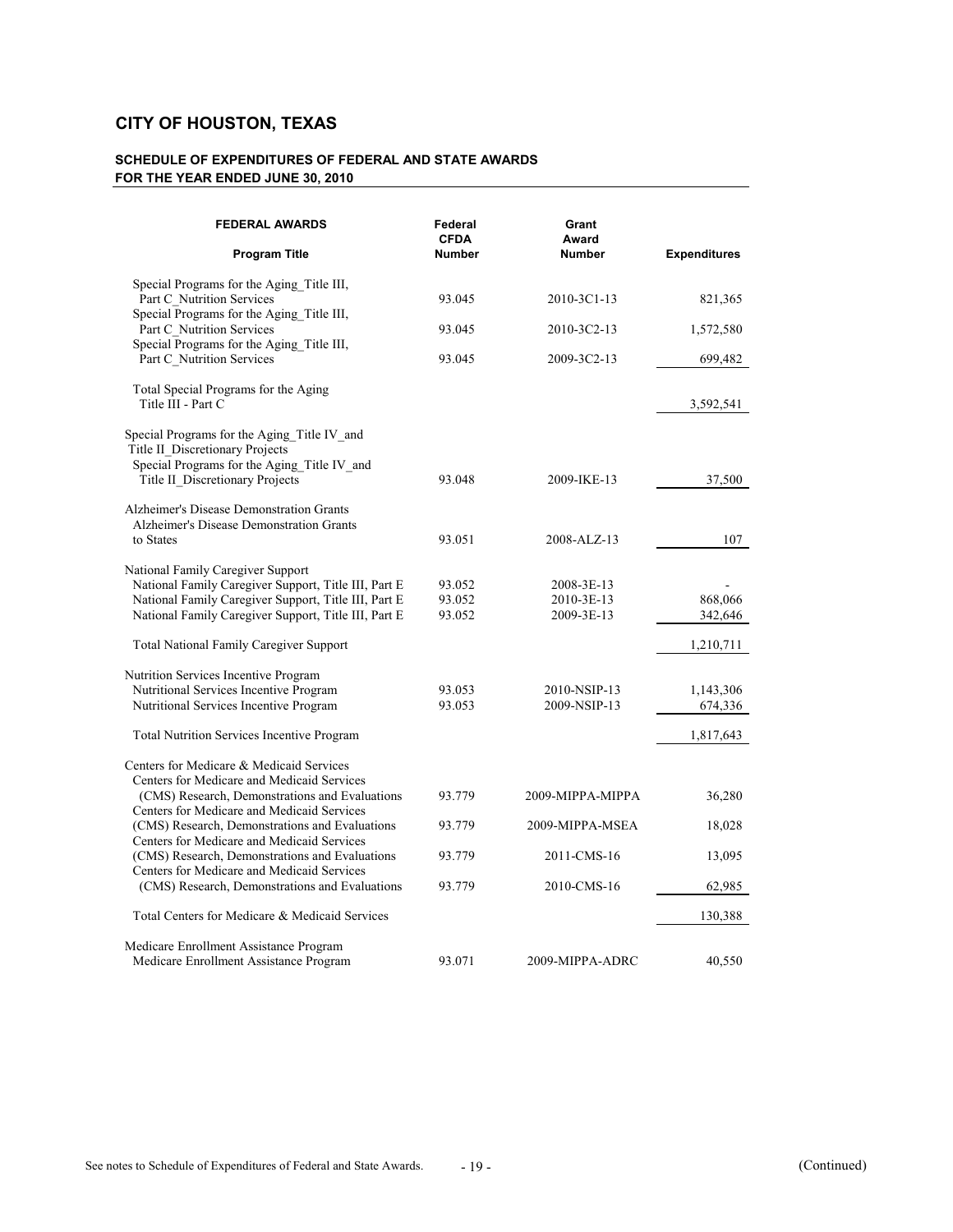| <b>FEDERAL AWARDS</b>                                                                  | Federal<br><b>CFDA</b> | Grant<br>Award              |                     |
|----------------------------------------------------------------------------------------|------------------------|-----------------------------|---------------------|
| <b>Program Title</b>                                                                   | <b>Number</b>          | <b>Number</b>               | <b>Expenditures</b> |
| Medicare Enrollment Assistance Program                                                 | 93.071                 | 2009-MIPPA-AAA              | 23,758              |
| Total Medicare Enrollment Assistance Program                                           |                        |                             | 64,308              |
| Total Texas Department of Aging &<br><b>Disability Services</b>                        |                        |                             | 10,652,467          |
| <b>Centers for Disease Control &amp; Prevention</b>                                    |                        |                             |                     |
| Project Grants & Cooperative Agreements for TB Control                                 |                        |                             |                     |
| Project Grants and Cooperative Agreements                                              |                        |                             |                     |
| for Tuberculosis Control Programs                                                      | 93.116<br>93.116       | CCU600445-26<br>PS600445-27 | 2,020<br>(834)      |
| Project Grants and Cooperative Agreements<br>for Tuberculosis Control Programs         |                        |                             |                     |
| Project Grants and Cooperative Agreements<br>for Tuberculosis Control Programs         | 93.116                 | 2009-030762-001             | 12,128              |
| Project Grants and Cooperative Agreements<br>for Tuberculosis Control Programs         | 93.116                 | 2010-033728-001             | 40,960              |
| Project Grants and Cooperative Agreements<br>for Tuberculosis Control Programs         | 93.116                 | PS600445-29                 | 1,006,708           |
| Project Grants and Cooperative Agreements<br>for Tuberculosis Control Programs         | 93.116                 | PS600445-28                 | 1,099,047           |
|                                                                                        |                        |                             |                     |
| Total Project Grants & Cooperative Agreements<br>for TB Control                        |                        |                             | 2,160,028           |
| <b>Immunization Grants</b>                                                             |                        |                             |                     |
| <b>Immunization Grants</b>                                                             | 93.268                 | CCH622532-04                | 1,316               |
| <b>Immunization Grants</b>                                                             | 93.268                 | IP622532-06                 | 122                 |
| <b>Immunization Grants</b>                                                             | 93.268                 | IP622532-07                 | 1,715,471           |
| <b>Immunization Grants</b>                                                             | 93.268                 | IP62253208                  | 1,086,420           |
| <b>Immunization Grants</b>                                                             | 93.268                 | <b>CCH622532A</b>           | 12,042,982          |
| <b>Total Immunization Grants</b>                                                       |                        |                             | 14,846,312          |
| CDC & Investigations & Technical Assistance                                            |                        |                             |                     |
| Centers for Disease Control and Prevention                                             |                        |                             |                     |
| Investigations and Technical Assistance                                                | 93.283                 | CCU623672                   | 1,125               |
| Centers for Disease Control and Prevention                                             |                        |                             |                     |
| Investigations and Technical Assistance                                                | 93.283                 | CI623672-04                 | (7,509)             |
| Centers for Disease Control and Prevention                                             |                        |                             |                     |
| Investigations and Technical Assistance<br>Centers for Disease Control and Prevention_ | 93.283                 | C <sub>1623672-05</sub>     | 703,348             |
| Investigations and Technical Assistance                                                | 93.283                 | 2008-028270-001             | 145,880             |
| Centers for Disease Control and Prevention                                             |                        |                             |                     |
| Investigations and Technical Assistance                                                | 93.283                 | PS000904-03                 | 57,020              |
| Centers for Disease Control and Prevention                                             |                        |                             |                     |
| Investigations and Technical Assistance                                                | 93.283                 | PS000904-02                 | 83,529              |
| Total CDC & Investigations & Technical Assistance                                      |                        |                             | 983,392             |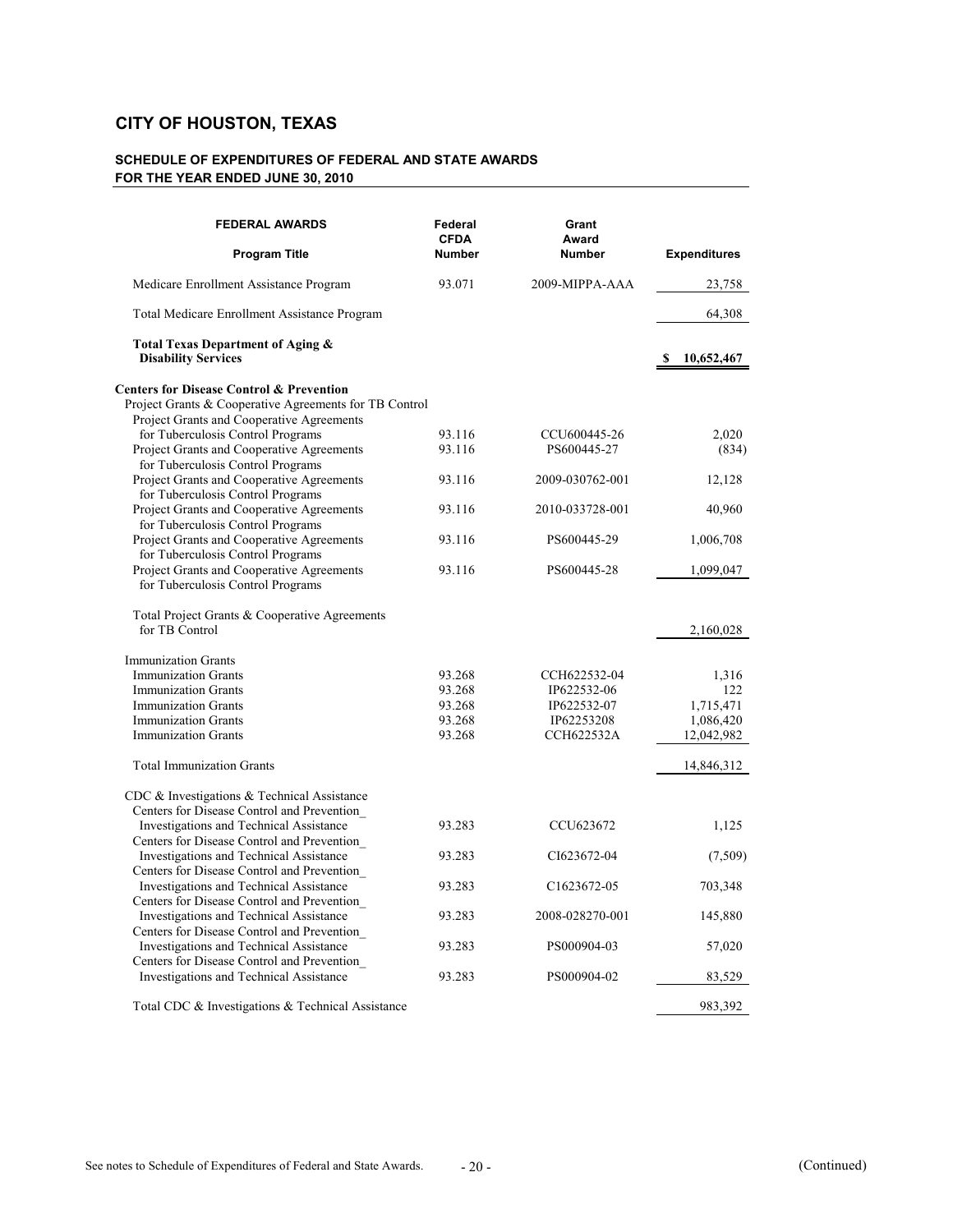| <b>FEDERAL AWARDS</b><br><b>Program Title</b> | Federal<br><b>CFDA</b><br>Number | Grant<br>Award<br><b>Number</b> | <b>Expenditures</b> |
|-----------------------------------------------|----------------------------------|---------------------------------|---------------------|
| <b>HIV Prevention Activities</b>              |                                  |                                 |                     |
| HIV Prevention Activities Health              |                                  |                                 |                     |
| Department Based                              | 93.940                           | CCU023512-04                    | 2,714               |
| HIV Prevention Activities_Health              |                                  |                                 |                     |
| Department Based                              | 93.940                           | PS023512-                       | 4,410,120           |
| HIV Prevention Activities Health              |                                  |                                 |                     |
| Department Based                              | 93.940                           | PS023512-06                     | 2,786,359           |
| HIV Prevention Activities Health              |                                  |                                 |                     |
| Department Based                              | 93.940                           | PS000977-01                     | 32                  |
| HIV Prevention Activities Health              |                                  |                                 |                     |
| Department Based                              | 93.940                           | PS000977-01                     | 166,465             |
| HIV Prevention Activities Health              |                                  |                                 |                     |
| Department Based                              | 93.940                           | PS000977-02                     | 296,082             |
| HIV Prevention Activities Health              |                                  |                                 |                     |
| Department Based                              | 93.940                           | PS000775-03                     | 802,198             |
| HIV Prevention Activities_Health              |                                  |                                 |                     |
| Department Based                              | 93.940                           | PS000775-02                     | 337,712             |
| <b>Total HIV Prevention Activities</b>        |                                  |                                 | 8,801,683           |
| Enhanced HIV / AIDS PE                        |                                  |                                 |                     |
| HIV Demonstration, Research, Public and       |                                  |                                 |                     |
| Professional Education Projects               | 93.941                           | PS001552-01                     | 3,773               |
| HIV Demonstration, Research, Public and       |                                  |                                 |                     |
| Professional Education Projects               | 93.941                           | PS001447-01                     | 85,101              |
| Human Immunodeficiency Virus (HIV)/Acquired   |                                  |                                 |                     |
| Immunodeficiency Virus Syndrome (AIDS)        |                                  |                                 |                     |
| Surveillance                                  | 93.944                           | CCU623559-03-3                  | 3,652               |
| Human Immunodeficiency Virus (HIV)/Acquired   |                                  |                                 |                     |
| Immunodeficiency Virus Syndrome (AIDS)        |                                  |                                 |                     |
| Surveillance                                  | 93.944                           | PS001020-01                     | 445                 |
| Human Immunodeficiency Virus (HIV)/Acquired   |                                  |                                 |                     |
| Immunodeficiency Virus Syndrome (AIDS)        |                                  |                                 |                     |
| Surveillance                                  | 93.944                           | PS001020-02                     | 711,353             |
| Human Immunodeficiency Virus (HIV)/Acquired   |                                  |                                 |                     |
| Immunodeficiency Virus Syndrome (AIDS)        |                                  |                                 |                     |
| Surveillance                                  | 93.944                           | PS001020-03                     | 590,139             |
| Human Immunodeficiency Virus (HIV)/Acquired   |                                  |                                 |                     |
| Immunodeficiency Virus Syndrome (AIDS)        |                                  |                                 |                     |
| Surveillance                                  | 93.944                           | CCU624424-04                    | 228                 |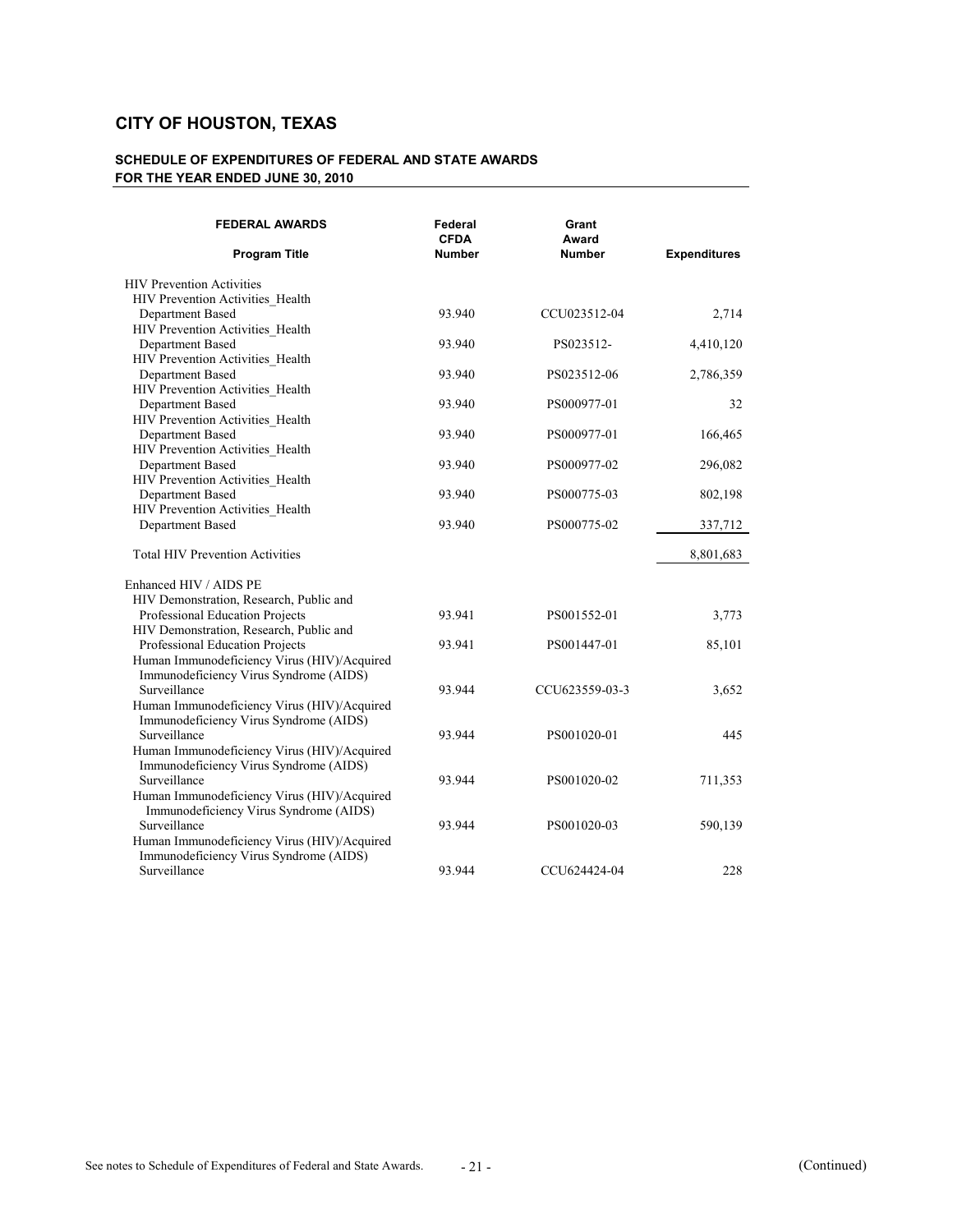| <b>FEDERAL AWARDS</b>                                                                                                                                | Federal<br><b>CFDA</b> | Grant<br>Award   |                     |
|------------------------------------------------------------------------------------------------------------------------------------------------------|------------------------|------------------|---------------------|
| <b>Program Title</b>                                                                                                                                 | <b>Number</b>          | <b>Number</b>    | <b>Expenditures</b> |
| Human Immunodeficiency Virus (HIV)/Acquired<br>Immunodeficiency Virus Syndrome (AIDS)<br>Surveillance<br>Human Immunodeficiency Virus (HIV)/Acquired | 93.944                 | PS001611-02      | 37,449              |
| Immunodeficiency Virus Syndrome (AIDS)<br>Surveillance<br>Human Immunodeficiency Virus (HIV)/Acquired                                                | 93.944                 | PS001447-02      | 69,146              |
| Immunodeficiency Virus Syndrome (AIDS)<br>Surveillance                                                                                               | 93.944                 | PS001611-01      | 478,368             |
| Total Enhanced HIV / AIDS PE                                                                                                                         |                        |                  | 1,979,654           |
| <b>Total Centers for Disease Control &amp; Prevention</b>                                                                                            |                        |                  | 28,771,069<br>S     |
| <b>Administration for Children and Families</b>                                                                                                      |                        |                  |                     |
| Child Care Mandatory and Matching Funds<br>of the Child Care and Development Fund<br>Child Care Mandatory and Matching Funds                         | 93.596                 | 04ASAPGCW        | (1,731)             |
| of the Child Care and Development Fund                                                                                                               | 93.596                 | 06260C07FY10     | 30,705              |
| Child Care Mandatory and Matching Funds<br>of the Child Care and Development Fund                                                                    | 93.596                 | 06260C07FY08     | 16,090              |
| <b>Total Administration for Children and Families</b>                                                                                                |                        |                  | 45,064<br>S         |
| <b>Texas Department of State Health Service</b><br>Hansen's Disease National Ambulatory Care Program                                                 |                        |                  |                     |
| Hansen's Disease - 10                                                                                                                                | 93.2010                | 2010-034525-001  | 44,785              |
| Hansen's Disease - 09                                                                                                                                | 93.2009                | 2009-030542-001  | 47,999              |
| Total Hansen's Disease                                                                                                                               |                        |                  | 92,784              |
| Family Planning Services                                                                                                                             |                        |                  |                     |
| Family Planning Services                                                                                                                             | 93.217                 | 2010-032908      | 26,327              |
| Family Planning_Services                                                                                                                             | 93.217                 | 2010-034286      | 108,597             |
| Family Planning_Services                                                                                                                             | 93.217                 | 2009-029394-001  | 50,881              |
| <b>Total Family Planning Services</b>                                                                                                                |                        |                  | 185,805             |
| Occupation Safety & Health Research Projects                                                                                                         |                        |                  |                     |
| Occupational Safety and Health Program                                                                                                               | 93.262                 | 7460011640D-2007 | 113,871             |
| <b>Bioterror Prepared</b>                                                                                                                            |                        |                  |                     |
| National Bioterrorism Hospital Preparedness                                                                                                          |                        |                  |                     |
| Program                                                                                                                                              | 93.889                 | 2009-032310-001  | 31,538              |
| Public Health Emergency Preparedness                                                                                                                 | 93.069                 | 2009-032263-001  | 1,410,238           |
| Public Health Emergency Preparedness                                                                                                                 | 93.069                 | 2009-032288-001  | 176,831             |
| Public Health Emergency Preparedness                                                                                                                 | 93.069                 | 2010-033401-001  | 175,179             |
| Public Health Emergency Preparedness                                                                                                                 | 93.069                 | 2010-033535-001  | 2,650,564           |
| Public Health Emergency Preparedness                                                                                                                 | 93.069                 | 2009-031684-001  | 373,858             |
| Centers for Disease Control and Prevention                                                                                                           |                        |                  |                     |
| Investigations and Technical Assistance                                                                                                              | 93.283                 | 7460011640-06-10 | 1,923               |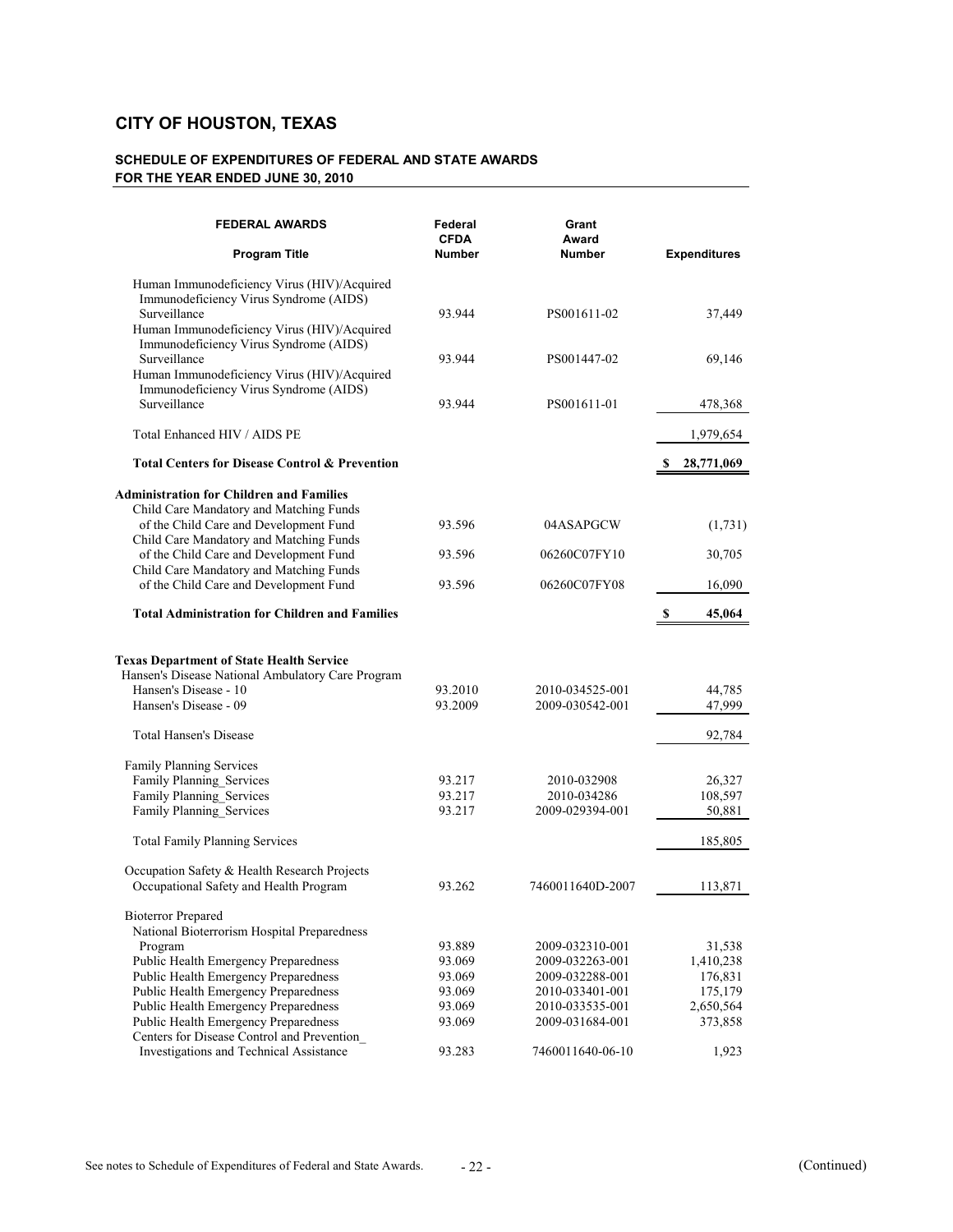| <b>FEDERAL AWARDS</b>                                                                                                               | Federal<br><b>CFDA</b> | Grant<br>Award          |                     |
|-------------------------------------------------------------------------------------------------------------------------------------|------------------------|-------------------------|---------------------|
| <b>Program Title</b>                                                                                                                | <b>Number</b>          | <b>Number</b>           | <b>Expenditures</b> |
| Centers for Disease Control and Prevention_<br>Investigations and Technical Assistance                                              | 93.283                 | 2008-022930-001         | 35,590              |
| Centers for Disease Control and Prevention<br>Investigations and Technical Assistance<br>Centers for Disease Control and Prevention | 93.283                 | 2008-028268-001         | 151,867             |
| Investigations and Technical Assistance<br>Centers for Disease Control and Prevention                                               | 93.283                 | 2008-022965             | 374                 |
| Investigations and Technical Assistance<br>Centers for Disease Control and Prevention                                               | 93.283                 | 2008-208019-001         | 39,360              |
| Investigations and Technical Assistance<br>Centers for Disease Control and Prevention                                               | 93.283                 | 2009-031091-001         | 318,926             |
| Investigations and Technical Assistance                                                                                             | 93.283                 | 2009-031305-001         | 542,678             |
| <b>Total Bioterror Prepared</b>                                                                                                     |                        |                         | 5,908,926           |
| HIV / AIDS Surveillance                                                                                                             |                        |                         |                     |
| Preventive Health Services_Sexually Transmitted<br>Diseases Control Grants<br>Preventive Health Services_Sexually Transmitted       | 93.977                 | 2008-025429-001         | 38                  |
| Diseases Control Grants                                                                                                             | 93.977                 | 2010-030647-001-        | 813,041             |
| Preventive Health Services_Sexually Transmitted<br>Diseases Control Grants                                                          | 93.977                 | 2009-030647-001         | 953,759             |
| Total HIV / AIDS Surveillance                                                                                                       |                        |                         | 1,766,838           |
| Local Public Health Services                                                                                                        |                        |                         |                     |
| Preventive Health & Health Services Block Grant                                                                                     | 93.991                 | 2010-032807             | 283,530             |
| Preventive Health & Health Services Block Grant                                                                                     | 93.991                 | 2009-028163-001         | 56,439              |
| <b>Total Local Public Health Services</b>                                                                                           |                        |                         | 339,969             |
| Child Health Services<br>Maternal and Child Health Services Block                                                                   |                        |                         |                     |
| Grant to the States                                                                                                                 | 93.994                 | 2009-029513-001         | 11,201              |
| Maternal and Child Health Services Block<br>Grant to the States<br>Maternal and Child Health Services Block                         | 93.994                 | 2009-029513-001         | 195,175             |
| Grant to the States                                                                                                                 | 93.994                 | 2010-031678             | 159,957             |
| Maternal and Child Health Services Block<br>Grant to the States                                                                     | 93.994                 | 2010-034618             | 15,548              |
| Maternal and Child Health Services Block                                                                                            |                        |                         |                     |
| Grant to the States                                                                                                                 | 93.994                 | 2009-029841-001         | 26,733              |
| <b>Total Child Health Services</b>                                                                                                  |                        |                         | 408,613             |
| Harris County Public Health Environ Services                                                                                        |                        |                         |                     |
| HIV Emergency Relief Project Grants                                                                                                 | 93.914                 | 09GEN0074               | 169,098             |
| <b>HIV Emergency Relief Project Grants</b><br>Special Projects of National Significance                                             | 93.914<br>93.928       | 10GEN0180<br>08-GEN1135 | 73,108<br>32,254    |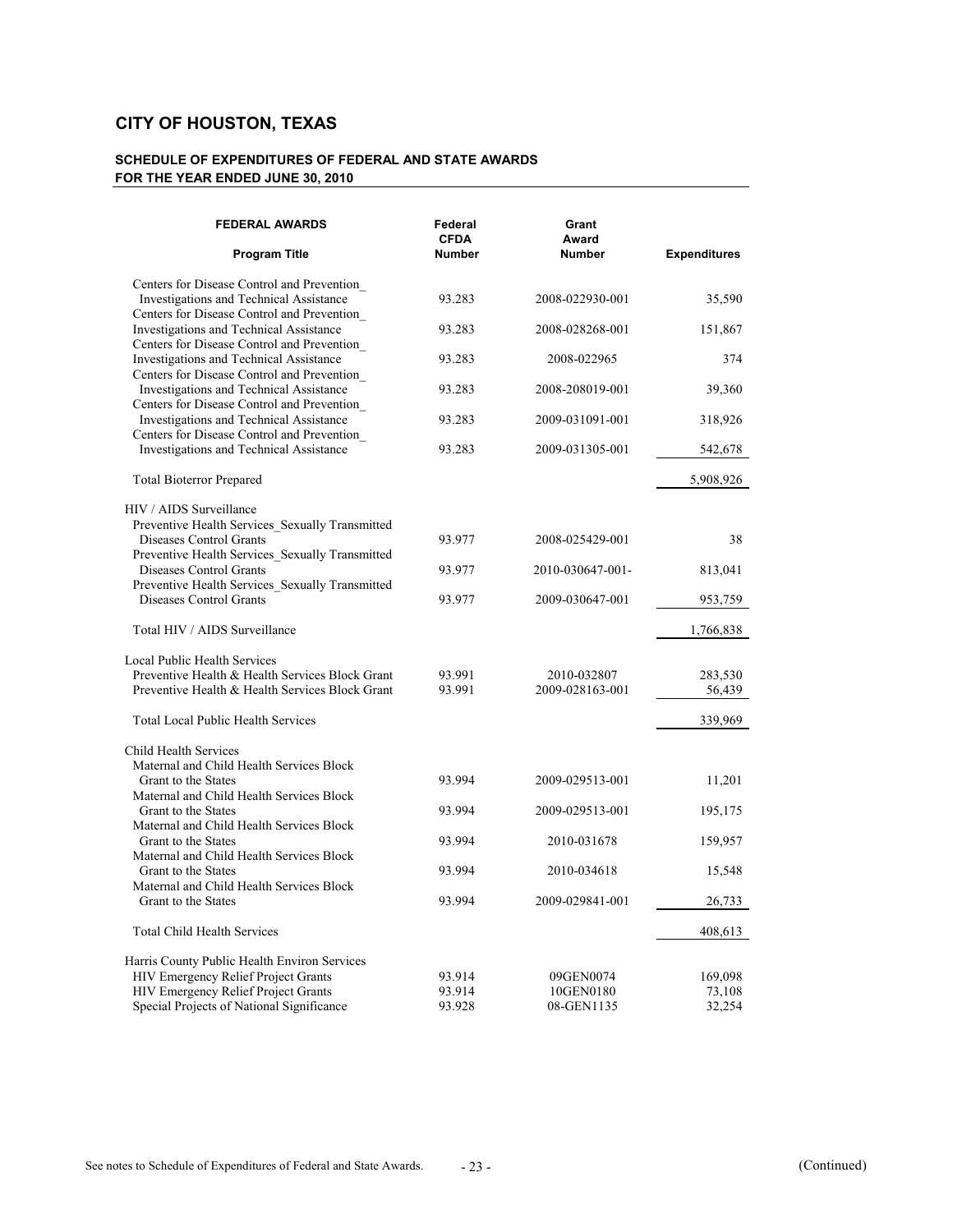| <b>FEDERAL AWARDS</b>                                                                                                                                                                        | Federal<br><b>CFDA</b> | Grant<br>Award     |                     |
|----------------------------------------------------------------------------------------------------------------------------------------------------------------------------------------------|------------------------|--------------------|---------------------|
| <b>Program Title</b>                                                                                                                                                                         | <b>Number</b>          | <b>Number</b>      | <b>Expenditures</b> |
| Cooperative Agreements to Support<br>Comprehensive School Health Programs to<br>Prevent the Spread of HIV and Other Important<br>Health Problems.<br>Cooperative Agreements to Support       | 93.938                 | 2010-012102        | 25                  |
| Comprehensive School Health Programs to<br>Prevent the Spread of HIV and Other Important<br>Health Problems.<br>Cooperative Agreements to Support<br>Comprehensive School Health Programs to | 93.938                 | HISD-AE-08         | (15,098)            |
| Prevent the Spread of HIV and Other Important<br>Health Problems.<br>Cooperative Agreements to Support<br>Comprehensive School Health Programs to                                            | 93.938                 | HISD-AE-09         | 54,371              |
| Prevent the Spread of HIV and Other Important<br>Health Problems.                                                                                                                            | 93.938                 | 2008-102201        | 6,872               |
| Total Harris County Public Health Environ Services                                                                                                                                           |                        |                    | 320,630             |
| <b>Total Texas Department of State Health Service</b>                                                                                                                                        |                        |                    | 9,137,435<br>S      |
| <b>Houston-Galveston Area Council</b>                                                                                                                                                        |                        |                    |                     |
| Social Services Block Grant                                                                                                                                                                  | 93.667                 | HGACFC73736        | 795,767             |
| Social Services Block Grant                                                                                                                                                                  | 93.667                 | 2010-034935        | 1,090               |
| Social Services Block Grant                                                                                                                                                                  | 93.667                 | 235-07             | 4,517               |
| <b>Total Social Services Block Grant</b>                                                                                                                                                     |                        |                    | \$<br>801,374       |
| <b>Total Department of Health and Human Services</b>                                                                                                                                         |                        |                    | 49,407,409<br>\$    |
|                                                                                                                                                                                              |                        |                    |                     |
| <b>Corp of National and Community Service</b>                                                                                                                                                |                        |                    |                     |
| Program Development and Innovation Grants                                                                                                                                                    | 94.007                 | 0JCAP-016104       | 7,167               |
| <b>Total Corp of National and Community Service</b>                                                                                                                                          |                        |                    | \$<br>7,167         |
| <b>Department of Homeland Security</b>                                                                                                                                                       |                        |                    |                     |
| Urban Areas Security Initiative                                                                                                                                                              |                        |                    |                     |
| Urban Areas Security Initiative                                                                                                                                                              | 97.008                 | 2005GET54025       | (333,714)           |
| Urban Areas Security Initiative                                                                                                                                                              | 97.008                 | 09-SR-35000-05     | 418,762             |
| Urban Areas Security Initiative                                                                                                                                                              | 97.008                 | 2006-GE-T6-0068    | 274,452             |
| Urban Areas Security Initiative                                                                                                                                                              | 97.008                 | 2007-GE-T7-0024    | 6,489,987           |
| Urban Areas Security Initiative                                                                                                                                                              | 97.008                 | 2008-GE-T8-0034    | 4,726,911           |
| Total Urban Areas Security Initiative                                                                                                                                                        |                        |                    | 11,576,398          |
| <b>Airport Security</b><br>Airport Checked Baggage Screening Program                                                                                                                         | 97.100                 | <b>EDS-TSA-IAH</b> | 4,895,680           |
| Department of Public Safety Passed Through                                                                                                                                                   |                        |                    |                     |
| <b>Emergency Management Performance Grants</b>                                                                                                                                               | 97.042                 | 09TX-EMPG-0357     | 150,108             |
| Metropolitan Medical Response System                                                                                                                                                         | 97.071                 | 233-03-0067        | 6,973               |
| Metropolitan Medical Response System                                                                                                                                                         | 97.071                 | 2008-GE-T8-0034    | 152,697             |
| Metropolitan Medical Response System                                                                                                                                                         | 97.071                 | 2007-GE-T7-0024    | 180,717             |
| Total Department of Public Safety Passed Through                                                                                                                                             |                        |                    | 490,495             |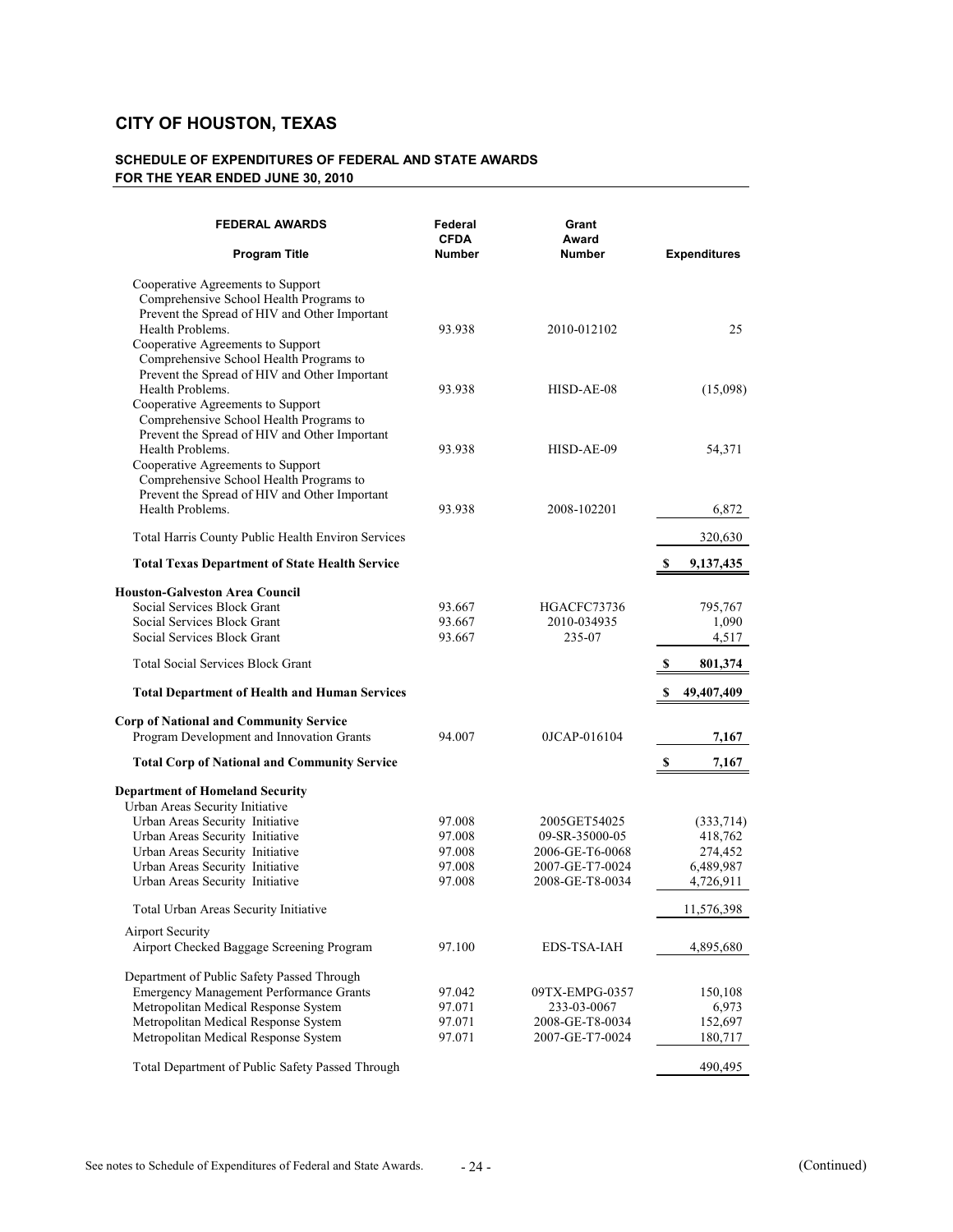| <b>FEDERAL AWARDS</b>                                                                                                                           | Federal<br><b>CFDA</b><br><b>Number</b> | Grant<br>Award      |                     |
|-------------------------------------------------------------------------------------------------------------------------------------------------|-----------------------------------------|---------------------|---------------------|
| <b>Program Title</b>                                                                                                                            |                                         | <b>Number</b>       | <b>Expenditures</b> |
| Department of Homeland Security<br>Presidential Declared Disaster Assistance -<br>Disaster Housing Operations for Individuals<br>and Households | 97.049                                  | <b>NCI2424</b>      | 1,153,843           |
|                                                                                                                                                 |                                         |                     |                     |
| State Homeland Security Program<br>State Homeland Security Program                                                                              | 97.073                                  | 2008-GE-T8-0034     | 260,964             |
| Law Enforcement Terrorism Prevention Program<br>Law Enforcement Terrorism Prevention Program                                                    | 97.074                                  | 2007-GE-T7-0024     | 631,245             |
| Buffer Zone Protection Program<br><b>Buffer Zone Protection Program</b>                                                                         | 97.078                                  | 2008-BZ-T8-0007     | 192,273             |
| Governor's Division of Emergency Management<br>Regional Catastrophic Preparedness Grant Program (                                               | 97.111                                  | 2008-CP-T8-0023     | 2,755,407           |
| <b>Total Department of Homeland Security</b>                                                                                                    |                                         |                     | 21,956,304          |
| <b>City of Houston</b>                                                                                                                          |                                         |                     |                     |
| Disaster Grants - Public Assistance                                                                                                             |                                         |                     |                     |
| (Presidentially Declared Disasters)<br>Disaster Grants - Public Assistance                                                                      | 97.036                                  | EM-3294-TX          | 45,160,220          |
| (Presidentially Declared Disasters)                                                                                                             | 97.036                                  | <b>FEMA-3216-EM</b> | (3,766)             |
| <b>Total City of Houston</b>                                                                                                                    |                                         |                     | 45, 156, 455        |
| <b>Environmental Protection Agency</b>                                                                                                          |                                         |                     |                     |
| Homeland Security Biowatch Program                                                                                                              | 97.091                                  | 582-10-86407        | 565,012             |
| Homeland Security Biowatch Program                                                                                                              | 97.091                                  | 582-7-72676         | 117,767             |
| <b>Total Environmental Protection Agency</b>                                                                                                    |                                         |                     | 682,778<br>S        |
| <b>Housing Authority</b>                                                                                                                        |                                         |                     |                     |
| Disaster Housing Assistance Grant                                                                                                               | 97.109                                  | FOC-HCHA-09         | 466,492             |
| Disaster Housing Assistance Grant                                                                                                               | 97.109                                  | FOC-HCHA-08         | (112,788)           |
| Disaster Housing Assistance Grant                                                                                                               | 97.109                                  | FOC-HHA-08          | (94, 636)           |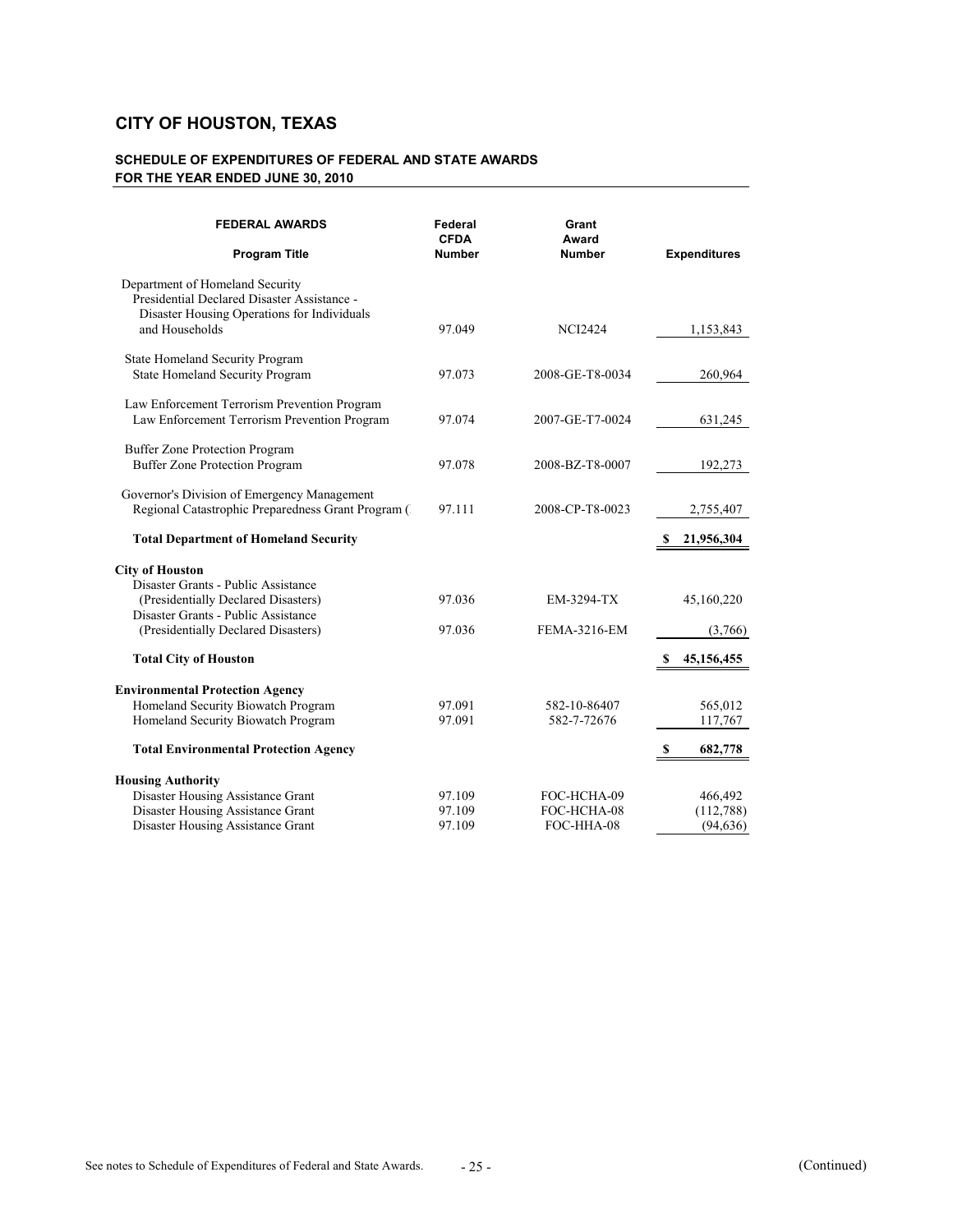### **SCHEDULE OF EXPENDITURES OF FEDERAL AND STATE AWARDS FOR THE YEAR ENDED JUNE 30, 2010**

| <b>FEDERAL AWARDS</b><br><b>Program Title</b>                           | Federal<br><b>CFDA</b><br><b>Number</b> | Grant<br>Award<br><b>Number</b> |   | <b>Expenditures</b> |
|-------------------------------------------------------------------------|-----------------------------------------|---------------------------------|---|---------------------|
| <b>Total Housing Authority</b>                                          |                                         |                                 | S | 259,068             |
| <b>American Recovery and Reinvestment Act</b>                           |                                         |                                 |   |                     |
| Community Development Block Grant ARRA                                  |                                         |                                 |   |                     |
| Entitlement Grants (CDBG-R)                                             | ARRA14.253                              | B-09-MY-48-0018                 |   | 1,891,132           |
| Homelessness Prevention and Rapid Re-Housing                            |                                         |                                 |   |                     |
| Program                                                                 | ARRA14.257                              | S09-MY-48-0002                  |   | 1,579,685           |
| Homelessness Prevention and Rapid Re-Housing                            |                                         |                                 |   |                     |
| Program                                                                 | ARRA14.257                              | 4600009462                      |   | 195,791             |
| Recovery Act - Edward Byrne Memorial Justice                            |                                         |                                 |   |                     |
| Assistance Grant Program / Grants To Units                              |                                         |                                 |   |                     |
| Of Local Government                                                     | ARRA16.804                              | 2009-SB-B9-0717                 |   | 7,648,639           |
| Airport Improvement Program<br>Weatherization Assistance for Low-Income | ARRA20.106                              | 3-48-0290-22                    |   | 4,699,545           |
| Persons                                                                 | ARRA81.042                              | 16090000689                     |   |                     |
|                                                                         |                                         |                                 |   | 1,311,235           |
| Energy Efficiency and Conservation Block<br>Grant Program               | ARRA81.128                              | DE-EE0000965                    |   | 12,999,231          |
| Aging Home-Delivered Nutrition Services                                 |                                         |                                 |   |                     |
| for States                                                              | ARRA93.705                              | 38005012                        |   | 225,944             |
| Aging Congregate Nutrition Services for States                          | ARRA93.707                              | 09-04-2009                      |   | 552,746             |
| Aging Congregate Nutrition Services for States                          | ARRA93.707                              | 1RC2 MD004783 01                |   | 19,194              |
| <b>ARRA</b> - Community Services Block Grant                            | ARRA93.710                              | 10-07-2009                      |   | 87,360              |
| ARRA - Immunization                                                     | ARRA93.712                              | 3U50CI623672-05S1               |   | 33,906              |
| ARRA - Immunization                                                     | ARRA93.712                              | 3H23IP622532-07S1               |   | 161,408             |
| National Clean Diesel Emissions Reduction                               |                                         |                                 |   |                     |
| Program                                                                 | ARRA66.039                              | EPA-ARRA-OAR-0TAQ09-0           |   | 1,010,556           |
|                                                                         |                                         |                                 |   |                     |
| <b>Total American Recovery and Reinvestment Act</b>                     |                                         |                                 | S | 32,416,371          |

**TOTAL EXPENDITURES OF FEDERAL AWARDS \$ 361,155,649** 

(Concluded)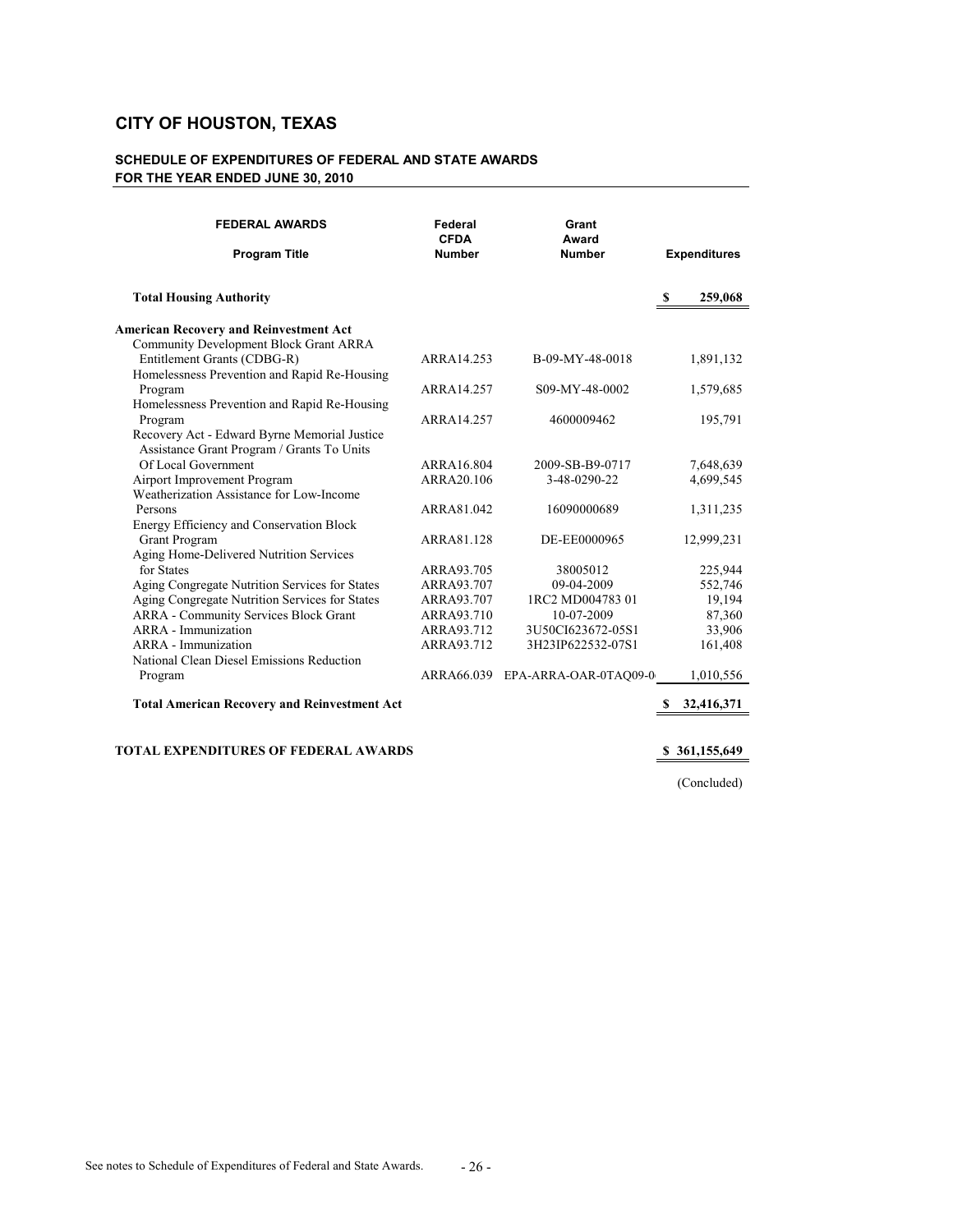# **SCHEDULE OF EXPENDITURES OF FEDERAL AND STATE AWARDS FOR THE YEAR ENDED JUNE 30, 2010**

#### **STATE AWARDS**

| <b>Program Title</b>                                     | <b>Grant Award Number</b> | <b>Expenditures</b>                |
|----------------------------------------------------------|---------------------------|------------------------------------|
| Alief Independent School District                        |                           |                                    |
| Alief ISD / Katrina SV                                   | C70168                    | $\boldsymbol{\mathsf{S}}$<br>(288) |
| Harris County Protective Services                        |                           |                                    |
| <b>United Minds</b>                                      | C72072                    | 9,359                              |
| <b>United Minds</b>                                      | C72072                    | 37,250                             |
| CYD Campo Del Sol                                        | 50000018-2010             | 38,598                             |
| CYD Campo Del Sol                                        | C72071                    | 34,960                             |
| <b>Total Harris County Protective Services</b>           |                           | \$<br>120,167                      |
| Houston - Galveston Area Council                         |                           |                                    |
| FY10 Solid Waste Imp                                     | $10-16-G04$               | 5,189                              |
| Reuse Warehouse                                          | 08-16-G12                 | 3,361                              |
| West Park Recycling                                      | 09-16-G13                 | 391,883                            |
| <b>HGAC-Clean Rivers</b>                                 | CR 73605                  | 23,951                             |
| <b>HGAC-Clean Rivers</b>                                 | CR08-70665                | 54,307                             |
| <b>Total Houston - Galveston Area Council</b>            |                           | \$<br>478,691                      |
| Office of the Governor CJD                               |                           |                                    |
| <b>Asset Forfeiture State</b>                            | NA - Special revenue fund | \$5,591,402                        |
| Texas Automobile Theft Prevention Authority              |                           |                                    |
| HACTF/18                                                 | <b>ABTPA</b>              | 815,592                            |
| Major Access Shop / 17                                   | <b>ABTPA</b>              | 308,207                            |
| <b>Total Texas Automobile Theft Prevention Authority</b> |                           | \$1,123,799                        |
| Texas Comptroller of Public Accounts                     |                           |                                    |
| Tobacco Compliance / 13                                  | State funded              | 130,721                            |
| Tobacco Compliance / 12                                  | State funded              | 53,626                             |
| <b>Total Texas Comptroller of Public Accounts</b>        |                           | 184,347<br>S                       |
| Texas Department of Public Safety                        |                           |                                    |
| Houston Joint Operations Int                             | C70363                    | (1, 184)                           |
| Operation Loanstar                                       | State funded              | (2,743)                            |
| <b>Total Texas Department of Public Safety</b>           |                           | S<br>(3,927)                       |
|                                                          |                           | (continued)                        |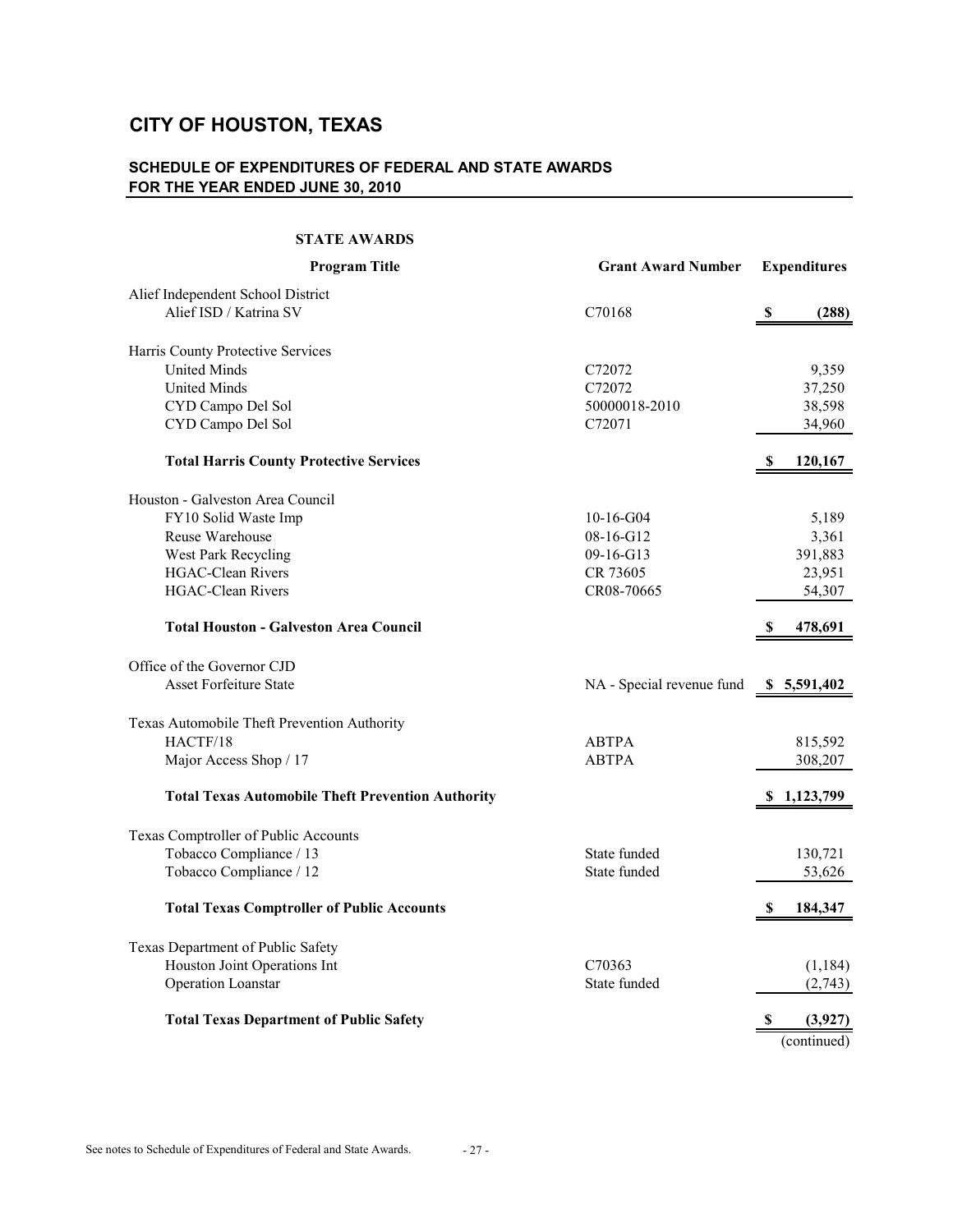# **SCHEDULE OF EXPENDITURES OF FEDERAL AND STATE AWARDS FOR THE YEAR ENDED JUNE 30, 2010**

#### **STATE AWARDS**

| Texas Department of State Health Services<br>Milk & Dairy<br>2009-028494-001<br>8,071<br>Milk & Dairy<br>2010-031950<br>40,160<br>Tuberculosis Elimin<br>7460011640-06-07<br>130<br>Tuberculosis Elimin<br>120<br>7460011640C-07-01<br>Tuberculosis Elimin<br>2008-023237<br>(222)<br>299,523<br>Tuberculosis Elimin<br>2009-028744-001<br>Tuberculosis Elimin<br>1,301,464<br>2010-032847-001<br>Immunization State<br>7460011640A-07-02<br>74<br><b>Immunization State</b><br>(247)<br>2008-023575-001<br><b>Immunization State</b><br>2009-028712-001<br>164,107<br><b>Immunization State</b><br>491,314<br>2010-031792-001<br>CHS FAM Plan Title V<br>51,708<br>2010-034243<br>CHS FAM Plan SV Title V<br>41,060<br>2010-032606<br>CHS FAM Plan SV Title V<br>32,309<br>2009-029555-001<br><b>HIV Rapid Testing</b><br>2010-034649<br>155,189<br>Get Moving Houston<br>34,830<br>2008-027701-001<br>Enhanced Influenza<br>10,645<br>2009-030780-001<br>Enhanced Influenza<br>34,877<br>2010-031523-001<br><b>IDUC Flu-Lab</b><br>2010-031532-001<br>3,737<br><b>Total Texas Department of State Health Services</b><br>\$2,668,849<br>Healthy Family Initiative<br>Nurse Family Partnership<br>0380800107001<br>4,727<br>Texas Dept. of Aging & Disability Services<br><b>State General Rev</b><br>2010-SGR-13<br>420,830<br>State Highway Transportation<br>35,977<br>2010-SHF-12<br>State General Rev - IKE Hurricane<br>200-SIKE-13<br>469,556<br><b>Total Texas Dept. of Aging &amp; Disability Services</b><br>926,363<br>S<br>Texas Parks & Wildlife Department<br><b>Houston Park Adventure</b><br>52000528<br>9,984<br>Sylvester Turner PK3<br>50-000403<br>600,000<br><b>Total Texas Parks &amp; Wildlife Department</b><br>609,984<br>\$<br>Texas State Library and Archive Comm<br>Loan Star<br>442-10002<br>272,344<br>Loan Star<br>442-08234<br>167,900<br><b>Total Texas State Library and Archive Comm</b><br>440,244<br>\$<br>(continued) | <b>Program Title</b> | <b>Grant Award Number</b> | <b>Expenditures</b> |
|---------------------------------------------------------------------------------------------------------------------------------------------------------------------------------------------------------------------------------------------------------------------------------------------------------------------------------------------------------------------------------------------------------------------------------------------------------------------------------------------------------------------------------------------------------------------------------------------------------------------------------------------------------------------------------------------------------------------------------------------------------------------------------------------------------------------------------------------------------------------------------------------------------------------------------------------------------------------------------------------------------------------------------------------------------------------------------------------------------------------------------------------------------------------------------------------------------------------------------------------------------------------------------------------------------------------------------------------------------------------------------------------------------------------------------------------------------------------------------------------------------------------------------------------------------------------------------------------------------------------------------------------------------------------------------------------------------------------------------------------------------------------------------------------------------------------------------------------------------------------------------------------------------------------------------------------------------------|----------------------|---------------------------|---------------------|
|                                                                                                                                                                                                                                                                                                                                                                                                                                                                                                                                                                                                                                                                                                                                                                                                                                                                                                                                                                                                                                                                                                                                                                                                                                                                                                                                                                                                                                                                                                                                                                                                                                                                                                                                                                                                                                                                                                                                                               |                      |                           |                     |
|                                                                                                                                                                                                                                                                                                                                                                                                                                                                                                                                                                                                                                                                                                                                                                                                                                                                                                                                                                                                                                                                                                                                                                                                                                                                                                                                                                                                                                                                                                                                                                                                                                                                                                                                                                                                                                                                                                                                                               |                      |                           |                     |
|                                                                                                                                                                                                                                                                                                                                                                                                                                                                                                                                                                                                                                                                                                                                                                                                                                                                                                                                                                                                                                                                                                                                                                                                                                                                                                                                                                                                                                                                                                                                                                                                                                                                                                                                                                                                                                                                                                                                                               |                      |                           |                     |
|                                                                                                                                                                                                                                                                                                                                                                                                                                                                                                                                                                                                                                                                                                                                                                                                                                                                                                                                                                                                                                                                                                                                                                                                                                                                                                                                                                                                                                                                                                                                                                                                                                                                                                                                                                                                                                                                                                                                                               |                      |                           |                     |
|                                                                                                                                                                                                                                                                                                                                                                                                                                                                                                                                                                                                                                                                                                                                                                                                                                                                                                                                                                                                                                                                                                                                                                                                                                                                                                                                                                                                                                                                                                                                                                                                                                                                                                                                                                                                                                                                                                                                                               |                      |                           |                     |
|                                                                                                                                                                                                                                                                                                                                                                                                                                                                                                                                                                                                                                                                                                                                                                                                                                                                                                                                                                                                                                                                                                                                                                                                                                                                                                                                                                                                                                                                                                                                                                                                                                                                                                                                                                                                                                                                                                                                                               |                      |                           |                     |
|                                                                                                                                                                                                                                                                                                                                                                                                                                                                                                                                                                                                                                                                                                                                                                                                                                                                                                                                                                                                                                                                                                                                                                                                                                                                                                                                                                                                                                                                                                                                                                                                                                                                                                                                                                                                                                                                                                                                                               |                      |                           |                     |
|                                                                                                                                                                                                                                                                                                                                                                                                                                                                                                                                                                                                                                                                                                                                                                                                                                                                                                                                                                                                                                                                                                                                                                                                                                                                                                                                                                                                                                                                                                                                                                                                                                                                                                                                                                                                                                                                                                                                                               |                      |                           |                     |
|                                                                                                                                                                                                                                                                                                                                                                                                                                                                                                                                                                                                                                                                                                                                                                                                                                                                                                                                                                                                                                                                                                                                                                                                                                                                                                                                                                                                                                                                                                                                                                                                                                                                                                                                                                                                                                                                                                                                                               |                      |                           |                     |
|                                                                                                                                                                                                                                                                                                                                                                                                                                                                                                                                                                                                                                                                                                                                                                                                                                                                                                                                                                                                                                                                                                                                                                                                                                                                                                                                                                                                                                                                                                                                                                                                                                                                                                                                                                                                                                                                                                                                                               |                      |                           |                     |
|                                                                                                                                                                                                                                                                                                                                                                                                                                                                                                                                                                                                                                                                                                                                                                                                                                                                                                                                                                                                                                                                                                                                                                                                                                                                                                                                                                                                                                                                                                                                                                                                                                                                                                                                                                                                                                                                                                                                                               |                      |                           |                     |
|                                                                                                                                                                                                                                                                                                                                                                                                                                                                                                                                                                                                                                                                                                                                                                                                                                                                                                                                                                                                                                                                                                                                                                                                                                                                                                                                                                                                                                                                                                                                                                                                                                                                                                                                                                                                                                                                                                                                                               |                      |                           |                     |
|                                                                                                                                                                                                                                                                                                                                                                                                                                                                                                                                                                                                                                                                                                                                                                                                                                                                                                                                                                                                                                                                                                                                                                                                                                                                                                                                                                                                                                                                                                                                                                                                                                                                                                                                                                                                                                                                                                                                                               |                      |                           |                     |
|                                                                                                                                                                                                                                                                                                                                                                                                                                                                                                                                                                                                                                                                                                                                                                                                                                                                                                                                                                                                                                                                                                                                                                                                                                                                                                                                                                                                                                                                                                                                                                                                                                                                                                                                                                                                                                                                                                                                                               |                      |                           |                     |
|                                                                                                                                                                                                                                                                                                                                                                                                                                                                                                                                                                                                                                                                                                                                                                                                                                                                                                                                                                                                                                                                                                                                                                                                                                                                                                                                                                                                                                                                                                                                                                                                                                                                                                                                                                                                                                                                                                                                                               |                      |                           |                     |
|                                                                                                                                                                                                                                                                                                                                                                                                                                                                                                                                                                                                                                                                                                                                                                                                                                                                                                                                                                                                                                                                                                                                                                                                                                                                                                                                                                                                                                                                                                                                                                                                                                                                                                                                                                                                                                                                                                                                                               |                      |                           |                     |
|                                                                                                                                                                                                                                                                                                                                                                                                                                                                                                                                                                                                                                                                                                                                                                                                                                                                                                                                                                                                                                                                                                                                                                                                                                                                                                                                                                                                                                                                                                                                                                                                                                                                                                                                                                                                                                                                                                                                                               |                      |                           |                     |
|                                                                                                                                                                                                                                                                                                                                                                                                                                                                                                                                                                                                                                                                                                                                                                                                                                                                                                                                                                                                                                                                                                                                                                                                                                                                                                                                                                                                                                                                                                                                                                                                                                                                                                                                                                                                                                                                                                                                                               |                      |                           |                     |
|                                                                                                                                                                                                                                                                                                                                                                                                                                                                                                                                                                                                                                                                                                                                                                                                                                                                                                                                                                                                                                                                                                                                                                                                                                                                                                                                                                                                                                                                                                                                                                                                                                                                                                                                                                                                                                                                                                                                                               |                      |                           |                     |
|                                                                                                                                                                                                                                                                                                                                                                                                                                                                                                                                                                                                                                                                                                                                                                                                                                                                                                                                                                                                                                                                                                                                                                                                                                                                                                                                                                                                                                                                                                                                                                                                                                                                                                                                                                                                                                                                                                                                                               |                      |                           |                     |
|                                                                                                                                                                                                                                                                                                                                                                                                                                                                                                                                                                                                                                                                                                                                                                                                                                                                                                                                                                                                                                                                                                                                                                                                                                                                                                                                                                                                                                                                                                                                                                                                                                                                                                                                                                                                                                                                                                                                                               |                      |                           |                     |
|                                                                                                                                                                                                                                                                                                                                                                                                                                                                                                                                                                                                                                                                                                                                                                                                                                                                                                                                                                                                                                                                                                                                                                                                                                                                                                                                                                                                                                                                                                                                                                                                                                                                                                                                                                                                                                                                                                                                                               |                      |                           |                     |
|                                                                                                                                                                                                                                                                                                                                                                                                                                                                                                                                                                                                                                                                                                                                                                                                                                                                                                                                                                                                                                                                                                                                                                                                                                                                                                                                                                                                                                                                                                                                                                                                                                                                                                                                                                                                                                                                                                                                                               |                      |                           |                     |
|                                                                                                                                                                                                                                                                                                                                                                                                                                                                                                                                                                                                                                                                                                                                                                                                                                                                                                                                                                                                                                                                                                                                                                                                                                                                                                                                                                                                                                                                                                                                                                                                                                                                                                                                                                                                                                                                                                                                                               |                      |                           |                     |
|                                                                                                                                                                                                                                                                                                                                                                                                                                                                                                                                                                                                                                                                                                                                                                                                                                                                                                                                                                                                                                                                                                                                                                                                                                                                                                                                                                                                                                                                                                                                                                                                                                                                                                                                                                                                                                                                                                                                                               |                      |                           |                     |
|                                                                                                                                                                                                                                                                                                                                                                                                                                                                                                                                                                                                                                                                                                                                                                                                                                                                                                                                                                                                                                                                                                                                                                                                                                                                                                                                                                                                                                                                                                                                                                                                                                                                                                                                                                                                                                                                                                                                                               |                      |                           |                     |
|                                                                                                                                                                                                                                                                                                                                                                                                                                                                                                                                                                                                                                                                                                                                                                                                                                                                                                                                                                                                                                                                                                                                                                                                                                                                                                                                                                                                                                                                                                                                                                                                                                                                                                                                                                                                                                                                                                                                                               |                      |                           |                     |
|                                                                                                                                                                                                                                                                                                                                                                                                                                                                                                                                                                                                                                                                                                                                                                                                                                                                                                                                                                                                                                                                                                                                                                                                                                                                                                                                                                                                                                                                                                                                                                                                                                                                                                                                                                                                                                                                                                                                                               |                      |                           |                     |
|                                                                                                                                                                                                                                                                                                                                                                                                                                                                                                                                                                                                                                                                                                                                                                                                                                                                                                                                                                                                                                                                                                                                                                                                                                                                                                                                                                                                                                                                                                                                                                                                                                                                                                                                                                                                                                                                                                                                                               |                      |                           |                     |
|                                                                                                                                                                                                                                                                                                                                                                                                                                                                                                                                                                                                                                                                                                                                                                                                                                                                                                                                                                                                                                                                                                                                                                                                                                                                                                                                                                                                                                                                                                                                                                                                                                                                                                                                                                                                                                                                                                                                                               |                      |                           |                     |
|                                                                                                                                                                                                                                                                                                                                                                                                                                                                                                                                                                                                                                                                                                                                                                                                                                                                                                                                                                                                                                                                                                                                                                                                                                                                                                                                                                                                                                                                                                                                                                                                                                                                                                                                                                                                                                                                                                                                                               |                      |                           |                     |
|                                                                                                                                                                                                                                                                                                                                                                                                                                                                                                                                                                                                                                                                                                                                                                                                                                                                                                                                                                                                                                                                                                                                                                                                                                                                                                                                                                                                                                                                                                                                                                                                                                                                                                                                                                                                                                                                                                                                                               |                      |                           |                     |
|                                                                                                                                                                                                                                                                                                                                                                                                                                                                                                                                                                                                                                                                                                                                                                                                                                                                                                                                                                                                                                                                                                                                                                                                                                                                                                                                                                                                                                                                                                                                                                                                                                                                                                                                                                                                                                                                                                                                                               |                      |                           |                     |
|                                                                                                                                                                                                                                                                                                                                                                                                                                                                                                                                                                                                                                                                                                                                                                                                                                                                                                                                                                                                                                                                                                                                                                                                                                                                                                                                                                                                                                                                                                                                                                                                                                                                                                                                                                                                                                                                                                                                                               |                      |                           |                     |
|                                                                                                                                                                                                                                                                                                                                                                                                                                                                                                                                                                                                                                                                                                                                                                                                                                                                                                                                                                                                                                                                                                                                                                                                                                                                                                                                                                                                                                                                                                                                                                                                                                                                                                                                                                                                                                                                                                                                                               |                      |                           |                     |
|                                                                                                                                                                                                                                                                                                                                                                                                                                                                                                                                                                                                                                                                                                                                                                                                                                                                                                                                                                                                                                                                                                                                                                                                                                                                                                                                                                                                                                                                                                                                                                                                                                                                                                                                                                                                                                                                                                                                                               |                      |                           |                     |
|                                                                                                                                                                                                                                                                                                                                                                                                                                                                                                                                                                                                                                                                                                                                                                                                                                                                                                                                                                                                                                                                                                                                                                                                                                                                                                                                                                                                                                                                                                                                                                                                                                                                                                                                                                                                                                                                                                                                                               |                      |                           |                     |
|                                                                                                                                                                                                                                                                                                                                                                                                                                                                                                                                                                                                                                                                                                                                                                                                                                                                                                                                                                                                                                                                                                                                                                                                                                                                                                                                                                                                                                                                                                                                                                                                                                                                                                                                                                                                                                                                                                                                                               |                      |                           |                     |
|                                                                                                                                                                                                                                                                                                                                                                                                                                                                                                                                                                                                                                                                                                                                                                                                                                                                                                                                                                                                                                                                                                                                                                                                                                                                                                                                                                                                                                                                                                                                                                                                                                                                                                                                                                                                                                                                                                                                                               |                      |                           |                     |
|                                                                                                                                                                                                                                                                                                                                                                                                                                                                                                                                                                                                                                                                                                                                                                                                                                                                                                                                                                                                                                                                                                                                                                                                                                                                                                                                                                                                                                                                                                                                                                                                                                                                                                                                                                                                                                                                                                                                                               |                      |                           |                     |
|                                                                                                                                                                                                                                                                                                                                                                                                                                                                                                                                                                                                                                                                                                                                                                                                                                                                                                                                                                                                                                                                                                                                                                                                                                                                                                                                                                                                                                                                                                                                                                                                                                                                                                                                                                                                                                                                                                                                                               |                      |                           |                     |
|                                                                                                                                                                                                                                                                                                                                                                                                                                                                                                                                                                                                                                                                                                                                                                                                                                                                                                                                                                                                                                                                                                                                                                                                                                                                                                                                                                                                                                                                                                                                                                                                                                                                                                                                                                                                                                                                                                                                                               |                      |                           |                     |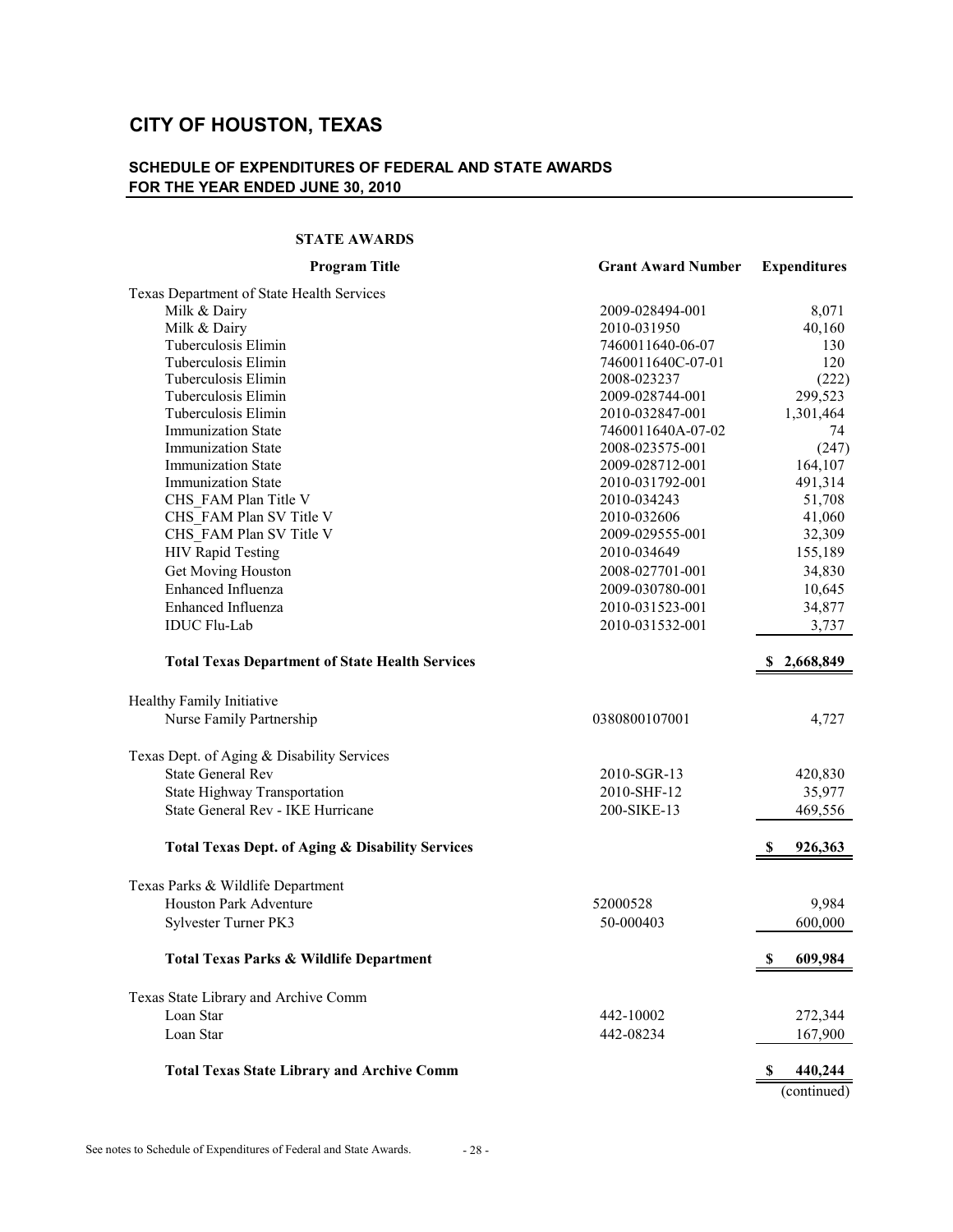# **SCHEDULE OF EXPENDITURES OF FEDERAL AND STATE AWARDS FOR THE YEAR ENDED JUNE 30, 2010**

#### **STATE AWARDS**

| <b>Program Title</b>                                             | <b>Grant Award Number</b> | <b>Expenditures</b> |
|------------------------------------------------------------------|---------------------------|---------------------|
| Texas Dept of Houston & Community Affair<br>HHSP (State)         | 63100000891               | 357,473             |
| Texas Commission on Environmental Quality<br>Stuart(SIMS)PK ENHN | 582-94126                 | 10,000              |
| Texas and Human Services Commission<br>Nurse Family Partnership  | HHSC 529-08-0110          | 179,111             |
| <b>TOTAL EXPENDITURES OF STATE AWARDS</b>                        |                           | \$12,690,944        |
|                                                                  |                           |                     |

(concluded)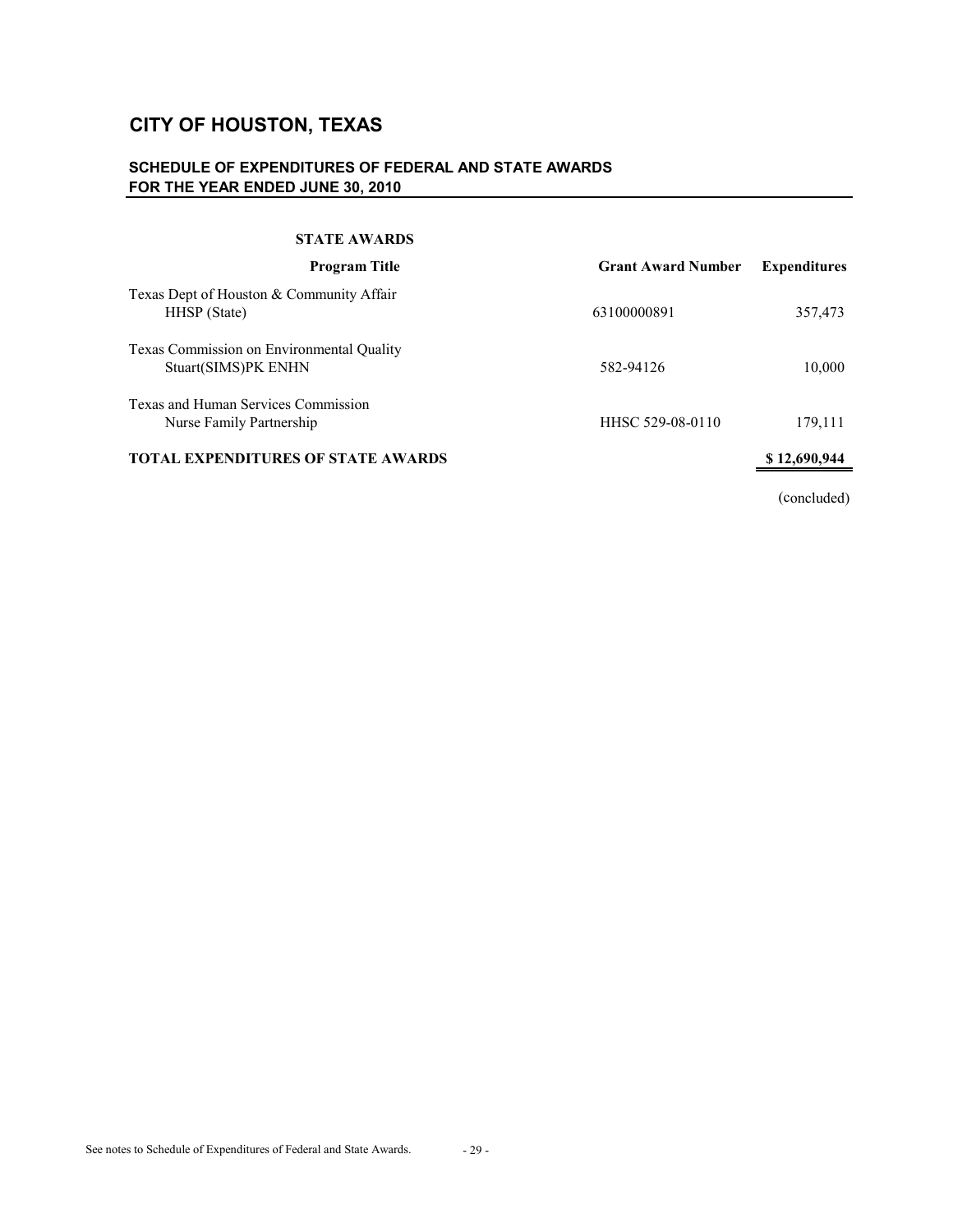### **NOTES TO THE SCHEDULE OF EXPENDITURES OF FEDERAL AND STATE AWARDS AS OF AND FOR THE YEAR ENDED JUNE 30, 2010**

- 1. The accompanying schedule of expenditures of federal and state awards (the "schedule") includes the federal grant activity and state grant activity of the City of Houston, Texas (the "City") and is presented on the modified accrual basis of accounting for the governmental funds and the accrual basis of accounting for the enterprise funds, which is described in Note 1 to the City's financial statement. The information in this schedule is presented in accordance with the requirements of U.S. Office of Management and Budget ("OMB") Circular A-133, *Audits of States, Local Governments, and Non-Profit Organizations* and the State of Texas *Uniform Grant Management Standards* ("UGMS"). Therefore, some amounts presented in this schedule may differ from amounts presented in, or used in, the preparation of the basic financial statements.
- 2. Federal and state awards are reported in the City's Comprehensive Annual Financial Report ("CAFR") as follows (in thousands):

|                                                            | Federal   | <b>State</b> |
|------------------------------------------------------------|-----------|--------------|
| <b>Grant Funds</b>                                         | \$239,590 | \$7,100      |
| FEMA Assistant Grant — Hurricane IKE                       | 45,160    |              |
| Capital Projects Funds                                     | 4.749     |              |
| Asset Forfeiture (Special Revenue Funds)                   | 1,723     | 5,591        |
| Enterprise Fund — Combined Utility System (TX Water Board) | 18,770    |              |
| Enterprise Fund — Airport System Fund                      | 51,163    |              |
| Total                                                      | \$361,155 | \$12.691     |

- 3. Amounts reported in the schedule of expenditures of federal and state awards may not agree with the amounts reported in the related financial reports filed with grantor agencies because of accruals, which would be included in the next report filed with the agencies.
- 4. **Contingencies** The City receives various grants to cover costs of specified programs. Final determination of eligibility of costs will be made by the grantors. Should any costs be found ineligible, the City will be responsible for reimbursing the grantors for these amounts.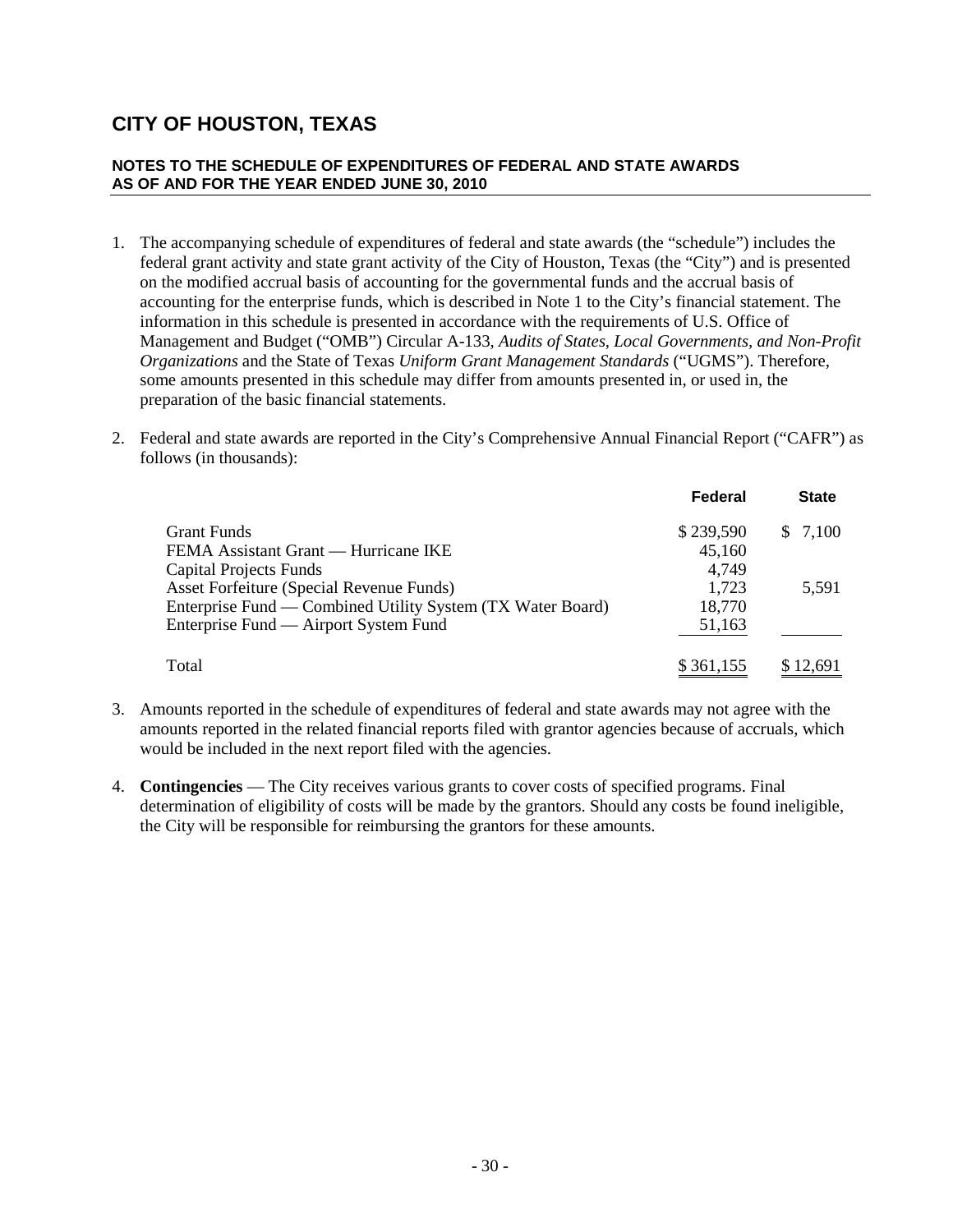5. **Noncash Awards** — Certain federal financial award programs do not involve cash awards to the City. These programs include donated vaccines and donated personal property as follows:

|                                               | <b>CFDA</b><br><b>Number</b> | Amount       |
|-----------------------------------------------|------------------------------|--------------|
| U.S. Department of Health and Human Services: |                              |              |
| Value of vaccines issued                      | 93.268                       | \$12,042,982 |
| Value of vaccines on hand                     | 93.268                       | 1,801,785    |
| U.S. General Services Administration:         |                              |              |
| Value of Federal Surplus Personal Property    | 39,003                       | 437.913      |

6. **Loans Outstanding** — The City had the following loan balances outstanding at June 30, 2010. Loans made during the year are included in the federal expenditures presented in the schedule.

| <b>Program Title</b>                        | <b>CFDA</b><br><b>Number</b> | Amount<br>Outstanding |
|---------------------------------------------|------------------------------|-----------------------|
| <b>Community Development Block Grant</b>    |                              | 14.218 \$24,821,882   |
| <b>HOME</b> Investment Partnerships Program | 14.239                       | 14.137.196            |
| Section 108 Guaranteed Loan Program         | 14.248                       | 11.704.792            |

7. The following is the federal subrecipient cash disbursements:

| <b>Program Title</b>                                                | Federal<br><b>CFDA</b><br>Number | Amount<br><b>Provided to</b><br><b>Subrecipients</b> |
|---------------------------------------------------------------------|----------------------------------|------------------------------------------------------|
| <b>Community Development Block Grants/Entitlement Grants</b>        | 14.218                           | \$3,280,602                                          |
| <b>Emergency Shelter Grants Program</b>                             | 14.231                           | 1,408,714                                            |
| Housing Opportunities for Persons with AIDS                         | 14.241                           | 7,673,752                                            |
| Special Programs for the Aging Title VII, Chapter 3_Programs for    |                                  |                                                      |
| Prevention of Elder Abuse, Neglect, and Exploitation                | 93.041                           | 57,197                                               |
| Special Programs for the Aging Title VII, Chapter 2_Long-Term       |                                  |                                                      |
| Care Ombudsman Services for Older Individuals                       | 93.042                           | 107,167                                              |
| Special Programs for the Aging Title III, Part D_Disease Prevention |                                  |                                                      |
| and Health Promotion Services                                       | 93.043                           | 136,688                                              |
| Special Programs for the Aging Title III, Part B_Grants for         |                                  |                                                      |
| <b>Supportive Services and Senior Centers</b>                       | 93.044                           | 580,970                                              |
| Special Programs for the Aging Title III, Part C_Nutrition Services | 93.045                           | 3,340,463                                            |
| National Family Caregiver Support, Title III, Part E                | 93.052                           | 345,876                                              |
| <b>Nutrition Services Incentive Program</b>                         | 93.053                           | 2,015,541                                            |
| Project Grants and Cooperative Agreements for Tuberculosis          |                                  |                                                      |
| <b>Control Programs</b>                                             | 93.116                           | 13,842                                               |
| <b>Immunization Grants</b>                                          | 93.268                           | 126,430                                              |
| HIV Prevention Activities — Health Department Based                 | 93.940                           | 3,784,423                                            |
| Total                                                               |                                  | \$22,871,665                                         |
|                                                                     |                                  |                                                      |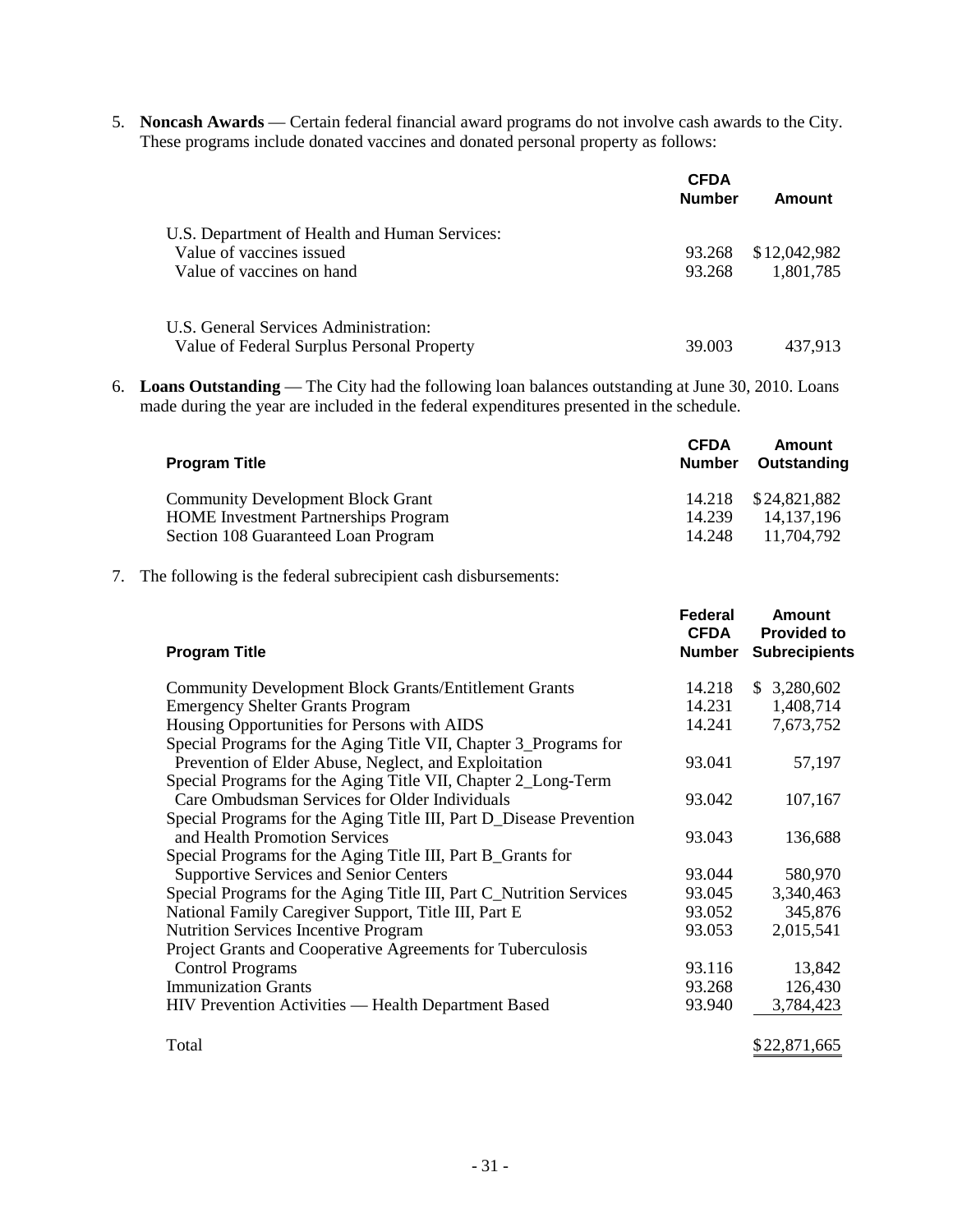8. The following is the federal American Recovery and Reinvestment Act subrecipient cash disbursements:

| <b>Program Title</b>                                   | Federal<br><b>CFDA</b><br><b>Number</b> | Amount<br><b>Provided to</b><br><b>Subrecipients</b> |
|--------------------------------------------------------|-----------------------------------------|------------------------------------------------------|
| Homelessness Prevention and Rapid Re-Housing Program   | 14.257                                  | \$2,026,050                                          |
| <b>Edward Byrne Memorial Justice Assistance Grant</b>  | 16.804                                  | 7,648,059                                            |
| Energy Efficiency and Conservation Block Grant Program | 81.128                                  | 8,880,792                                            |
| Aging Home — Delivered Nutrition Services for States   | 93.705                                  | 213,079                                              |
| Aging Congregate Nutrition Services for States         | 93.707                                  | 484,221                                              |
| Total                                                  |                                         | \$19,252,201                                         |

9. The following is the state subrecipient cash disbursements:

| <b>Program Title</b>        | Grant<br>Award<br><b>Number</b> | <b>Amount</b><br><b>Provided to</b><br><b>Subrecipients</b> |
|-----------------------------|---------------------------------|-------------------------------------------------------------|
|                             |                                 |                                                             |
| Major Accessory Shop/17     | <b>ABTPA</b>                    | 20,692<br>S.                                                |
| HACTF/18                    | SA-T04-10054-10                 | 34,404                                                      |
| Tuberculosis Elimination    | 2009-028744-001                 | 57,124                                                      |
| State General Revenue       | 2010-SGR-13                     | 420,830                                                     |
| State Hi-Way Transportation | 2010-SHF-13                     | 35,977                                                      |
| <b>HIV</b> Rapid Testing    | 2010-034649                     | 89,834                                                      |
|                             |                                 |                                                             |
| Total                       |                                 | \$658.861                                                   |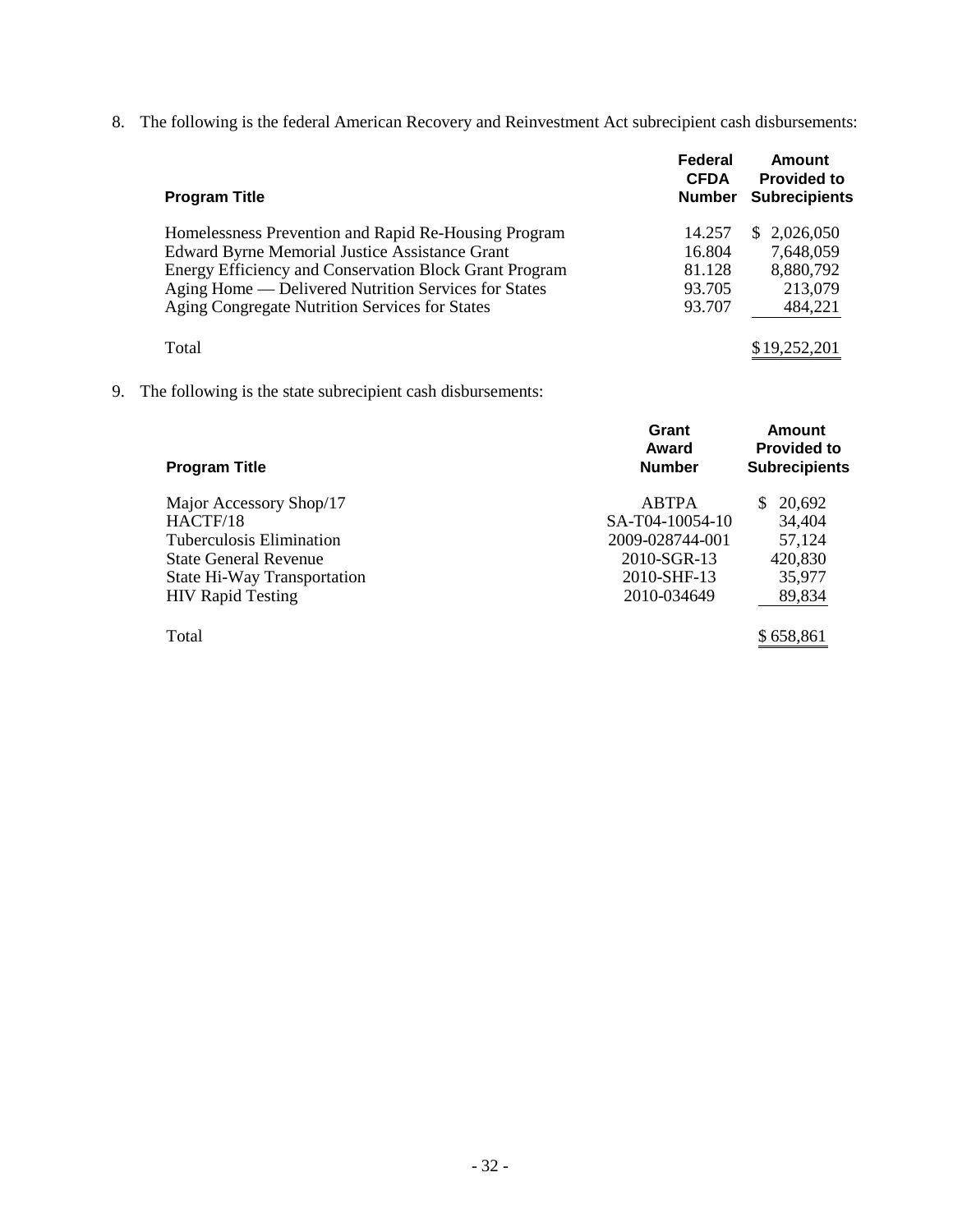#### **SCHEDULE OF FINDINGS AND QUESTIONED COSTS AS OF AND FOR THE YEAR ENDED JUNE 30, 2010**

# **I. SUMMARY OF AUDITORS' RESULTS**

- 1. The independent auditors' report on the basic financial statements expressed an unqualified opinion.
- 2. A significant deficiency in internal control over financial reporting was identified, which is considered to be a material weakness.
- 3. No instances of noncompliance considered material to the basic financial statements were disclosed in the audit.
- 4. Significant deficiencies in internal control over compliance with requirements applicable to federal and state award programs were identified, some of which were considered to be material weaknesses.
- 5. The independent auditors' report on compliance with requirements applicable to major federal and state award programs expressed an unqualified opinion for all major programs except for the Public Safety Interoperable Communications Grant for allowable costs, West Park Recycling for Davis Bacon Act and the Community Development Block Grant for reporting.
- 6. The audit disclosed findings required to be reported by OMB Circular A-133.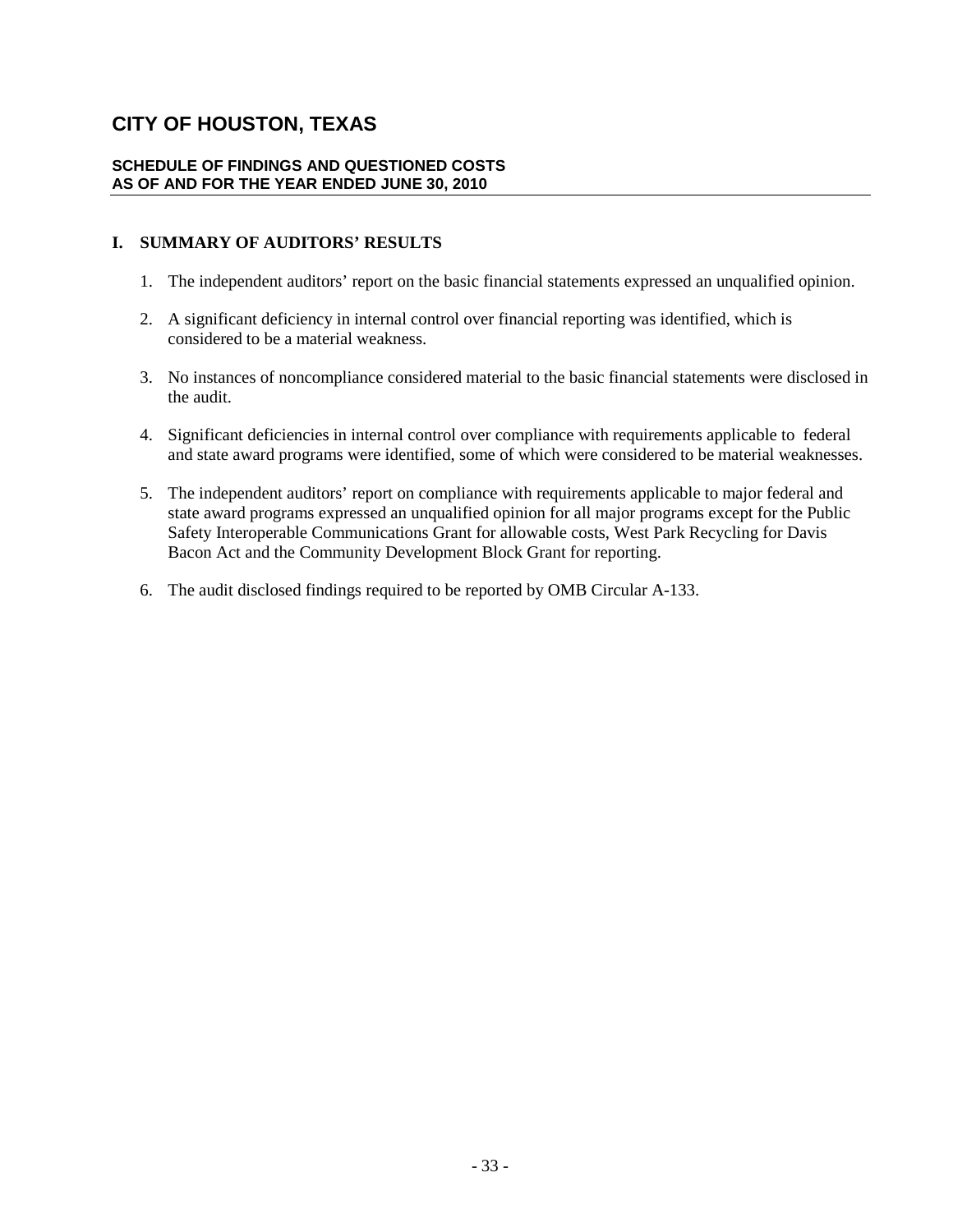7. The City's major programs were:

| Name of Major Federal/State Program                             | <b>CFDA Number</b>   |
|-----------------------------------------------------------------|----------------------|
| WIC Supplemental Feeding                                        | 10.557               |
| <b>Public Safety Interoperable Communications Grant</b>         | 11.555               |
| Community Development Block Grant (a)                           | 14.218               |
| Community Development Block Grant Entitlement Grant — ARRA (a)  | ARRA14.253           |
| Home Investment Partnerships Program                            | 14.239               |
| Edward Byrne Memorial JAG — ARRA                                | ARRA16.804           |
| Airport Improvement Program (d)                                 | 20.106               |
| Airport Improvement Program — ARRA (d)                          | ARRA20.106           |
| National Clean Diesel Emissions Reduction Program - ARRA        | ARRA66.039           |
| Capitalization Grants for Clean Water State Revolving Funds     | 66.458               |
| Weatherization Assistance for Low-Income Persons — ARRA         | ARRA81.042           |
| Energy Efficiency and Conservation Block Grant — ARRA           | ARRA81.128           |
| <b>Public Health Emergency Preparedness</b>                     | 93.069               |
| Immunization Grants (c)                                         | 93.268               |
| Immunization — ARRA $(c)$                                       | ARRA93.712           |
| <b>HIV</b> Prevention Activities                                | 93.940               |
| Special Programs for the Aging Title III, Part B & C and        |                      |
| Nutrition Services Incentive Program (b)                        | 93.044/93.045/93.053 |
| Aging Home — Delivered Sutrition Services for States — ARRA (b) | ARRA93.705           |
| Aging Congregate Nutrition Services for States — ARRA (b)       | ARRA93.707           |
| State General Revenue — IKE                                     | <b>State</b>         |
| <b>West Park Recycling</b>                                      | <b>State</b>         |
| Sylvester Turner PK3                                            | <b>State</b>         |
| <b>State General Revenue</b>                                    | <b>State</b>         |
| Major Accessory Shop Enforcement /HACTF                         | <b>State</b>         |
| <b>HHSP</b>                                                     | <b>State</b>         |

- (a) Treated as a cluster of programs
- (b) Treated as a cluster of programs
- (c) Treated as a cluster of programs
- (d) Treated as a cluster of programs
- 8. For federal awards and state awards, a dollar threshold of \$3,000,000 and \$300,000, respectively, was used to distinguish between Type A and Type B programs, as defined in OMB Circular A-133.
- 9. The City did not qualify as a low-risk auditee, as defined in OMB Circular A-133, for the Federal single audit. The City did qualify as a low-risk auditee, as defined by Uniform Grant Management Standards, for the State single audit.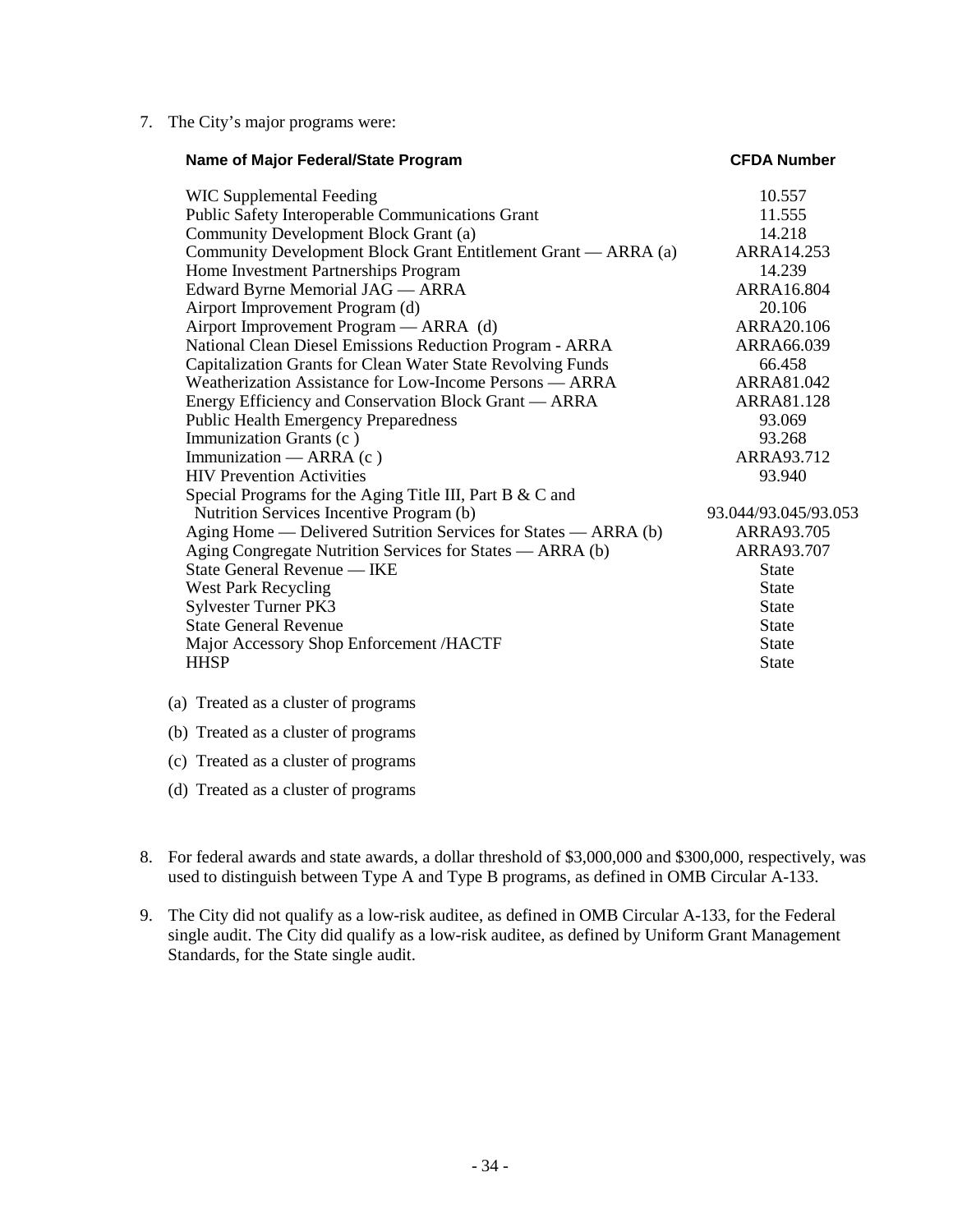# **II. FINANCIAL STATEMENT FINDINGS SECTION**

| Program                    | <b>Finding/Noncompliance</b>                                                                                                                                                                                                                                                                                                                                                                                                                                                                                         | Questioned<br>Cost |
|----------------------------|----------------------------------------------------------------------------------------------------------------------------------------------------------------------------------------------------------------------------------------------------------------------------------------------------------------------------------------------------------------------------------------------------------------------------------------------------------------------------------------------------------------------|--------------------|
| <b>Financial Reporting</b> | <b>Material Weakness in Internal Control — Finding 2010-1.</b>                                                                                                                                                                                                                                                                                                                                                                                                                                                       | N/A                |
|                            | <b>Condition/Criteria</b> — The City's financial accounting and<br>reporting process is not adequate to ensure that accounting<br>transactions are being properly captured and recorded by the City<br>in its financial statements in a timely manner.                                                                                                                                                                                                                                                               |                    |
|                            | <b>Cause/Context</b> — Due to the City's diverse operations, there are a<br>number of complex accounting and financial reporting transactions<br>that are entered into each year. The City was required to record a<br>number of significant auditor-proposed adjustments to properly<br>reflect the financial operations of the City. Included within these<br>audit adjustments were items related to cash and investments,<br>capital assets, accounts payable, as well as federal and state grant<br>activities. |                    |
|                            | Effect — Without changes being made to the City's current<br>financial reporting process, the City may produce untimely<br>financial statements that are materially misstated.                                                                                                                                                                                                                                                                                                                                       |                    |
|                            | <b>Recommendation:</b><br>The City should evaluate its current<br>financial accounting and reporting process. Within the evaluation<br>there should be a critical review of the way in which financial<br>information flows to and from departments and the City<br>Controller's Office. The City should also evaluate the current<br>financial accounting and reporting structure to assure that there are<br>adequate resources in place to limit the likelihood of future<br>accounting errors.                   |                    |
|                            | Views of Responsible Officials $-$ City officials agree that the<br>financial reporting and year-end close process is a lengthy and time<br>consuming process that is subject to errors being made and that can<br>be improved on.                                                                                                                                                                                                                                                                                   |                    |
|                            | Corrective Action Plan of Management — City officials intend<br>to form a team consisting of accountants and system personnel<br>from several of the City departments to review the year-end<br>financial accounting and reporting process and to make suggestions<br>for improvements.                                                                                                                                                                                                                              |                    |
|                            | <b>Estimated Completion Date</b> — June 30, 2011                                                                                                                                                                                                                                                                                                                                                                                                                                                                     |                    |
|                            | City Contact Person — Jack Alexander, Deputy Director Finance                                                                                                                                                                                                                                                                                                                                                                                                                                                        |                    |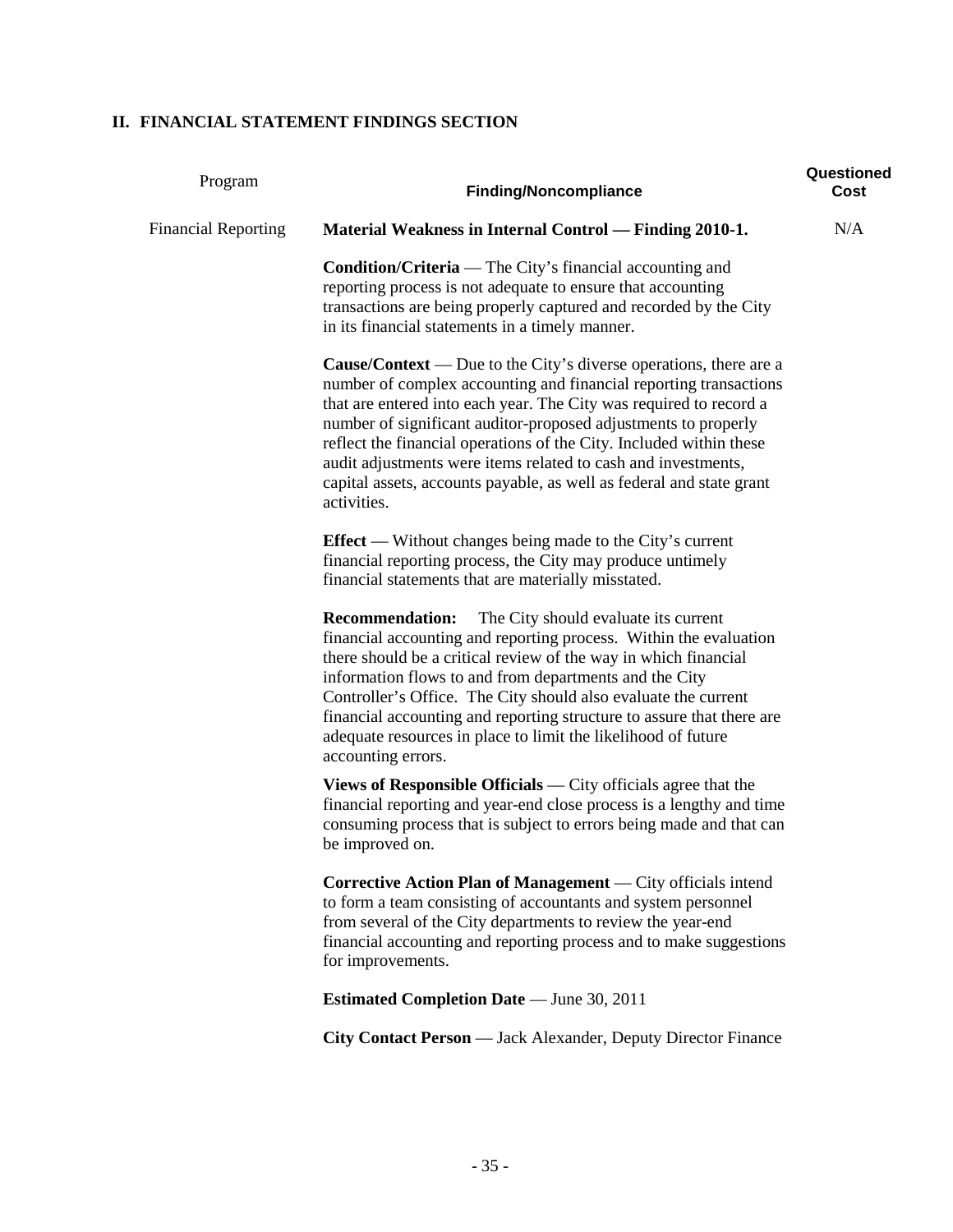# **III. FEDERAL AND STATE AWARDS FINDINGS AND QUESTIONED COSTS SECTION**

| Program                                                                                                                                                    | <b>Finding/Noncompliance</b>                                                                                                                                                                                                                                                                                                                                                                                                                                                   | Questioned<br>Cost |
|------------------------------------------------------------------------------------------------------------------------------------------------------------|--------------------------------------------------------------------------------------------------------------------------------------------------------------------------------------------------------------------------------------------------------------------------------------------------------------------------------------------------------------------------------------------------------------------------------------------------------------------------------|--------------------|
|                                                                                                                                                            | <b>Material Noncompliance and Material Weakness related to</b><br>the PSIC Grant Program                                                                                                                                                                                                                                                                                                                                                                                       |                    |
|                                                                                                                                                            | Finding 2010-2: Allowable Costs                                                                                                                                                                                                                                                                                                                                                                                                                                                |                    |
| <b>Public Safety</b><br>Interoperable<br>Communications<br>("PSIC") Grant $-$<br>CFDA #11.555<br><b>Urban Area Security</b>                                | <b>Condition</b> — In accordance with OMB Circular A-133, Audits of<br>States, Local Governments, and Non-Profit Organizations, the<br>City is responsible for preparing the Schedule of Expenditures of<br>Federal and State Awards ("SEFA"). At a minimum, the schedule<br>is to include federal and state programs by federal and state<br>agencies. During our testing of the financial statements, we noted<br>certain errors as follows:                                 | N/A                |
| Initiative $("UAST")$ —<br>CFDA #97.008<br><b>Community Oriented</b><br><b>Policing Services</b><br>$("COPS")$ - CFDA<br>#16.710<br><b>Federal Surplus</b> | For the programs listed below, we noted a net total of \$11,545,985<br>was initially recorded in the wrong fiscal year. The PSIC grant<br>was tested as a major program during the 2010 single audit, while<br>the UASI, COPS and Federal Surplus Property Program were not<br>selected to be tested as major federal programs during the 2010<br>single audit. The expenditures were recorded to fiscal year 2011<br>when they should have been recorded to fiscal year 2010. |                    |
| Property Program —<br>CFDA #39.003                                                                                                                         | Public Safety Interoperable Communications \$6,575,816                                                                                                                                                                                                                                                                                                                                                                                                                         |                    |
|                                                                                                                                                            | Urban Area Security Initiative<br>2,875,128                                                                                                                                                                                                                                                                                                                                                                                                                                    |                    |
|                                                                                                                                                            | <b>Community Oriented Policing Services</b><br>2,095,041                                                                                                                                                                                                                                                                                                                                                                                                                       |                    |
|                                                                                                                                                            | For the Federal Surplus Property Program, \$437,913 was<br>improperly excluded from the fiscal year 2009 SEFA schedule.                                                                                                                                                                                                                                                                                                                                                        |                    |
|                                                                                                                                                            | These amounts are now properly shown in the fiscal year 2010<br>SEFA.                                                                                                                                                                                                                                                                                                                                                                                                          |                    |
|                                                                                                                                                            | <b>Criteria</b> — Management of the City is responsible for proper<br>preparation of the Schedule of Expenditures of Federal and State<br>Awards                                                                                                                                                                                                                                                                                                                               |                    |
|                                                                                                                                                            | Cause - The expenditures were recorded when paid, rather than<br>when incurred or were not recorded at all.                                                                                                                                                                                                                                                                                                                                                                    |                    |
|                                                                                                                                                            | <b>Effect</b> — Noncompliance with OMB A-133 compliance<br>requirements.                                                                                                                                                                                                                                                                                                                                                                                                       |                    |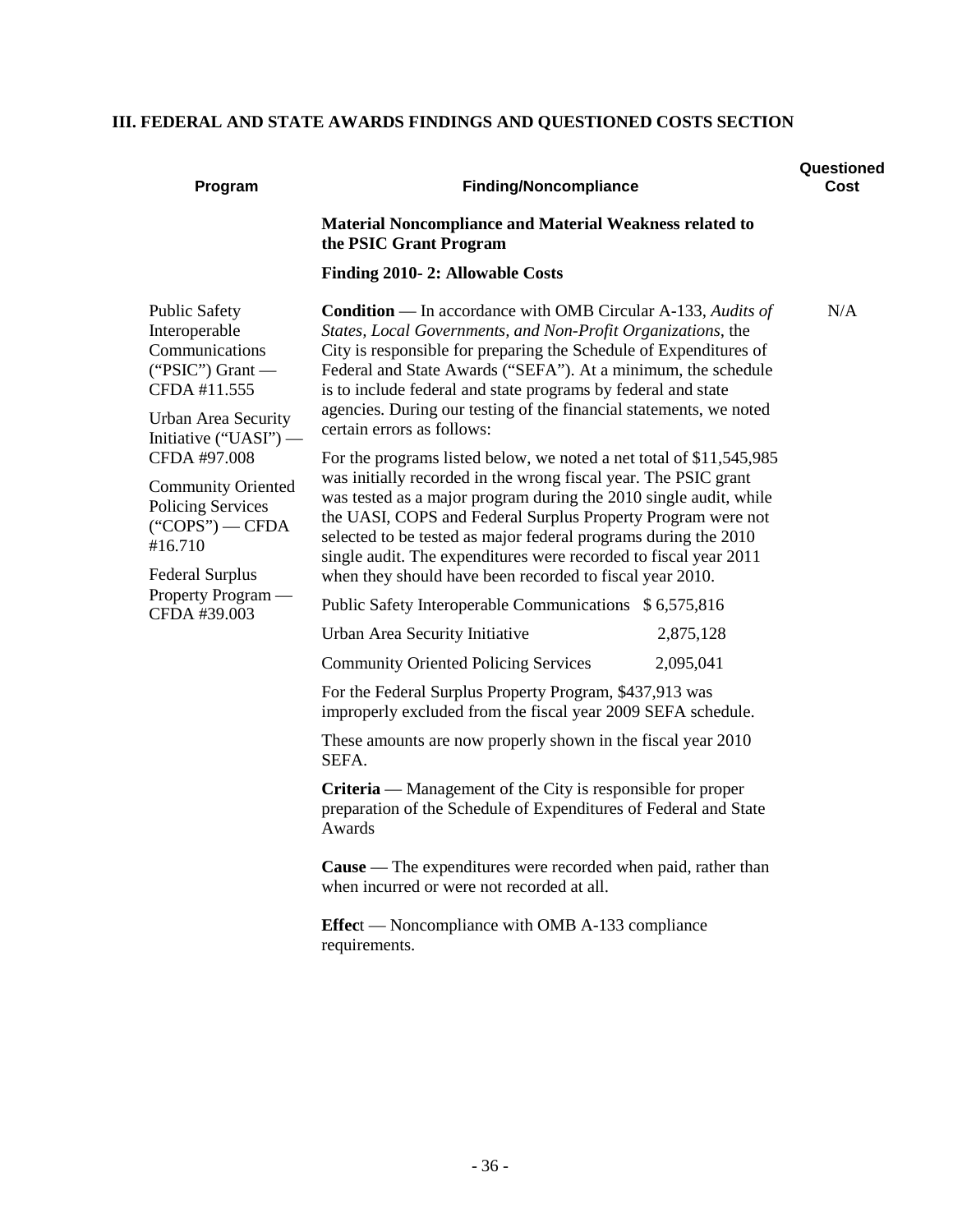#### **Program Finding/Noncompliance**

**Recommendation:** The City should review its policy and procedures related to the recording of transactions related to federal and state awards and provide adequate training for all departments receiving federal and state awards to ensure that expenditures are coded to the respective grant when incurred.

**Views of Responsible Officials** — City officials agree that the year-end accrual process is a manual, time consuming and cumbersome process that is subject to errors and omissions.

**Corrective Action Plan of Management** — City officials intend to increase the training provided to City personnel who are responsible for the year-end accrual process. Additionally, City officials will review the spreadsheets submitted with the accrual review information and will strengthen the review process over material expenditures.

**Estimated Completion Date** — May 31, 2011

**City Contact Person** — Jack Alexander, Deputy Director Finance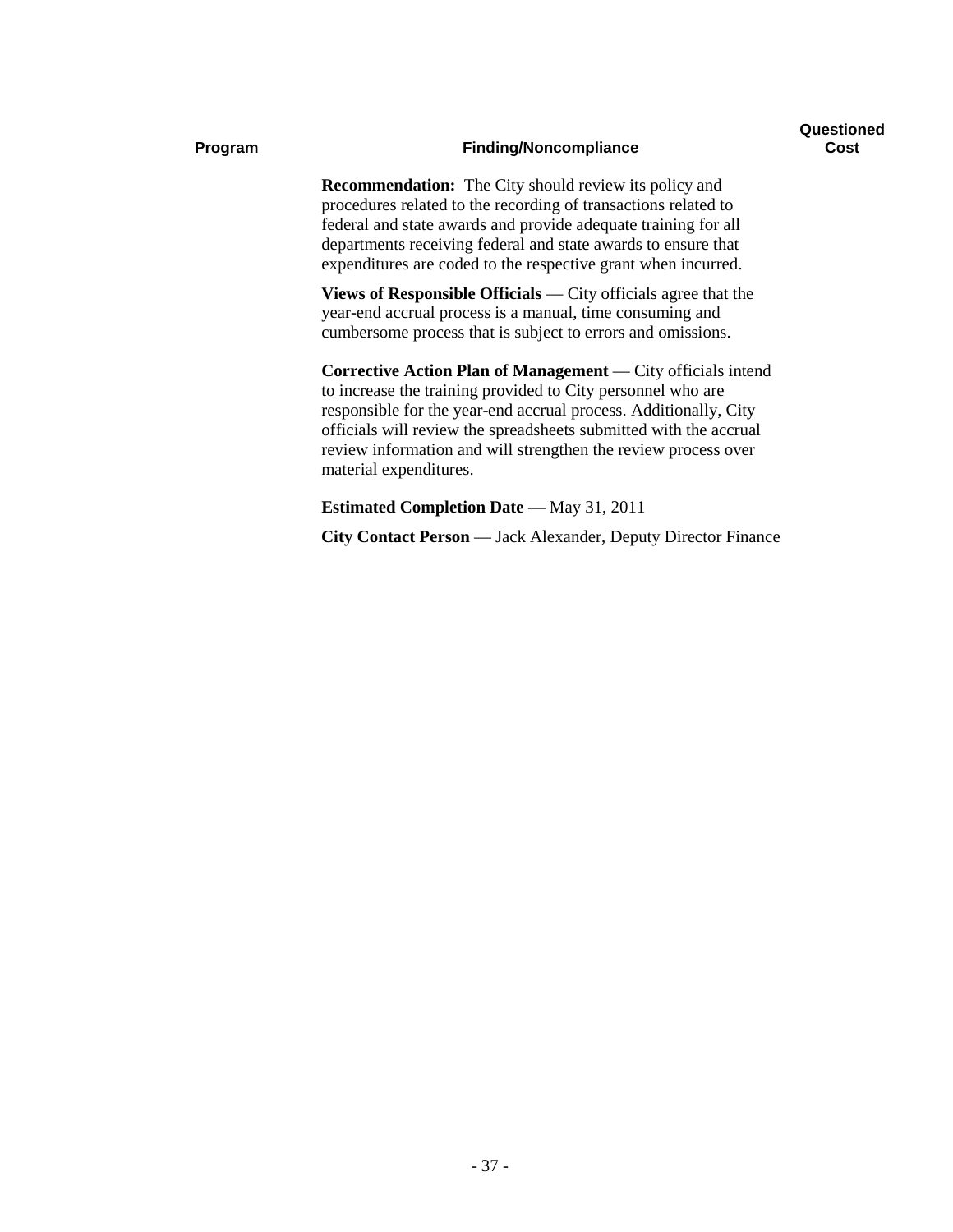| Program                               | <b>Finding/Noncompliance</b>                                                                                                                                                                                                  | Questioned<br>Cost |
|---------------------------------------|-------------------------------------------------------------------------------------------------------------------------------------------------------------------------------------------------------------------------------|--------------------|
|                                       | <b>Material Noncompliance and Material Weakness Control</b><br><b>Finding</b>                                                                                                                                                 |                    |
|                                       | 2010-3: Davis-Bacon Act                                                                                                                                                                                                       |                    |
| <b>West Park</b><br>Recycling — State | <b>Condition</b> — The City procured services through the Texas<br>Procurement and Support Services Texas Multiple Awards<br>Schedule ("TXMAS") and failed to obtain any certified payroll<br>reports from the subcontractor. | N/A                |
|                                       | <b>Criteria</b> — In accordance with State of Texas Uniform Grant<br>Management Standards, all construction contracts in excess of<br>\$2,000 financed by State assistance shall comply with the<br>Davis-Bacon Act.          |                    |
|                                       | <b>Cause</b> — The City believed that the subcontractor would be<br>monitored by TXMAS and, therefore, did not obtain any certified<br>payrolls.                                                                              |                    |
|                                       | <b>Effect</b> — Without obtaining the certified payrolls, the City cannot<br>ensure the subcontractors comply with prevailing wages.                                                                                          |                    |
|                                       | <b>Recommendation:</b> The City should monitor all subcontractor<br>projects for compliance with Davis Bacon, regardless of<br>procurement procedures.                                                                        |                    |
|                                       | <b>Views of Responsible Officials</b> — City officials feel this is an<br>isolated incident and is not indicative of the controls over Davis<br>Bacon compliance.                                                             |                    |
|                                       | Corrective Action Plan of Management — The City will update<br>its procedure to ensure all construction contracts expenditures are<br>reviewed for Davis Bacon compliance.                                                    |                    |
|                                       | <b>Estimated Completion Date</b> — Immediate                                                                                                                                                                                  |                    |
|                                       | City Contact Person — Jack Alexander, Deputy Director Finance                                                                                                                                                                 |                    |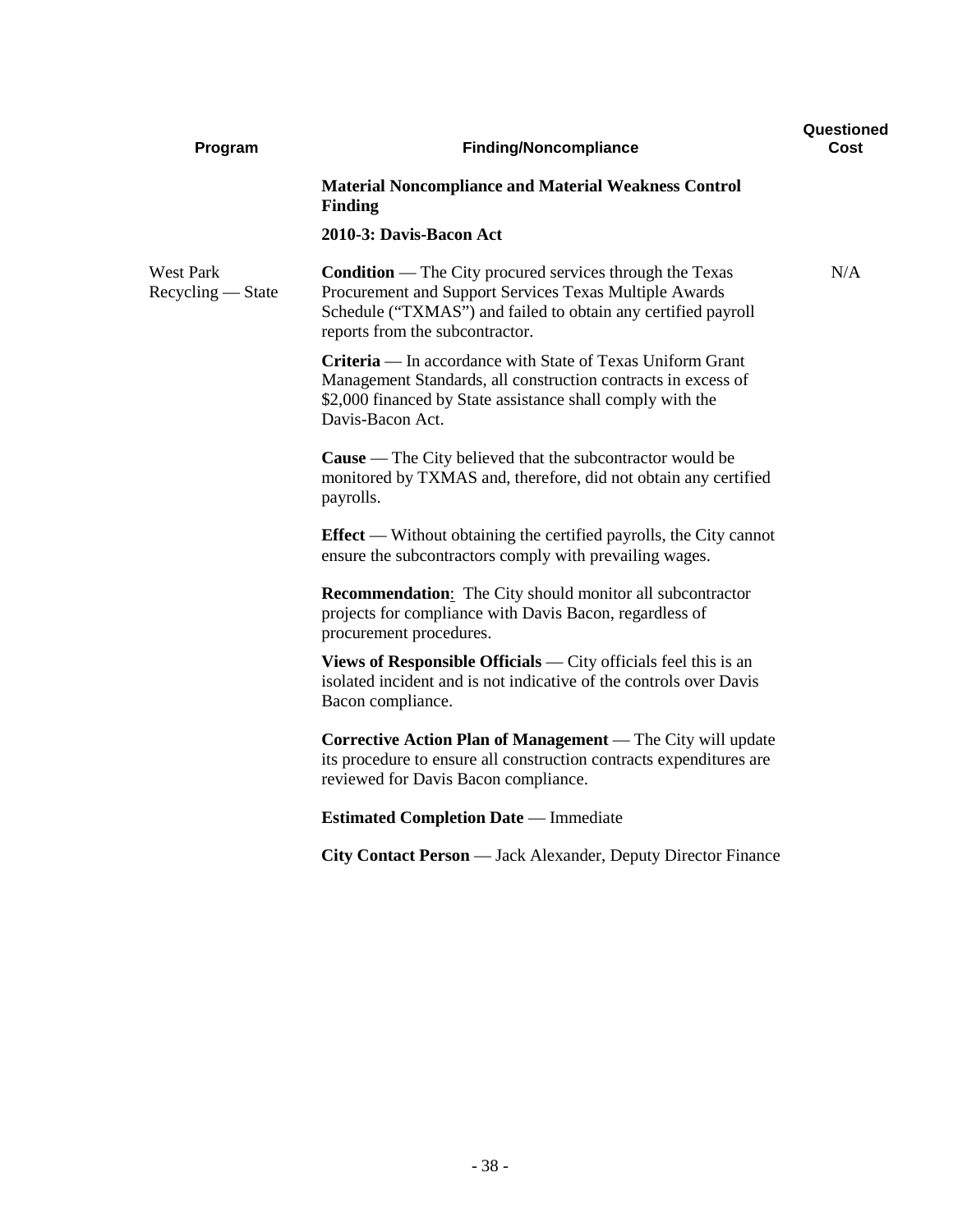| Program                                          | <b>Finding/Noncompliance</b>                                                                                                                                                                                                                                                                | Questioned<br>Cost |
|--------------------------------------------------|---------------------------------------------------------------------------------------------------------------------------------------------------------------------------------------------------------------------------------------------------------------------------------------------|--------------------|
|                                                  | <b>Compliance and Significant Deficiency Control Finding</b>                                                                                                                                                                                                                                |                    |
|                                                  | 2010-4: Reporting                                                                                                                                                                                                                                                                           |                    |
| <b>Public Safety</b><br>Interoperable            | <b>Condition</b> — For the programs noted below, the City did not<br>comply with reporting requirements required by the grants.                                                                                                                                                             | N/A                |
| <b>Communication Grant</b><br>Program — CFDA     | <i>Inaccurate Filings</i>                                                                                                                                                                                                                                                                   |                    |
| #11.555<br>Energy Efficiency and                 | Energy Efficiency and Conservation Block Grant: The quarterly<br>financial status report for the period ending March 31, 2010 was                                                                                                                                                           |                    |
| <b>Conservation Block</b>                        | filed inaccurately.                                                                                                                                                                                                                                                                         |                    |
| Grant — CFDA<br>#81.128                          | Late Filings                                                                                                                                                                                                                                                                                |                    |
| <b>National Clean Diesel</b><br>$Program - CFDA$ | National Clean Diesel Program: The semiannual 5700-52A,<br>MBE/WBE Report for the period from $11/1/09 - 4/30/10$ was<br>not filed timely.                                                                                                                                                  |                    |
| #66.039                                          | HHSP: The Annual Audit Certification Form was not filed                                                                                                                                                                                                                                     |                    |
| HHSP - State                                     | timely.                                                                                                                                                                                                                                                                                     |                    |
| HIV Prevention —<br>CFDA #93.940                 | HIV Prevention: The HIV Unique September 2008 to September<br>2009 Programmatic report was not filed timely.                                                                                                                                                                                |                    |
| Community<br>Development Block<br>Grant - CFDA   | Community Development Block Grant: The Neighborhood<br>Stabilization Program's November 2009 and February 2010<br>Monthly Progress Reports were not filed timely.                                                                                                                           |                    |
| #14.218                                          | No Filings                                                                                                                                                                                                                                                                                  |                    |
|                                                  | Public Safety Interoperable Communication Grant Program:<br>Governor's Division of Emergency Management requires<br>quarterly progress reports. The City did not file two of its<br>quarterly progress reports for fiscal year 2010 related to this<br>grant.                               |                    |
|                                                  | <b>Criteria</b> — In accordance with OMB Circular A-133, Audits of<br>States, Local Governments, and Non-Profit Organizations, and the<br>State of Texas, Uniform Grant Management Standards all reports<br>must be filed appropriately and by the date required in the grant<br>agreement. |                    |
|                                                  | <b>Cause/Context</b> — Lack of controls in place to ensure the reports<br>are filed appropriately and within the proper period of time.                                                                                                                                                     |                    |
|                                                  | <b>Effect</b> — The City is not complying with the requirements set forth<br>in the grant agreement.                                                                                                                                                                                        |                    |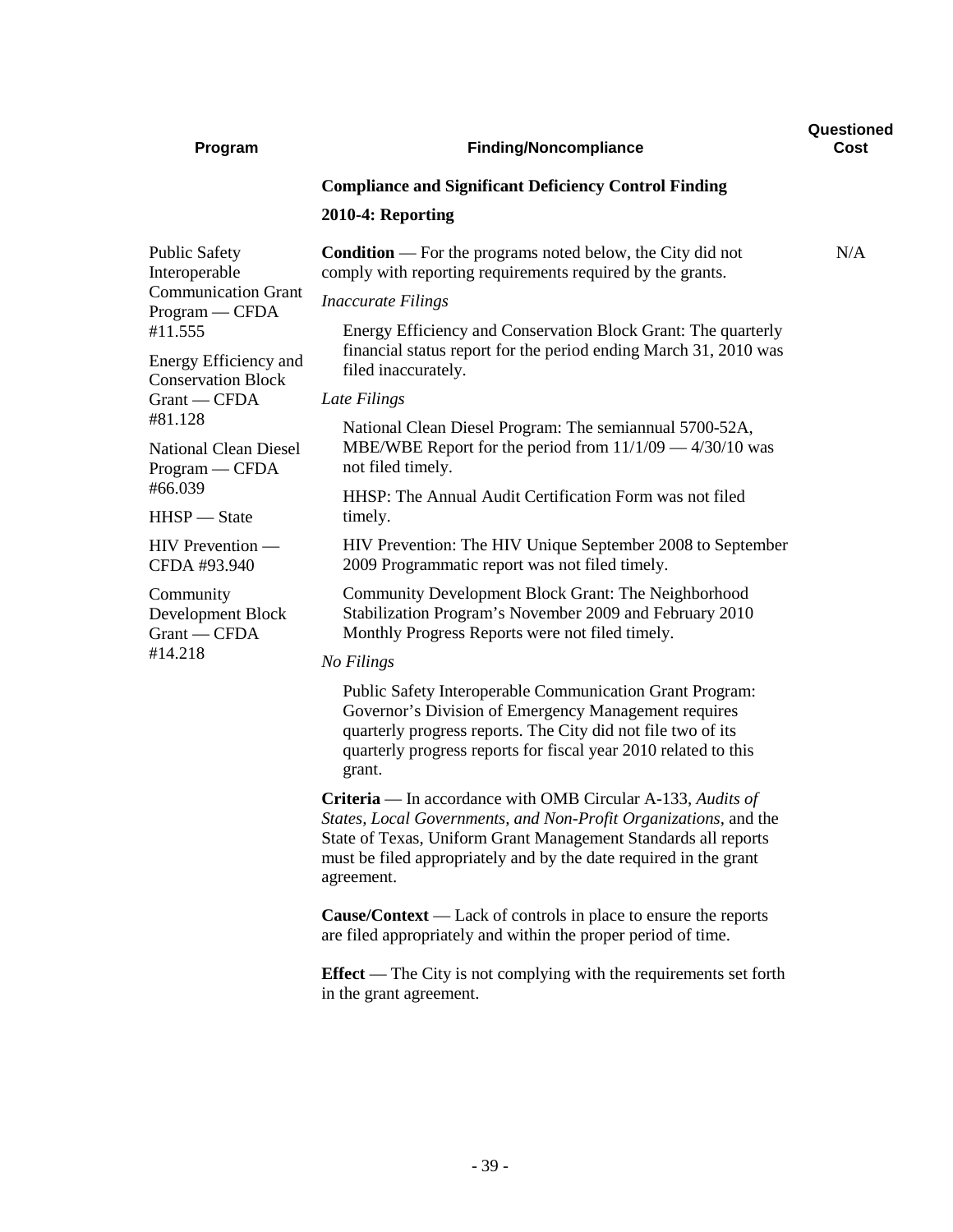#### **Program Finding/Noncompliance**

**Recommendation:** The City should re-evaluate its reporting procedures and implement new controls to ensure all reports are filed in accordance with the grant requirements.

**Views of Responsible Officials** — City officials agree with these findings.

**Corrective Action Plan of Management** — City officials will send out a communication to all of the grant administrators reminding them of the need to file all reports timely and reminding them of the need to ensure that they have properly identified all of the reports that need to be filed. Personnel will also be reminded of the need to document the reasons for any late filings when they occur and of the need to keep any correspondence that may have been received from the applicable agency granting them a filing extension.

**Estimated Completion Date** — December 31, 2010

**City Contact Person** — Jack Alexander, Deputy Director Finance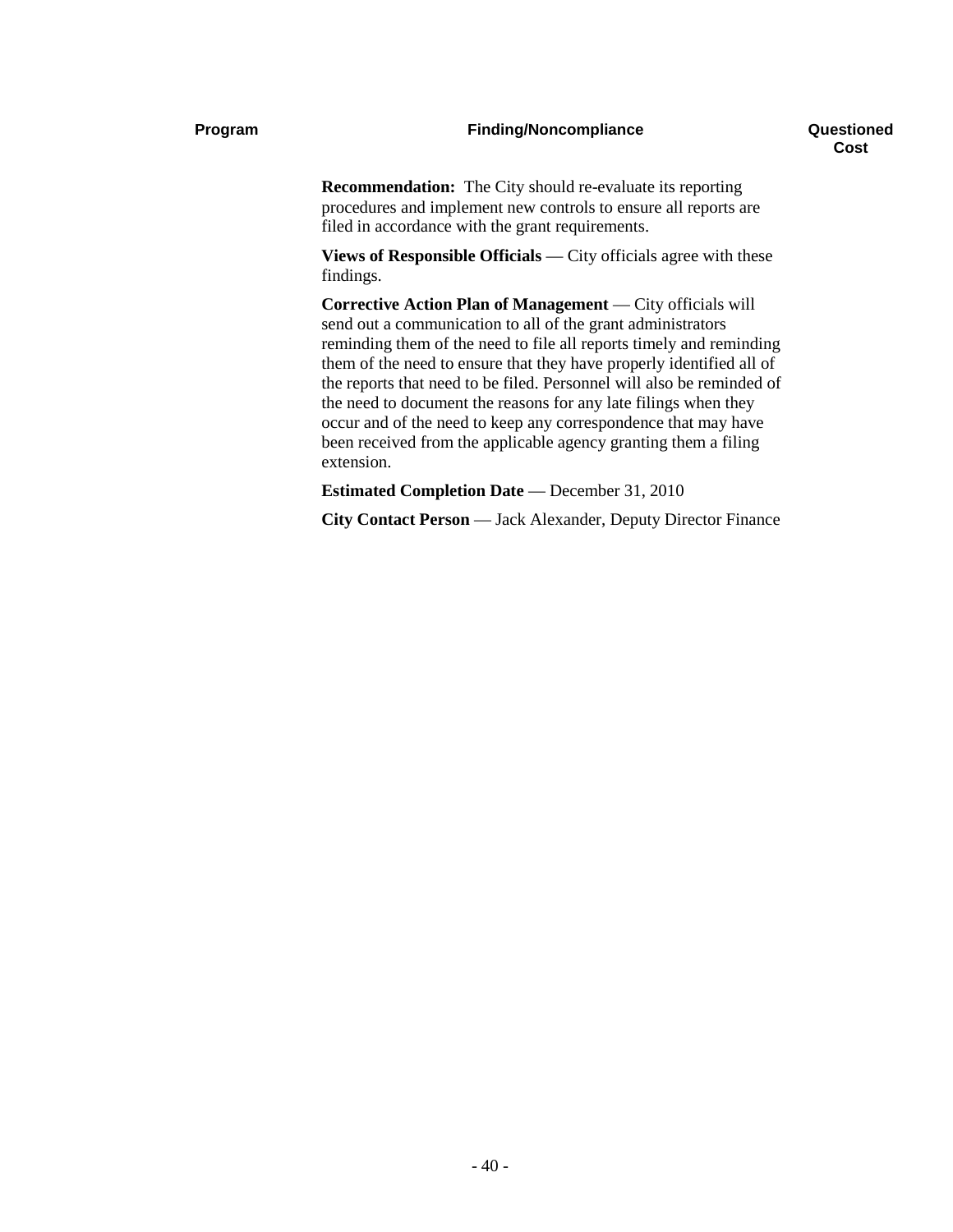| Program                                                   | <b>Finding/Noncompliance</b>                                                                                                                                                                                                                                                                                                                                                                                                                                                                                                                                                                                                                                | Questioned<br>Cost |
|-----------------------------------------------------------|-------------------------------------------------------------------------------------------------------------------------------------------------------------------------------------------------------------------------------------------------------------------------------------------------------------------------------------------------------------------------------------------------------------------------------------------------------------------------------------------------------------------------------------------------------------------------------------------------------------------------------------------------------------|--------------------|
|                                                           | <b>Material Noncompliance and Material Weakness Control</b><br><b>Finding</b>                                                                                                                                                                                                                                                                                                                                                                                                                                                                                                                                                                               |                    |
|                                                           | 2010-5: Reporting                                                                                                                                                                                                                                                                                                                                                                                                                                                                                                                                                                                                                                           |                    |
| Community<br>Development Block<br>Grant - CFDA<br>#14.218 | <b>Condition</b> — In accordance with OMB Circular A-133, Audits of<br>States, Local Governments, and Non-Profit Organizations, the City<br>is responsible for preparing the Schedule of Expenditures of<br>Federal and State Awards ("SEFA"). At a minimum, the schedule<br>is to include federal and state programs by federal and state<br>agencies. During our single audit testing, we noted \$3,347,788 of<br>expenditures were originally reported as CFDA #14.256 and as<br>American Recovery and Reinvestment Act ("ARRA")<br>expenditures. However, we noted that it should have been reported<br>as CFDA #14.218 and they were not ARRA related. | N/A                |
|                                                           | <b>Criteria</b> — Management of the City is responsible for proper<br>preparation of the Schedule of Expenditures of Federal and State<br>Awards                                                                                                                                                                                                                                                                                                                                                                                                                                                                                                            |                    |
|                                                           | <b>Cause</b> — The expenditures were recorded to the wrong grant<br>within the City's system.                                                                                                                                                                                                                                                                                                                                                                                                                                                                                                                                                               |                    |
|                                                           | <b>Effect</b> — Noncompliance with OMB Circular A-133 compliance<br>requirements.                                                                                                                                                                                                                                                                                                                                                                                                                                                                                                                                                                           |                    |
|                                                           | <b>Recommendation</b> — The City should continue its efforts to<br>improve the overall quality of the process of consolidating and<br>reviewing the awards received. The City should continue to review<br>the information for completeness, accuracy, and reasonableness<br>and monitor new grants or awards. In addition, the City should<br>ensure that it is properly categorizing ARRA grants or awards.                                                                                                                                                                                                                                               |                    |
|                                                           | <b>Views of Responsible Officials</b> — City officials agree with this<br>finding.                                                                                                                                                                                                                                                                                                                                                                                                                                                                                                                                                                          |                    |
|                                                           | <b>Corrective Action Plan of Management</b> — City officials will<br>remind each of the grant administrators and the preparers of the<br>SEFA of the need to properly categorize each grant and of the need<br>to utilize the correct CFDA # in all reporting.                                                                                                                                                                                                                                                                                                                                                                                              |                    |
|                                                           | <b>Estimated Completion Date</b> - March 31, 2011                                                                                                                                                                                                                                                                                                                                                                                                                                                                                                                                                                                                           |                    |
|                                                           | City Contact Person — Jack Alexander, Deputy Director Finance                                                                                                                                                                                                                                                                                                                                                                                                                                                                                                                                                                                               |                    |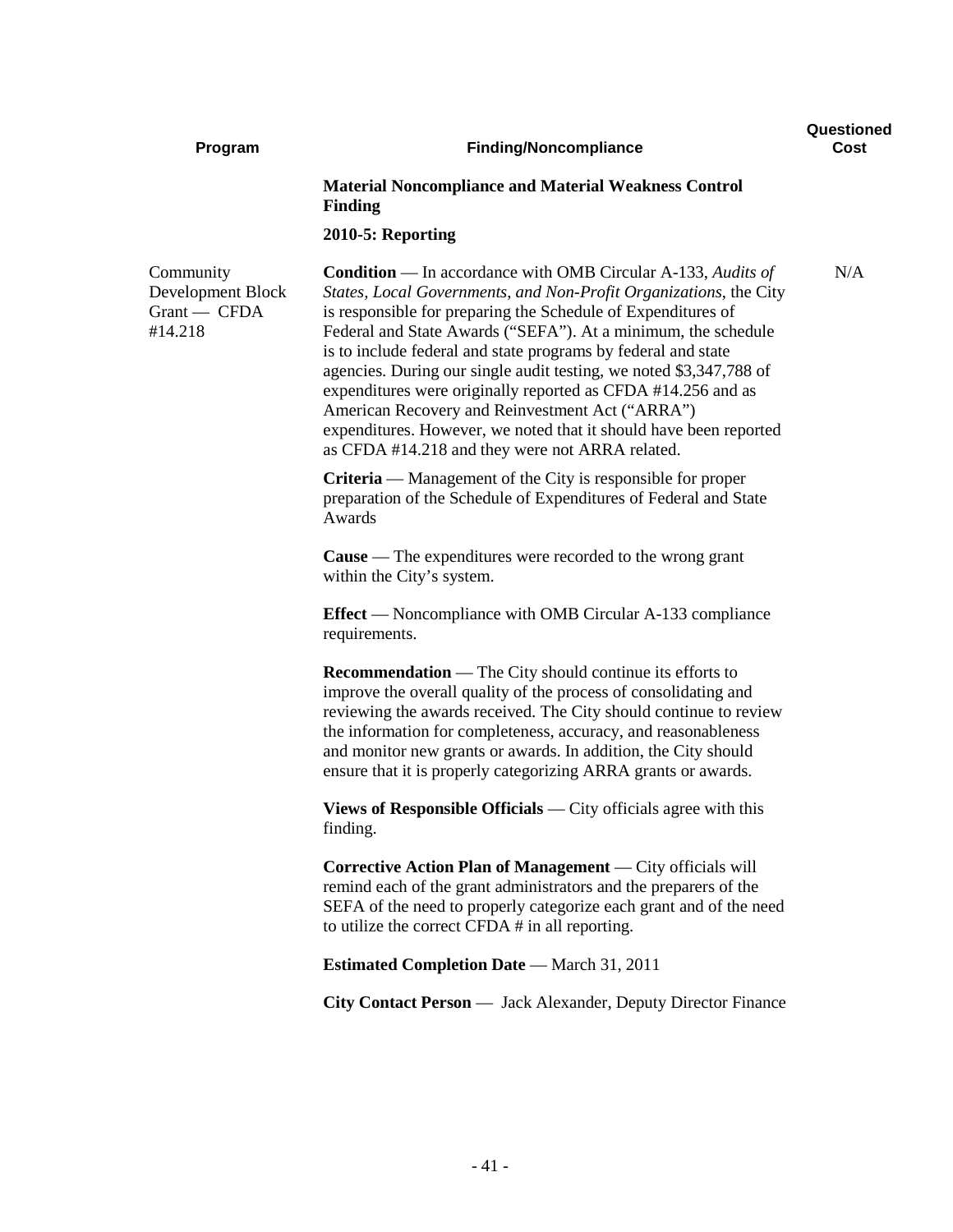| Program                                                   | <b>Finding/Noncompliance</b>                                                                                                                                                                                                                                   | Questioned<br>Cost |
|-----------------------------------------------------------|----------------------------------------------------------------------------------------------------------------------------------------------------------------------------------------------------------------------------------------------------------------|--------------------|
|                                                           | <b>Significant Deficiency Control Finding</b>                                                                                                                                                                                                                  |                    |
|                                                           | 2010-6: Allowable Costs                                                                                                                                                                                                                                        |                    |
| Community<br>Development Block<br>Grant - CFDA<br>#14.218 | <b>Condition</b> — We identified expenditures reflected in the Schedule<br>of Expenditures of Federal and State Awards ("SEFA") that are<br>unallowable.                                                                                                       | \$581              |
|                                                           | We identified that one out of nine payroll selections overcharged<br>the grant for pension expense. The City used 15.7% to calculate the<br>pension expenditure, when 14.7% should have been used, resulting<br>in the City overcharging the grant by \$581.   |                    |
|                                                           | <b>Criteria</b> — Management of the City is responsible for ensuring<br>compliance with the grant agreements and contracts.                                                                                                                                    |                    |
|                                                           | <b>Cause/Context</b> — The Community Development Block Grant was<br>overcharged by incorrectly using 15.7%, as opposed to 14.7% for<br>pension expense.                                                                                                        |                    |
|                                                           | <b>Effect</b> — Noncompliance with the grant agreement.                                                                                                                                                                                                        |                    |
|                                                           | <b>Recommendation</b> — The City should review and monitor all grant<br>expenditures in order to ensure compliance.                                                                                                                                            |                    |
|                                                           | Views of Responsible Officials — City officials reviewed this<br>item and concluded that it was the result of a clerical calculation<br>error made when transferring some expenses from one grant to<br>another. It was determined to be an isolated incident. |                    |
|                                                           | Corrective Action Plan of Management — Procedures will be<br>reinforced to ensure that all expense transfers are properly<br>reviewed before posting.                                                                                                          |                    |
|                                                           | <b>Estimated Completion Date</b> — December 31, 2010                                                                                                                                                                                                           |                    |
|                                                           | City Contact Person — Jack Alexander, Deputy Director Finance                                                                                                                                                                                                  |                    |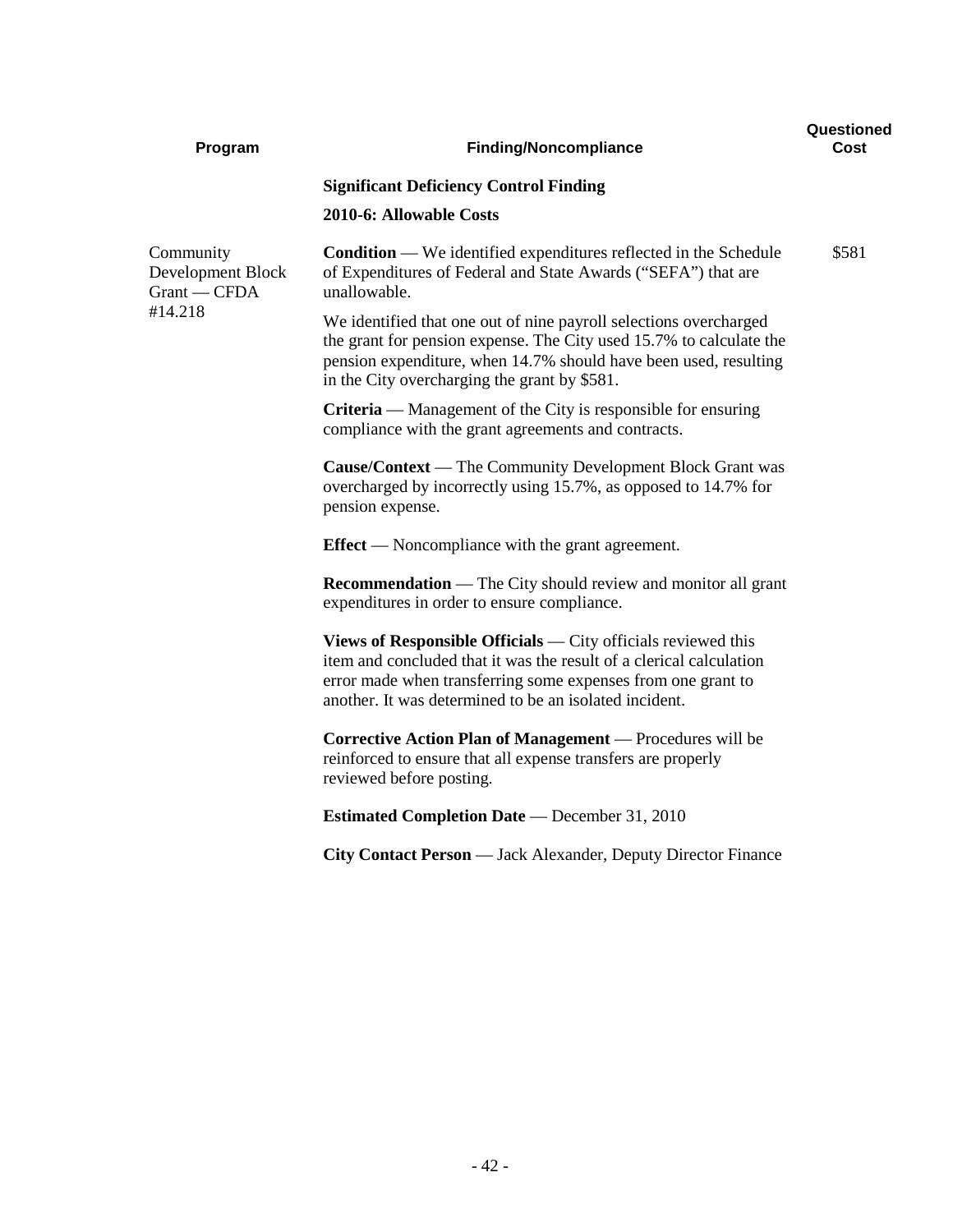# **IV. STATUS OF PRIOR-YEAR FINANCIAL STATEMENT FINDINGS AND QUESTIONED COSTS**

| Program                                                             | <b>Finding/Noncompliance</b>                                                                                                                                                                                                                                                                                                                                                                                                                              | Questioned<br>Cost |
|---------------------------------------------------------------------|-----------------------------------------------------------------------------------------------------------------------------------------------------------------------------------------------------------------------------------------------------------------------------------------------------------------------------------------------------------------------------------------------------------------------------------------------------------|--------------------|
| <b>Financial Reporting</b>                                          | <b>Financial Reporting Finding 2009-1.</b>                                                                                                                                                                                                                                                                                                                                                                                                                | N/A                |
|                                                                     | <b>Finding</b> — While there was significant improvement in the City's<br>financial reporting process in the current year, the City should<br>enhance this process by requiring responsible financial reporting<br>personnel, at the department level, to perform analytical reviews of<br>financial results on a periodic basis, and also review and approve<br>material journal entries that affect their respective departmental<br>financial results. |                    |
|                                                                     | <b>Recommendations</b> — Nonperformance of analytical reviews of<br>financial information and the processing of material journal entries<br>without appropriate high level management approval, enhances the<br>risk that the City's financial statement could contain material<br>misstatements.                                                                                                                                                         |                    |
|                                                                     | <b>Status</b> — This finding has been repeated in fiscal year 2010 as<br>finding 2010-1.                                                                                                                                                                                                                                                                                                                                                                  |                    |
|                                                                     | <b>Finding 2009-2.</b>                                                                                                                                                                                                                                                                                                                                                                                                                                    |                    |
| <b>HOME</b> Investment<br>Partnerships<br>Program - CFDA<br>#14.239 | <b>Finding</b> — It was noted that the City improperly included \$34,000<br>of expenditures in the 2009 Schedule of Expenditures of Federal<br>and State Awards ("SEFA"). The expenditures related to a transfer<br>out of a grant fund to a special revenue fund and should not have<br>been included as expenditures in the 2009 SEFA schedule.                                                                                                         | N/A                |
|                                                                     | <b>Recommendation</b> — City departments that receive grants should<br>work more closely with the finance department to determine that<br>inappropriate expenditures are excluded from the SEFA.                                                                                                                                                                                                                                                          |                    |
|                                                                     | <b>Status</b> — In the preparation of the 2010 SEFA, each of the<br>departments placed increased emphasis on their review procedures<br>to ensure that only reportable expenditures are included in the<br>SEFA.                                                                                                                                                                                                                                          |                    |
|                                                                     | <b>Finding 2009-3.</b>                                                                                                                                                                                                                                                                                                                                                                                                                                    |                    |
| Immunization<br>Federal - CFDA<br>#93.268                           | Finding — Internal controls surrounding the recording of<br>immunization usage and inventory balances were deficient, which<br>resulted in the spreadsheet used by the City to track vaccination<br>inventory usage and balances missing critical calculation formulas<br>that created an error in inventory balances and inventory usage, in<br>the amount of \$2,548,523. This resulted in the preliminary SEFA<br>being misstated by the City.         | N/A                |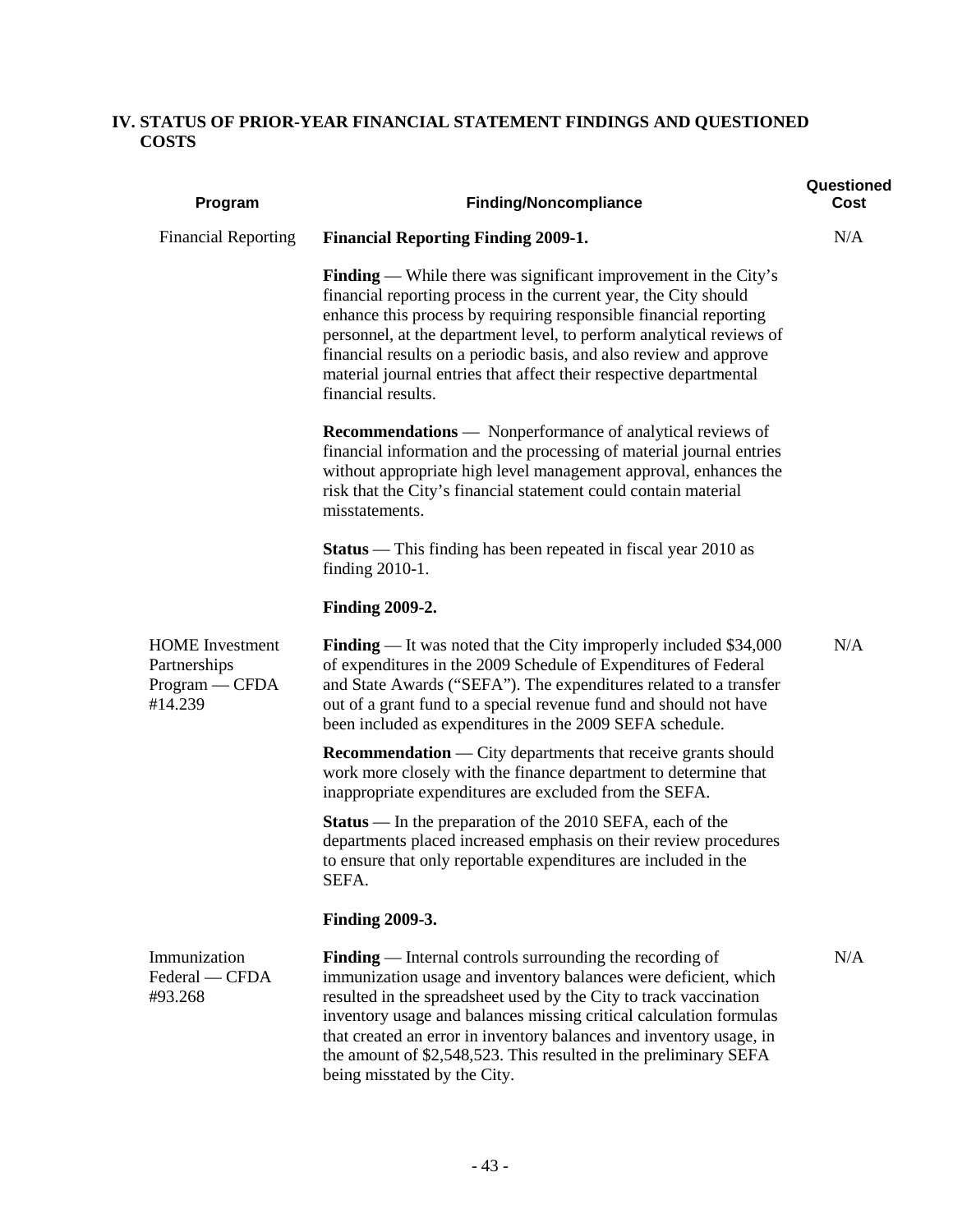| Program                                       | <b>Finding/Noncompliance</b>                                                                                                                                                                                                                                                                                                                                                                                                                                                                  | Questioned<br>Cost |
|-----------------------------------------------|-----------------------------------------------------------------------------------------------------------------------------------------------------------------------------------------------------------------------------------------------------------------------------------------------------------------------------------------------------------------------------------------------------------------------------------------------------------------------------------------------|--------------------|
|                                               | <b>Recommendation</b> — The City should maintain adequate records<br>of vaccinations received and regularly reconcile the Receiving<br>Logs to the Summary Vaccine Received Report. In addition, a<br>review of the Summary Vaccine Report should be performed at<br>least annually to ensure mathematical accuracy and completeness.                                                                                                                                                         |                    |
|                                               | Status: In FY2010, additional processes including self audits, mock<br>audits and reconcilements were performed to ensure the accuracy<br>of the inventory. As of July 1, 2010, the vaccine inventory is now<br>accounted for using the SAP inventory accounting module.                                                                                                                                                                                                                      |                    |
|                                               | <b>Finding 2009-4.</b>                                                                                                                                                                                                                                                                                                                                                                                                                                                                        |                    |
| Hazard Mitigation —<br>CFDA #97.039           | <b>Finding</b> — For the programs noted below, the City did not comply<br>with reporting requirements required by the grants.                                                                                                                                                                                                                                                                                                                                                                 | N/A                |
| Loan Star Libraries                           | Late Filings                                                                                                                                                                                                                                                                                                                                                                                                                                                                                  |                    |
| Grant - State                                 | Hazard Mitigation — The $3^{rd}$ Quarter 2008 and $2^{nd}$ Quarter 2009<br>and Reimbursement Requests were filed after the 30-day after<br>quarter end submission requirement.                                                                                                                                                                                                                                                                                                                |                    |
|                                               | Loan Star Libraries Grant — The quarterly financial status<br>report for the period ending February 28, 2009 was submitted<br>after the 30-day after quarter end submission requirement.                                                                                                                                                                                                                                                                                                      |                    |
|                                               | <b>Recommendation</b> — The City should re-evaluate its reporting<br>procedures and implement new controls to ensure all reports are<br>filed in accordance with the grant requirements.                                                                                                                                                                                                                                                                                                      |                    |
|                                               | <b>Status</b> — All City departments have been reminded of the<br>importance of meeting all reporting requirements on a timely basis.                                                                                                                                                                                                                                                                                                                                                         |                    |
|                                               | <b>Finding 2009-5.</b>                                                                                                                                                                                                                                                                                                                                                                                                                                                                        |                    |
| <b>Shared Forfeited</b><br>$Property - State$ | Finding — In accordance with the State of Texas, Uniform Grant<br>Management Standards ("UGMS"), the City is responsible for<br>preparing the Schedule of Expenditures of Federal and State<br>Awards ("SEFA"). At a minimum, the schedule is to include<br>federal and state programs by federal and state agencies. During<br>our testing of the financial statements, we noted an error related to<br>fixed asset purchases which were improperly excluded from the<br>2009 SEFA schedule. | N/A                |
|                                               | <b>Recommendation</b> — The City reviews these SAP transaction<br>types with the ERP Department to improve the accounting. For<br>future year's SEFA schedules the City should analyze transfers to<br>be certain all expenditures are included in the SEFA schedule.                                                                                                                                                                                                                         |                    |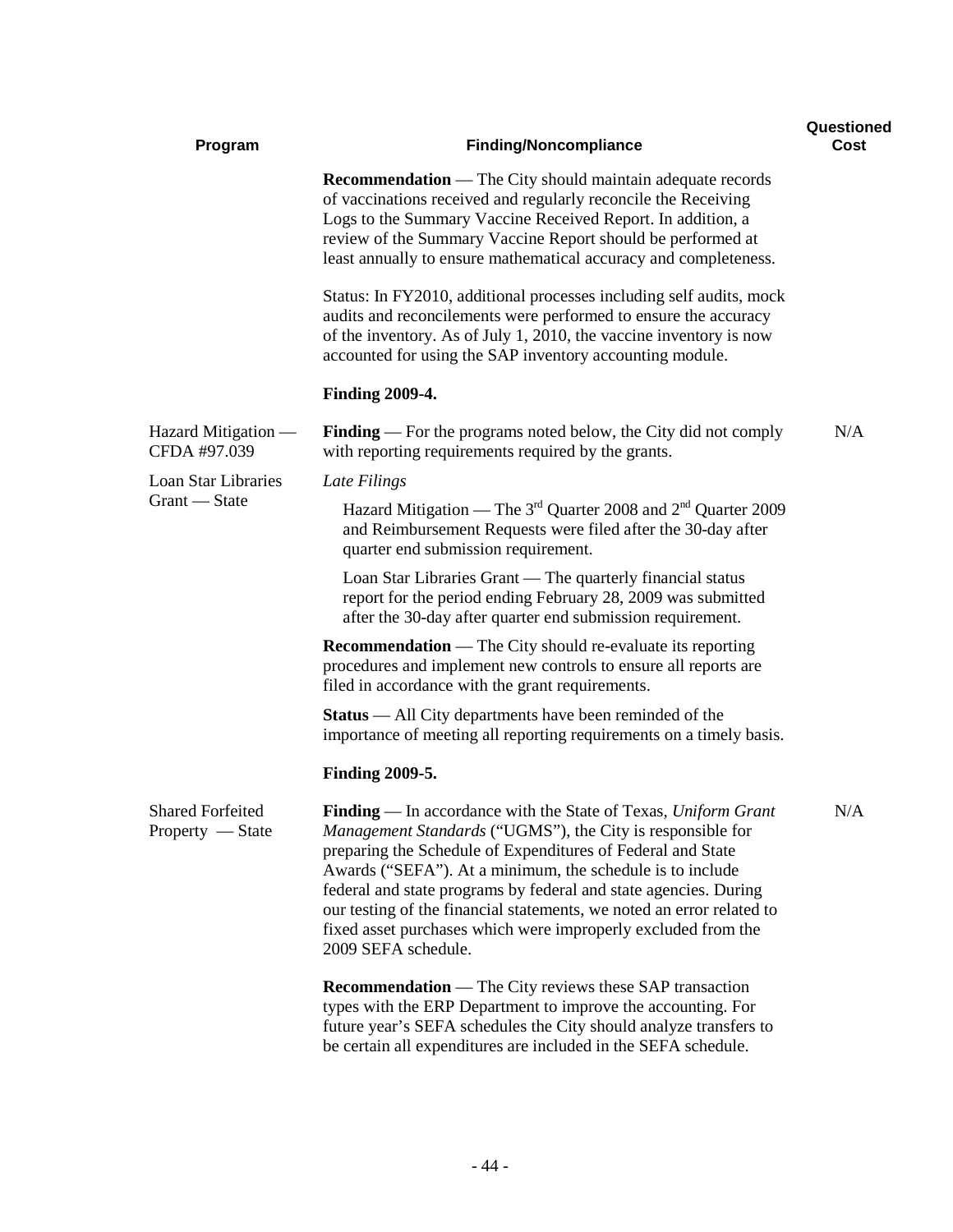| Program                                       | <b>Finding/Noncompliance</b>                                                                                                                                                                                                                                                                                                                                                                                                                                                                                                                                                                                                                                                                                                                                                                                                                                                                                                                                                                                                                                                                            | Questioned<br>Cost |
|-----------------------------------------------|---------------------------------------------------------------------------------------------------------------------------------------------------------------------------------------------------------------------------------------------------------------------------------------------------------------------------------------------------------------------------------------------------------------------------------------------------------------------------------------------------------------------------------------------------------------------------------------------------------------------------------------------------------------------------------------------------------------------------------------------------------------------------------------------------------------------------------------------------------------------------------------------------------------------------------------------------------------------------------------------------------------------------------------------------------------------------------------------------------|--------------------|
|                                               | <b>Status</b> — The City has put in place procedures to review fixed<br>asset transactions to ensure that they are properly reported in the<br>SEFA.                                                                                                                                                                                                                                                                                                                                                                                                                                                                                                                                                                                                                                                                                                                                                                                                                                                                                                                                                    |                    |
|                                               | <b>Finding 2009-6.</b>                                                                                                                                                                                                                                                                                                                                                                                                                                                                                                                                                                                                                                                                                                                                                                                                                                                                                                                                                                                                                                                                                  |                    |
| <b>Shared Forfeited</b><br>$Property - State$ | <b>Finding</b> — In accordance with the State of Texas, Uniform Grant<br>Management Standards ("UGMS"), equipment acquired with state<br>funds shall be maintained accurately and include (i) A description<br>of the equipment, (ii) Manufacturer's serial number, model<br>number, state stock number, national stock number, or other<br>identification number, (iii) Source of the equipment, including the<br>award number, (iv) Whether title vests in the recipient or the state<br>government, (v) Acquisition date or date received and cost,<br>(vi) Information from which one can calculate the percentage of<br>state participation in the cost of the equipment (not applicable to<br>equipment furnished by the state government), (vii) Location and<br>condition of the equipment and the date the information was<br>reported, (viii) Unit acquisition cost, and (ix) Ultimate disposition<br>data, including date of disposal and sales price or the method used<br>to determine current fair market value where a recipient<br>compensates the state awarding agency for its share. | N/A                |
|                                               | For the program noted, we identified equipment purchases<br>reflected in the Schedule of Expenditures of Federal and State<br>Awards that were not adequately tracked as required above.                                                                                                                                                                                                                                                                                                                                                                                                                                                                                                                                                                                                                                                                                                                                                                                                                                                                                                                |                    |
|                                               | <b>Recommendation</b> — The City should review its policy and<br>procedures related to the recording of transactions related to<br>equipment purchases with state awards and to ensure that<br>equipment purchases are properly maintained.                                                                                                                                                                                                                                                                                                                                                                                                                                                                                                                                                                                                                                                                                                                                                                                                                                                             |                    |
|                                               | <b>Status</b> — All grant related assets follow applicable City policies<br>on capital assets.                                                                                                                                                                                                                                                                                                                                                                                                                                                                                                                                                                                                                                                                                                                                                                                                                                                                                                                                                                                                          |                    |
|                                               | <b>Finding 2009-7.</b>                                                                                                                                                                                                                                                                                                                                                                                                                                                                                                                                                                                                                                                                                                                                                                                                                                                                                                                                                                                                                                                                                  |                    |
| <b>Loan Star Libraries</b><br>Grant — State   | <b>Finding</b> — We identified expenditures reflected in the Schedule of<br>Expenditures of Federal and State Awards (SEFA) that related to<br>prior fiscal years. Two out of twenty-five non-payroll selections<br>subject to testing in the amount of \$17,650 were recorded in the<br>wrong fiscal year. The expenditures were recorded as fiscal year<br>2009 expenditure when they should have been recorded as a fiscal<br>year 2008 expenditure. The expenditures are shown in the fiscal<br>year 2009 SEFA as they were not included in the fiscal year 2008<br>schedule.                                                                                                                                                                                                                                                                                                                                                                                                                                                                                                                       | N/A                |